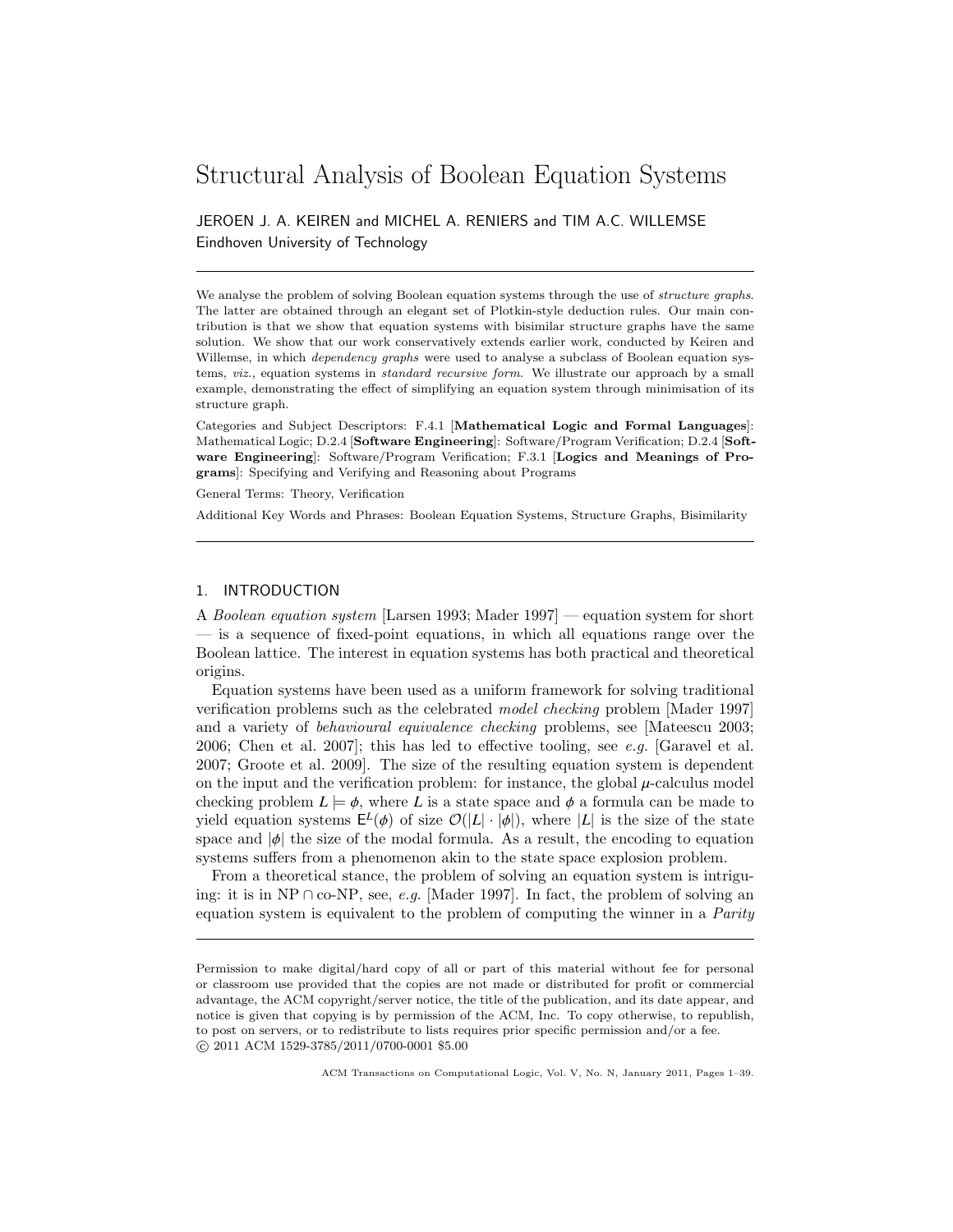Game [Zielonka 1998]. The latter has been shown to be in UP  $\cap$  co-UP, see [Jurdziński 1998]. This makes the problem of solving an equation system a favourable candidate for finding a polynomial time algorithm, if it exists. Currently, the algorithm with the best worst-case time complexity for solving Parity Games, and thereby equation systems, is the bigstep algorithm [Schewe 2007]. This algorithm has running-time complexity  $\mathcal{O}(n \cdot m^{d/3})$ , where *n* corresponds to the number of vertices, *m* to the number of edges and *d* to the number of priorities in the Parity Game (or equivalently, the number of equations, the cumulative size of the righthand sides and the number of fixed-point sign alternations in an equation system, respectively).

The running-time complexity of the algorithms for solving equation systems provides a practical motivation for investigating methods for efficiently reducing the size of equation systems. In the absence of notions such as a behaviour of an equation system, an unorthodox strategy in this setting is the use of bisimulation minimisation techniques. Nevertheless, recent work [Keiren and Willemse 2009] demonstrates that such minimisations are practically cost-effective: they yield massive reductions of the size of equation systems, they do not come with memory penalties, and the time required for solving the original equation system significantly exceeds the time required for minimisation and subsequent solving of the minimised equation system.

In *ibid.*, the minimisations are only obtained for a strict subclass of equation systems, *viz.*, equation systems in *standard recursive form (SRF)*. The minimisation technique relies on a bisimulation minimisation for a variation of dependency graphs [Mader 1997; Keinänen 2006] underlying the equation systems in SRF. Such graphs basically reflect the (possibly mutual) dependencies of the equations in an equation system in SRF. It is noteworthy that the transformation of an equation system into SRF (henceforth referred to as the process of *normalising*) is a lineartime process.

From a practical viewpoint, the class of equation systems in SRF does not pose any limitations to the applicability of the method: normalising an equation system does not change the solution to the proposition variables of the original equation system, and the transformation comes at the cost of only a linear blow-up in size. Its effects on the minimising capabilities of bisimulation, however, are unknown, leading to the first question:

1. What is the effect of normalising an equation system on the minimising capabilities of bisimulation? In other words: how does the size of the bisimulation quotient of an equation system compare to the size of the bisimulation quotient of its normalised counterpart?

We answer this question in favour of the process of normalisation: the size of the quotient of the normalised equation system will be at most the size of the quotient of the original equation system (see Theorem 4.6). In addition, we provide an example (see Example 4.7) in which the quotient is strictly smaller in size.

It is well-known that the modal  $\mu$ -calculus is preserved under bisimulation minimisation of the behavioural state space. As the size of the BES encoding a model checking problem is proportional to the size of the state space, minimising the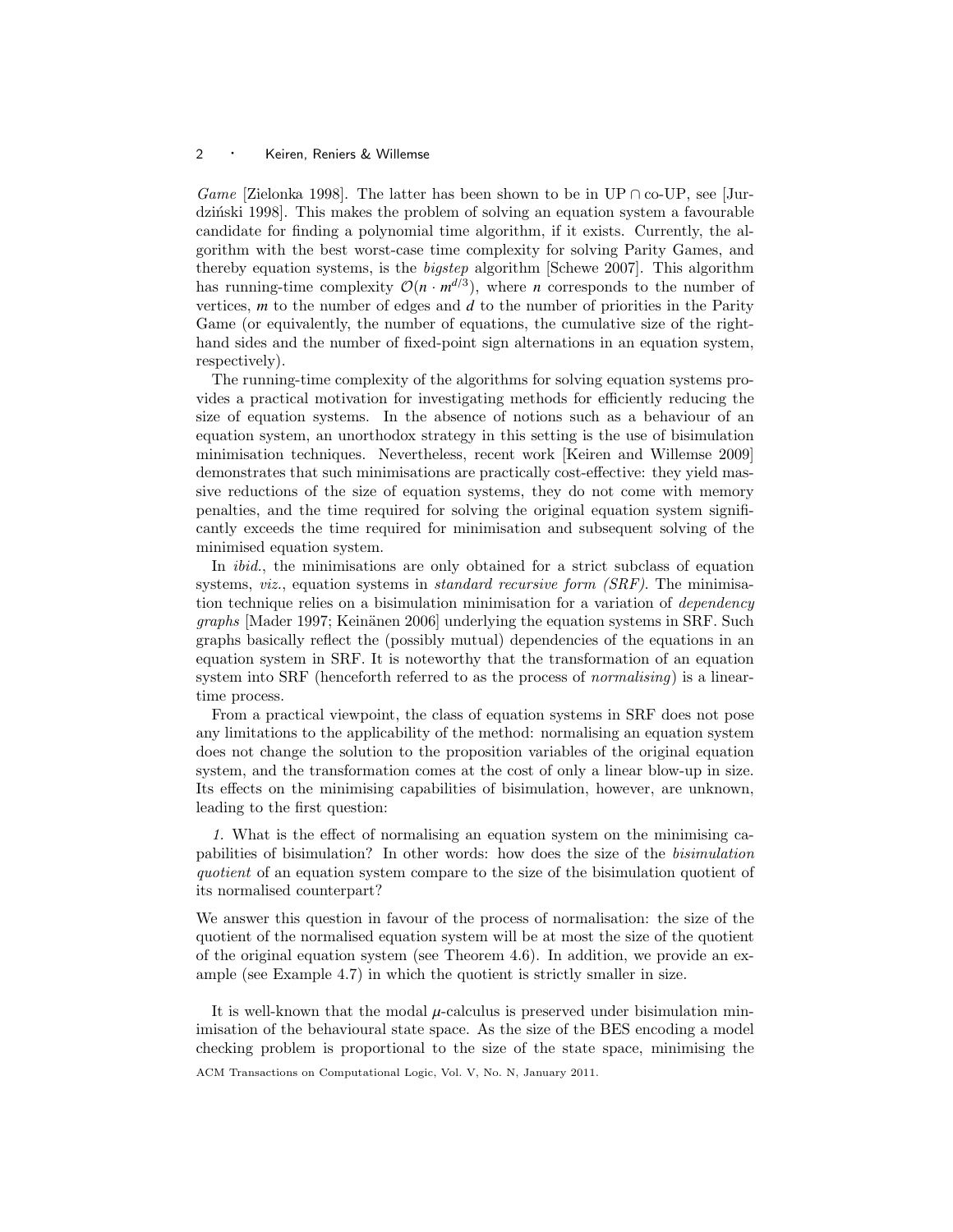state space prior to verification (by whatever global method) can be a useful precomputation step, provided that the state space is available (in some methodologies, BESs are generated from symbolic state spaces, see e.g. [Groote and Willemse 2005]). However, it is unknown whether state space minimisation and minimisation of equation systems encoding a model checking problem are comparable, see also the picture below.



This naturally leads to the second question:

2. Do bisimilar states in a state space give rise to bisimilar equations in the equation systems encoding model checking problems?

The answer to this question is stated by Proposition 6.2, confirming that pairs of bisimilar states in some state space  $L$  induce equations in  $\mathcal E$  that can also be related through an appropriate bisimulation relation underlying the equation system encoding the model checking problem  $L \models \phi$ . This result remains valid when considering 'safe' abstractions on the original state space. This is shown in Theorem 6.6. We moreover provide an example, see Example 6.7, in which we show that the bisimulation reduction of equation systems can be arbitrarily larger than the reduction of state spaces, even in the presence of safe abstractions.

The main problem in obtaining our results, and answering the above questions, is that it is hard to elegantly capture the structure of an equation system, without resulting in a parse-tree of the equation system. As a matter of fact, bisimilarity is required to reflect associativity and commutativity of Boolean operators such as ∧ and ∨ in order to obtain our aforementioned second result; this cannot be achieved using parse-trees. In addition, the arbitrary nesting levels of Boolean operators in equation systems complicate a straightforward definition of bisimilarity for such general equation systems. We solve these issues by using a set of deduction rules in Plotkin style [Plotkin 2004] to map the equation systems onto structure graphs. The latter generalise the aforementioned dependency graphs by dropping the requirement that each vertex necessarily represents a proposition variable occurring at the left-hand side of some equation and adding facilities for reasoning about Boolean constants true and false, and unbound variables.

Related Work. Various types of graphs for equation systems have appeared in the literature. We review some of the more relevant types of graphs below.

Boolean Graphs are introduced in [Andersen 1994], in an attempt to use graphs for representing the (implicit) equation systems (in simple form), underlying model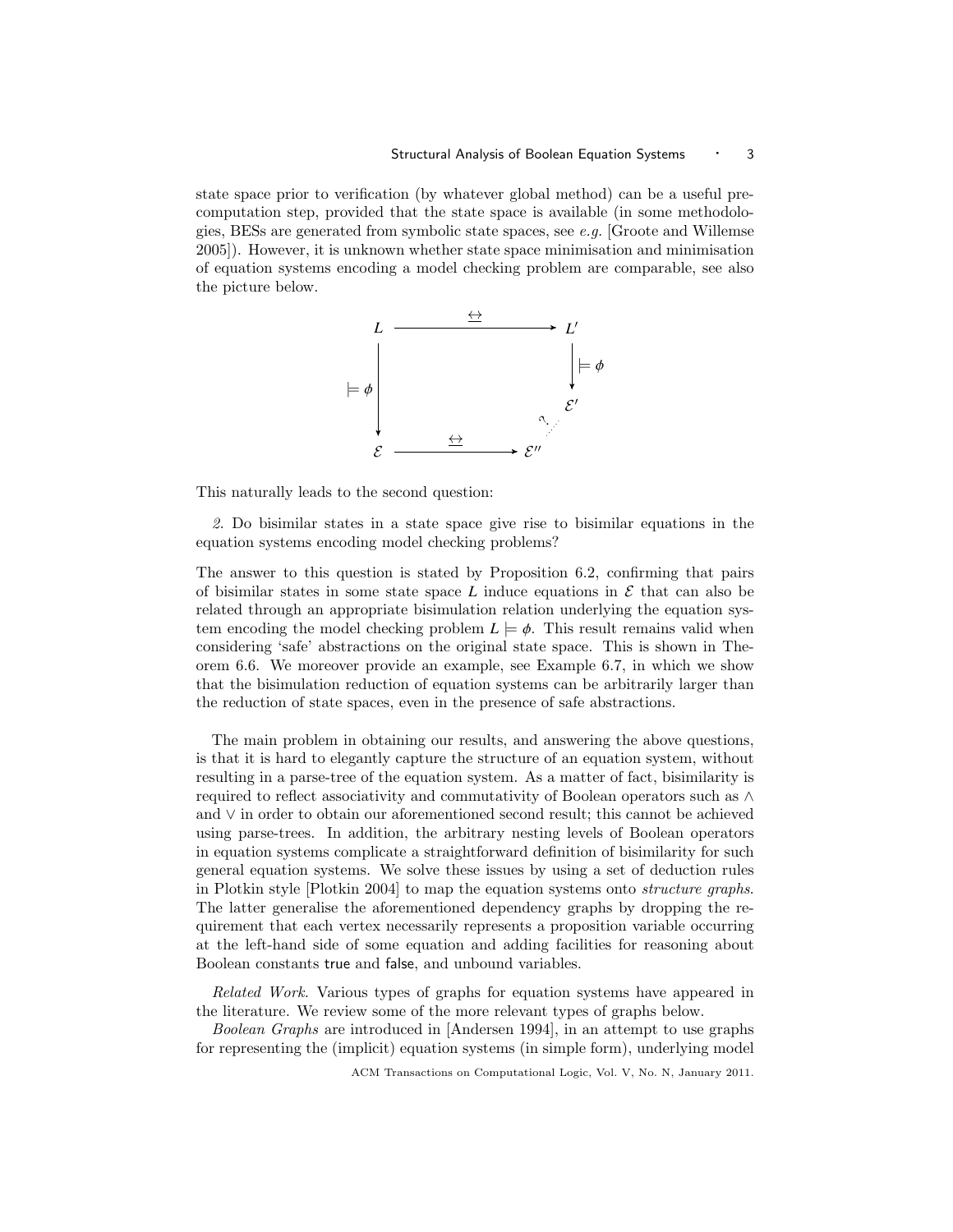checking problems obtained by verifying  $\mu$ -calculus formulae on state spaces. Equations are represented by vertices, and dependencies on variables are represented by the edges. In addition, each vertex is labelled with either  $\vee$  or  $\wedge$ , representing the fact that the right-hand side of the equation is disjunctive or conjunctive, respectively. On the basis of the graph representation, Andersen describes the first on-the-fly model checking algorithm for alternation-free equation systems.

The on-the-fly techniques by Andersen are generalised to the full modal  $\mu$ -calculus in [Liu et al. 1998]. The graphs underlying the latter approach, called Partitioned Dependency Graphs, generalise Andersen's Boolean Graphs, by considering hyperedges from vertices to sets of vertices. [Liu and Smolka 1998] proposes an improvement over the latter approach for the special case of alternation-free equation systems, using *dependency graphs*. The latter simplify the Partitioned Dependency Graphs, and, at the same time, generalise the Boolean Graphs of Andersen, giving rise to simpler equation system resolution algorithms. In addition, Liu and Smolka show that their dependency graphs are useful for solving Horn clauses.

Keinänen extends the Boolean Graphs of Andersen by decorating each vertex, in addition to the labelling with  $\land$  or  $\lor$ , with a natural number that abstractly represents the fixed-point sign of the equation, see [Keinänen 2006]. Also these graphs are referred to as dependency graphs. In [Keiren and Willemse 2009], the latter type of graphs is used to investigate two notions of bisimulation, viz., strong bisimulation, and a weakened variation thereof, called idempotence-identifying bisimulation, and their theoretical and practical use for minimising equation systems in SRF.

The dependency graphs of Keinänen are closely related to *Parity Games* (see e.g. [Zielonka 1998]) and the games proposed by Stirling (see e.g. [Stirling 1997; Stevens and Stirling 1998]), in which players aim to win an infinite game. It has been shown on several occasions that the latter problem is equivalent to solving an equation system. Stirling's game graphs were implemented in various tools, most notably in the Concurrency Workbench.

Simulation relations for Parity Games have been studied in, among others [Fritz and Wilke 2006]. Finally, we mention the framework of Switching Graphs [Groote and Ploeger 2009], which have two kinds of edges: ordinary edges and switches, which can be set to one of two destinations. Switching Graphs are more general than the dependency graphs of  $K$ einänen 2006, but are still inadequate for directly capturing the structure of the entire class of equation systems. Note that in the Switching Graph setting, the *v*-parity loop problem is equivalent to the problem of solving Boolean equation systems.

The current paper extends and improves upon preliminary work presented in [Reniers and Willemse 2010]. The structure graphs, introduced in ibid., and further studied in this paper, generalise the discussed graphs by being capable of representing arbitrary nestings of  $\land$  and  $\lor$  in the right-hand sides of the equations, and providing the facilities to reason about equation systems with free variables and constants. The main sources of inspiration for structure graphs are the Stirling and Parity Games, and the dependency graphs of Keinänen.

Outline. For completeness, in Section 2, we briefly describe the formal settings, illustrating the model checking problem and how this problem can be translated to the problem of solving an equation system. Section 3 subsequently introduces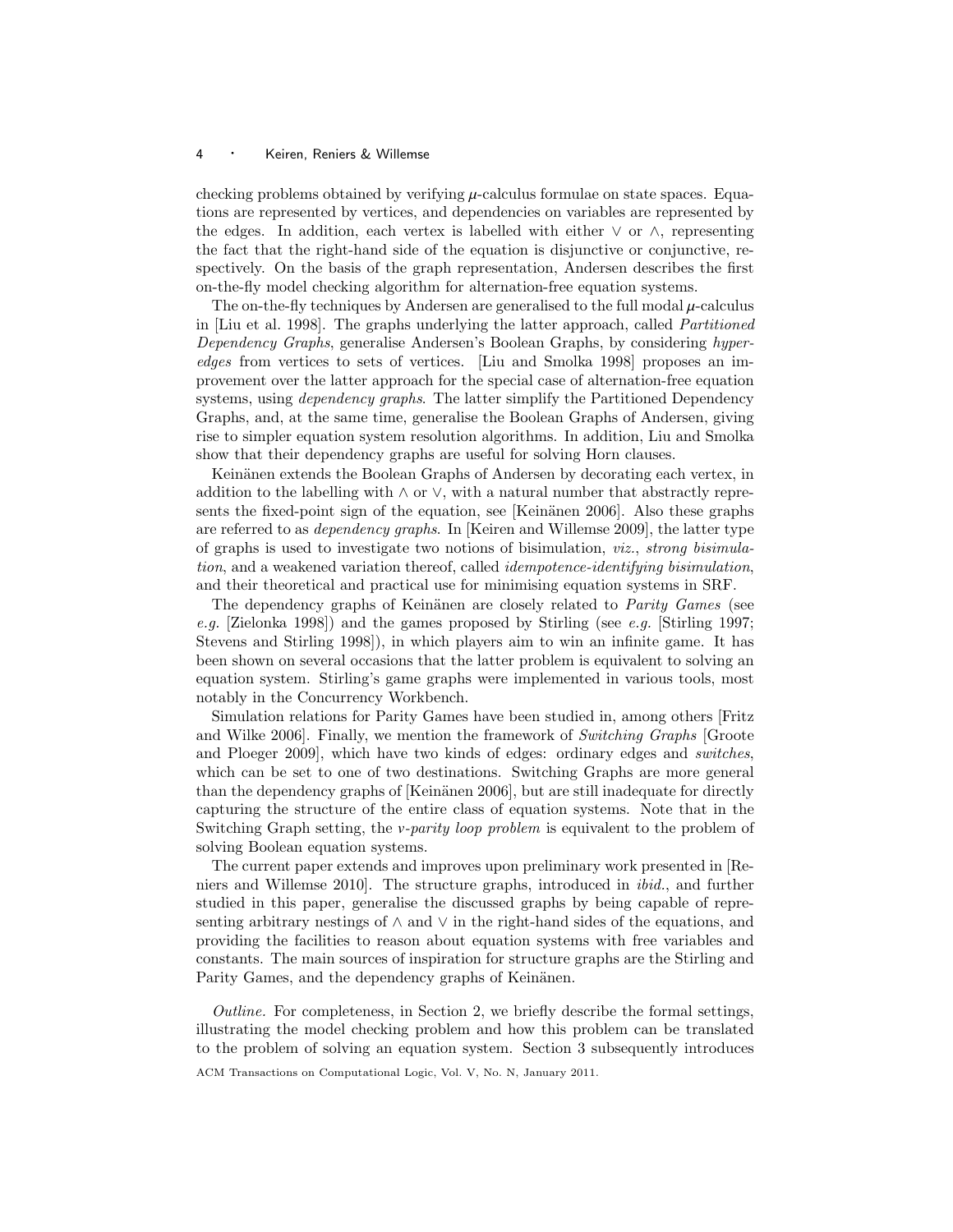structure graphs and the deduction rules for generating these from an equation system. Our main results are presented in Sections 4–6. An application of our theory can be found in Section 7. Section 8 summarises our results and outlines future work.

# 2. PRELIMINARIES

Henceforth we assume the existence of two sufficiently large, disjoint, countable sets of proposition variables  $\mathcal X$  and  $\mathcal X$ .

### 2.1 The Modal  $\mu$ -Calculus

Labelled transition systems provide a formal, semantical model for the behaviour of a reactive system. While, in this paper, we are mostly concerned with Boolean equation systems, our work is motivated by the model checking problem, *i.e.*, the problem of deciding whether a given behavioural specification satisfies a temporal or modal formula. For this reason, we first repeat some basic results from the latter setting and illustrate its connection to the problem of solving Boolean equation systems.

Definition 2.1. A labelled transition system is a three-tuple  $L = \langle S, Act, \rightarrow \rangle$ , consisting of a finite, non-empty set of states *S* , a finite, non-empty set of actions Act and a transition relation  $\rightarrow \subseteq S \times Act \times S$ .

We visualise labelled transition systems by directed, edge-labelled graphs. In line with this graphical notation, we write  $s \xrightarrow{a} s'$  if and only if  $(s, a, s') \in \rightarrow$ . The de facto behavioural equivalence relation for labelled transition systems is *strong* bisimilarity, see [Park 1981].

*Definition* 2.2. Let  $L = \langle S, Act, \rightarrow \rangle$  be a labelled transition system. A symmetric relation  $R \subseteq S \times S$  is a *strong bisimulation* if for all  $(s, s') \in R$ 

 $\forall a \in Act, t \in S: s \stackrel{a}{\rightarrow} t \implies \exists t' \in S: s' \stackrel{a}{\rightarrow} t' \wedge (t, t') \in R$ 

States *s*,  $s' \in S$  are *bisimilar* if and only if there is a bisimulation relation *R* that relates states *s* and  $s'$ relates states *s* and *s'*.

The propositional modal  $\mu$ -calculus, see [Kozen 1983] is a highly-expressive language for analysing behaviours that are defined through a labelled transition system. We refrain from going into details, but solely present its grammar and semantics below. For an accessible treatment of the modal  $\mu$ -calculus, we refer to [Bradfield and Stirling 2001].

Definition 2.3. Let Act be a finite set of actions. The set of modal  $\mu$ -calculus formulae is defined through the following grammar, which is given directly in positive form:

 $\phi, \psi ::=$  true | false |  $\tilde{X}$  |  $\phi \wedge \psi$  |  $\phi \vee \psi$  |  $[A]\phi$  |  $\langle A \rangle \phi$  |  $\nu \tilde{X} \phi$  |  $\mu \tilde{X} \phi$ 

where  $\tilde{X} \in \tilde{\mathcal{X}}$  is a proposition variable;  $A \subseteq Act$  is a set of actions;  $\mu$  is a least fixed point sign and  $\nu$  is a greatest fixed point sign. Throughout this paper we write  $\sigma$ to denote an arbitrary fixed point sign  $\mu$  or  $\nu$ .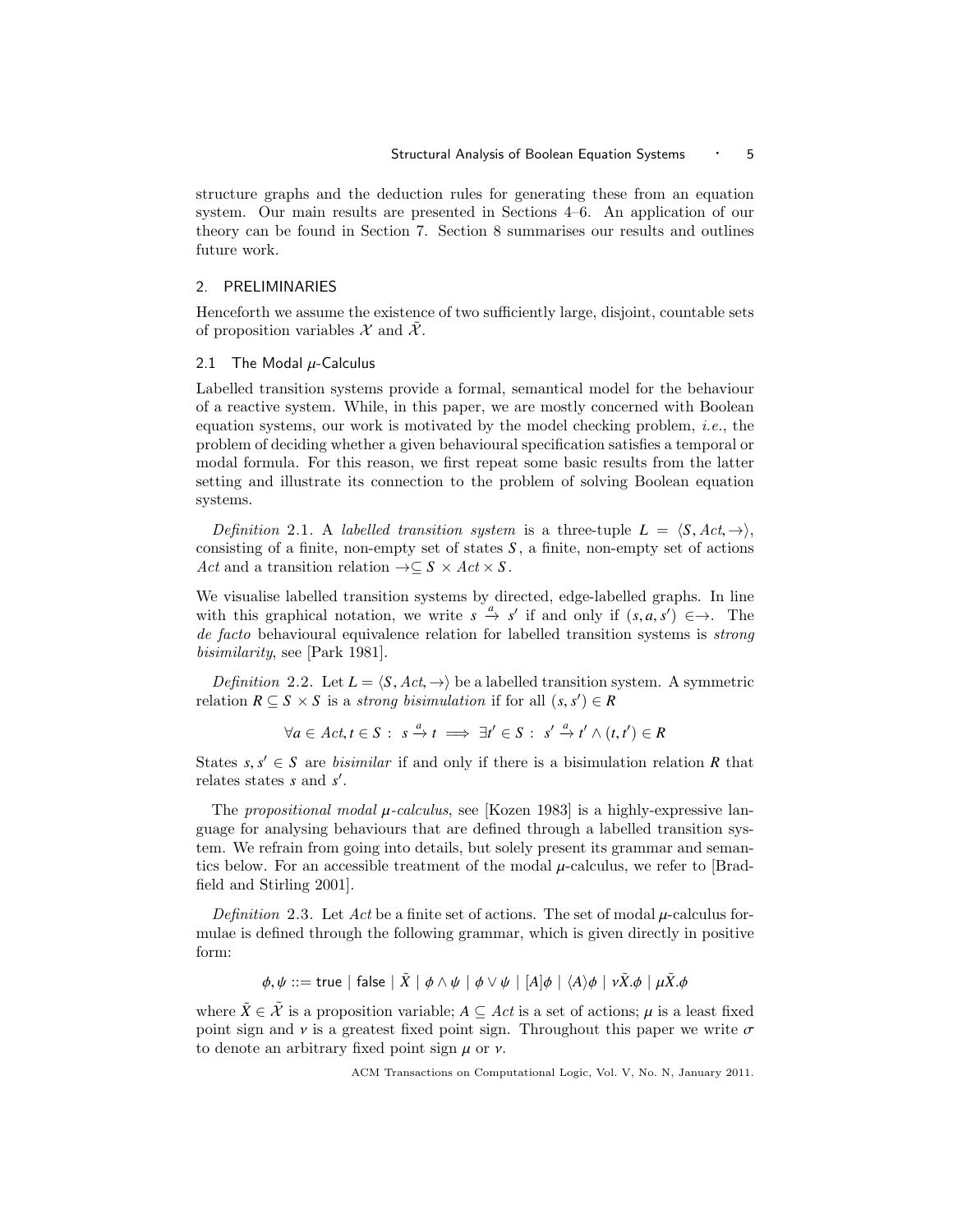Note that our use of generalised modal operators  $A|\phi$  and  $\langle A \rangle \phi$  is merely for reasons of convenience, and has no implications for the presented theory in this paper. Henceforth, we write  $[a]\phi$  instead of  $\{a\}]\phi$  and  $\overline{a}]\phi$  instead of  $\overline{A}ct \setminus \{a\}]\phi$ .

In a formula  $\sigma \tilde{X}\phi$ , each occurrence of the variable  $\tilde{X}$  is bound. A variable  $\tilde{X}$  is bound in a formula  $\phi$  if all its occurrences are bound. The set of bound proposition variables in  $\phi$  is denoted  $\text{bnd}(\phi)$ ; the set of proposition variables that syntactically occur in  $\phi$  is denoted  $\text{occ}(\phi)$ . Formula  $\phi$  is said to be *closed* if and only if  $\text{occ}(\phi) \subset$  $\mathsf{bnd}(\phi)$ . We only consider  $\mu$ -calculus formulae  $\phi$  that are well-formed, *i.e.*:

- (1) there are no two distinct subformulae of  $\phi$  that bind the same proposition variable;
- (2) for every free proposition variable  $\tilde{X} \in {\textsf{occ}}(\phi) \setminus {\textsf{bnd}}(\phi)$ , no subformula  $\sigma \tilde{X}.\psi$ (binding  $\tilde{X}$  locally), occurs in  $\phi$ .

The well-formedness requirement is a technicality and does not incur a loss of generality of the theory.

Modal  $\mu$ -calculus formulae  $\phi$  are *interpreted* in the context of a labelled transition system and an *environment*  $\theta : \tilde{\mathcal{X}} \to 2^S$  that assigns sets of states to proposition variables. We write  $\theta[\tilde{Y} - S']$  to represent the environment in which  $\tilde{X}$  receives the variables. We write  $\theta[\tilde{X} := S']$  to represent the environment in which  $\tilde{X}$  receives the value  $S'$  and all other proposition variables have values that coincide with those value  $S'$ , and all other proposition variables have values that coincide with those given by  $\theta$ .

Definition 2.4. Let  $L = \langle S, Act, \rightarrow \rangle$  be a labelled transition system and let  $\theta$ :  $\tilde{\mathcal{X}} \to 2^S$  be a proposition environment. The semantics of a  $\mu$ -calculus formula  $\phi$  is defined inductively as follows: defined inductively as follows:

> $[$ true $]\theta = S$  $[\![\text{false}]\!] \theta = \emptyset$ <br> $[\![\tilde{X}]\!] \theta = \theta(\tilde{X})$  $\begin{bmatrix} \tilde{X} & \mathbf{0} \\ \mathbf{0} & \mathbf{0} \end{bmatrix} = \begin{bmatrix} \theta(\tilde{X}) \\ \mathbf{0} & \mathbf{0} \end{bmatrix}$  $[\![\phi \wedge \psi]\!] \theta = [\![\phi]\!] \theta \cap [\![\psi]\!] \theta$  $[\![\phi \vee \psi]\!] \theta = [\![\phi]\!] \theta \cup [\![\psi]\!] \theta$  $[[A]\phi]\theta = \{s \in S \mid \forall s' \in S : \forall a \in A : s \xrightarrow{a} s' \implies s' \in [[\phi]]\theta\}$  $[(A)\phi] \theta = \{s \in S \mid \exists s' \in S : \exists a \in A : s \xrightarrow{a} s' \wedge s' \in [\![\phi]\!]\theta\}$ <br>  $[\![\psi \hat{Y} \land \exists a \neq 0 \mid S \land \exists s' \in S \mid S' \subseteq [\![\phi]\!]\theta\}]$  $[\![\overline{v}\tilde{X}. \phi]\!] \theta = \bigcup \{S' \subseteq S \mid S' \subseteq [\![\phi]\!] \theta[\tilde{X} := S'] \}$  $[\![\mu \tilde{X} \cdot \phi]\!] \theta = \bigcap \{ S' \subseteq S \mid [\![\phi]\!] \theta [\tilde{X} := S'] \subseteq S' \}$

The global model checking problem, denoted  $L, \theta \models \phi$ , is defined as the question whether for all states  $s \in S$  of a given labelled transition system  $L = \langle S, Act, \rightarrow \rangle$ , we have  $s \in [\![\phi]\!] \theta$ , for given formula  $\phi$  and environment  $\theta$ . The local model checking problem, denoted  $L, s, \theta \models \phi$ , is the problem whether  $s \in \llbracket \phi \rrbracket \theta$  for a given state  $s \in S$ . Often, one is only interested in *closed* formulae. Small examples of typical model checking problems can be found in the remainder of this paper.

### 2.2 Boolean Equation Systems

A Boolean equation system is a finite sequence of least and greatest fixed point equations, where each right-hand side of an equation is a proposition formula. For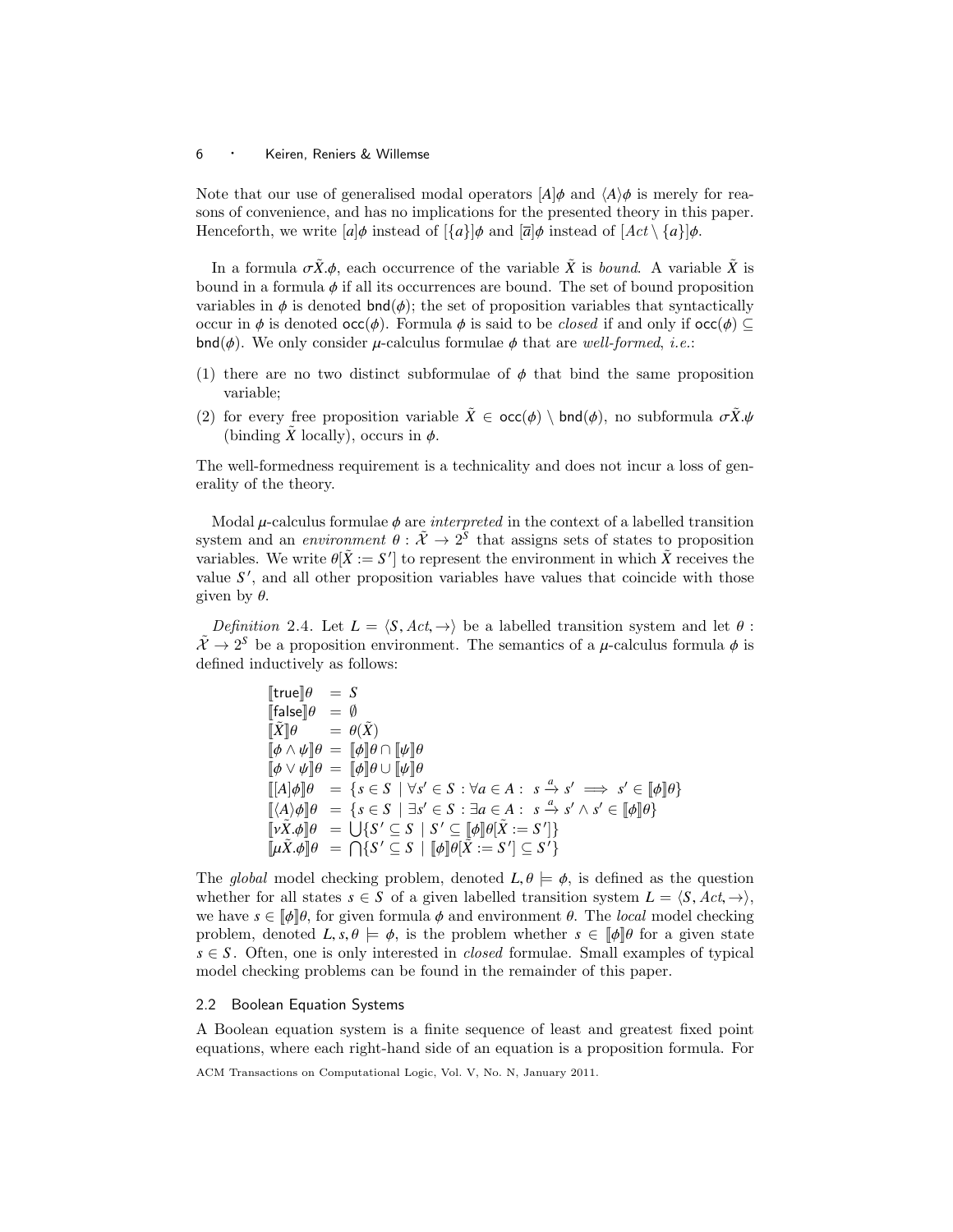an excellent, in-depth account on Boolean equation systems, we refer to [Mader 1997].

Definition 2.5. A Boolean equation system (BES)  $\mathcal E$  is defined by the following grammar:

$$
\mathcal{E} \quad ::= \ \epsilon \mid (\nu X = f) \ \mathcal{E} \mid (\mu X = f) \ \mathcal{E}
$$
\n
$$
f, g \ ::= \ \text{true} \mid \text{false} \mid X \mid f \land g \mid f \lor g
$$

where  $\epsilon$  is the empty BES;  $X \in \mathcal{X}$  is a proposition variable; and  $f, g$  are proposition formulae.

We only consider equation systems that are well-formed, i.e., equation systems  $\mathcal{E}$ , in which a proposition variable *X* occurs at the left-hand side in at most a single equation in  $\mathcal{E}$ .

In line with the notions of bound and occurring proposition variables for  $\mu$ calculus formulae, we introduce analogue notions for equation systems. Let  $\mathcal E$  be an arbitrary equation system. The set of *bound* proposition variables of  $\mathcal{E}$ , denoted  $\text{bnd}(\mathcal{E})$ , is the set of variables occurring at the left-hand side of the equations in  $\mathcal{E}$ . The set of *occurring* proposition variables, denoted  $\operatorname{occ}(\mathcal{E})$ , is the set of variables occurring at the right-hand side of some equation in  $\mathcal{E}$ .

An equation system  $\mathcal E$  is said to be *closed* whenever  $\operatorname{occ}(\mathcal E) \subseteq \operatorname{bnd}(\mathcal E)$ . Intuitively, a (closed) equation system uniquely assigns truth values to its bound proposition variables. An equation system is said to be in simple form [Arnold and Crubille 1988] if none of the right-hand sides of the equations that occur in the equation system contain both ∧- and ∨-operators. If such an equation system, in addition, has no occurrences of the constants true and false in its right-hand sides, it is said to be in standard recursive form [Keiren and Willemse 2009].

Proposition variables occurring in a proposition formula *f* are collected in the set  $\operatorname{occ}(f)$ . The *rank* of a proposition variable  $X \in \operatorname{bnd}(\mathcal{E})$ , notation rank $\epsilon(X)$ , is defined as follows:

$$
\text{rank}_{(\sigma Y = f)E}(X) = \begin{cases} \text{rank}_{E}(X) & \text{if } X \neq Y \\ \text{block}_{\sigma}(\mathcal{E}) & \text{otherwise} \end{cases}
$$

where  $\textsf{block}_{\sigma}(\mathcal{E})$  is defined as:

$$
\mathsf{block}_{\sigma}(\epsilon) = \begin{cases} 0 & \text{if } \sigma = \nu \\ 1 & \text{otherwise} \end{cases} \qquad \mathsf{block}_{\sigma}((\sigma'Y = f)\mathcal{E}) = \begin{cases} \mathsf{block}_{\sigma}(\mathcal{E}) & \text{if } \sigma = \sigma' \\ 1 + \mathsf{block}_{\sigma'}(\mathcal{E}) & \text{if } \sigma \neq \sigma' \end{cases}
$$

Informally, the rank of a variable *X* is the *i*-th block of like-signed equations, containing *X*'s defining equation, counting from right-to-left and starting at 0 if the last equation is a greatest fixed point sign, and 1 otherwise.

Formally, proposition formulae are interpreted in the context of an environment  $\eta: \mathcal{X} \to \mathbb{B}$ . For an arbitrary environment  $\eta$ , we write  $\eta[X := b]$  for the environment η in which the proposition variable *<sup>X</sup>* has Boolean value *<sup>b</sup>* and all other proposition variables *X'* have value  $\eta(X')$ . The ordering  $\subseteq$  on environments is defined as  $\eta \subseteq \eta'$ <br>if and only if  $n(X)$  implies  $n'(X)$  for all *X*. For reading ease, we do not formally if and only if  $\eta(X)$  implies  $\eta'(X)$  for all X. For reading ease, we do not formally<br>distinguish between a semantic Boolean value and its representation by true and distinguish between a semantic Boolean value and its representation by true and false; likewise, for the operands  $\land$  and  $\lor$ .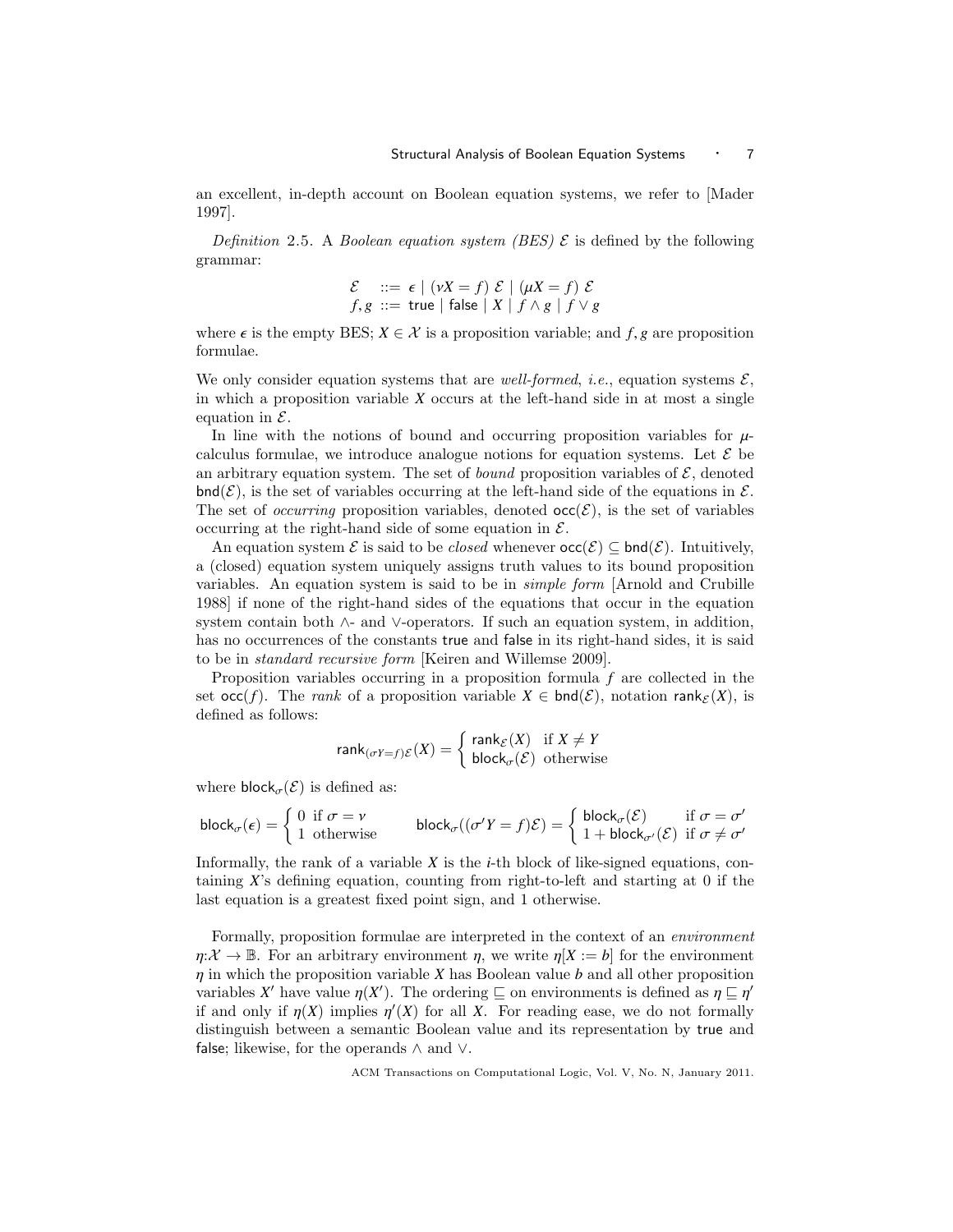Definition 2.6. Let  $\eta: \mathcal{X} \to \mathbb{B}$  be an environment. The *interpretation*  $\llbracket f \rrbracket \eta$  maps a proposition formula *f* to true or false:

> $[[X]\eta = \eta(X)$ <br> $[[true]\eta = true$  $[\text{true}] \eta = \text{true}$   $[f \wedge g] \eta = [f] \eta \wedge [g] \eta$ <br>  $[\text{false}] \eta = \text{false}$   $[f \vee g] \eta = [f] \eta \vee [g] \eta$  $[f \vee g]$ η =  $[f]$ η  $\vee$   $[g]$ η

The *solution of a BES*, given an environment  $\eta$ , is inductively defined as follows:

$$
\begin{aligned}\n[\![\epsilon]\!] \eta &= \eta \\
[(\sigma X = f) \ \mathcal{E}]\!] \eta &= \left\{ \begin{aligned}\n[\![\mathcal{E}]\!] (\eta[X := [f]] ([\![\mathcal{E}]\!] \eta[X := \text{false}])]) & \text{if } \sigma = \mu \\
[\![\mathcal{E}]\!] (\eta[X := [f]] ([\![\mathcal{E}]\!] \eta[X := \text{true}])]) & \text{if } \sigma = \nu\n\end{aligned}\right.\n\end{aligned}
$$

We refer to [Mader 1997, Section 3.2] for an explanation of the nature of this definition. A solution to an equation system verifies every equation, in the sense that the value at the left-hand side is logically equivalent to the value at the right-hand side of the equation. At the same time, the fixed-point signs of left-most equations *outweigh* the fixed-point signs of those equations that follow, *i.e.*, the fixed-point signs of left-most equations are more important. The latter phenomenon is a result of the nested recursion for evaluating the proposition *f* of the left-most equation  $(\sigma X = f)$ , assuming an extremal value for *X*. As a consequence, the solution is order-sensitive: the solution to  $(\mu X = Y)$   $(\nu Y = X)$ , yielding all false, differs from the solution to  $(\gamma Y = X)$   $(\mu X = Y)$ , yielding all true. It is exactly this tree-like recursive definition of a solution that makes it intricately complex.

Closed equation systems enjoy the property that the solution to the equation system is independent of the environment in which it is defined, i.e., for all environments  $\eta, \eta'$ , we have  $[\![\mathcal{E}]\!] \eta(X) = [\![\mathcal{E}]\!] \eta'(X)$  for all  $X \in \mathsf{bnd}(\mathcal{E})$ . For this reason, we hanceforth refrain from writing the environment explicitly in all our considerations henceforth refrain from writing the environment explicitly in all our considerations dealing with closed equation systems, *i.e.*, we write  $\llbracket \mathcal{E} \rrbracket$ , and  $\llbracket \mathcal{E} \rrbracket(X)$  instead of the more verbose  $\mathcal{E}$ , and  $\mathcal{E}$ ,  $\eta$  and  $\eta$ .

The following lemma relates the semantics for open equation systems to that of closed equation systems. We write  $\mathcal{E}[X] := b$ , where  $X \notin \mathsf{bnd}(\mathcal{E})$  and  $b \in \{\mathsf{true}, \mathsf{false}\}$ is a constant, to denote the equation system in which each syntactic occurrence of *X* is replaced by *b*.

LEMMA 2.7. Let  $\mathcal E$  be an equation system, and let  $\eta$  be an arbitrary environment. Assume  $X \notin \text{bnd}(\mathcal{E})$  is a proposition variable, and let *b* be such that  $\eta(X) = \llbracket b \rrbracket$ . Then  $\mathcal{E}[\eta] = \mathcal{E}[X := b] [\eta]$ .

PROOF. We show this by induction on the size of  $\mathcal{E}$ . The base case for  $\mathcal{E} = \epsilon$ follows immediately. As our induction hypothesis, we take

$$
\forall \eta, b, X \notin \text{bnd}(\mathcal{E}): \; [b] = \eta(X) \implies [E]\eta = [E[X := b]]\eta \tag{IH}
$$

Assume our induction hypothesis holds for  $\mathcal{E}$ , and let  $\eta$  and *b* be such that  $||b|| =$  $\eta(X)$ . Consider the equation system  $(\nu Y = f) \mathcal{E}$ , and assume  $X \notin \text{bnd}((\nu Y = f) \mathcal{E})$ . ACM Transactions on Computational Logic, Vol. V, No. N, January 2011.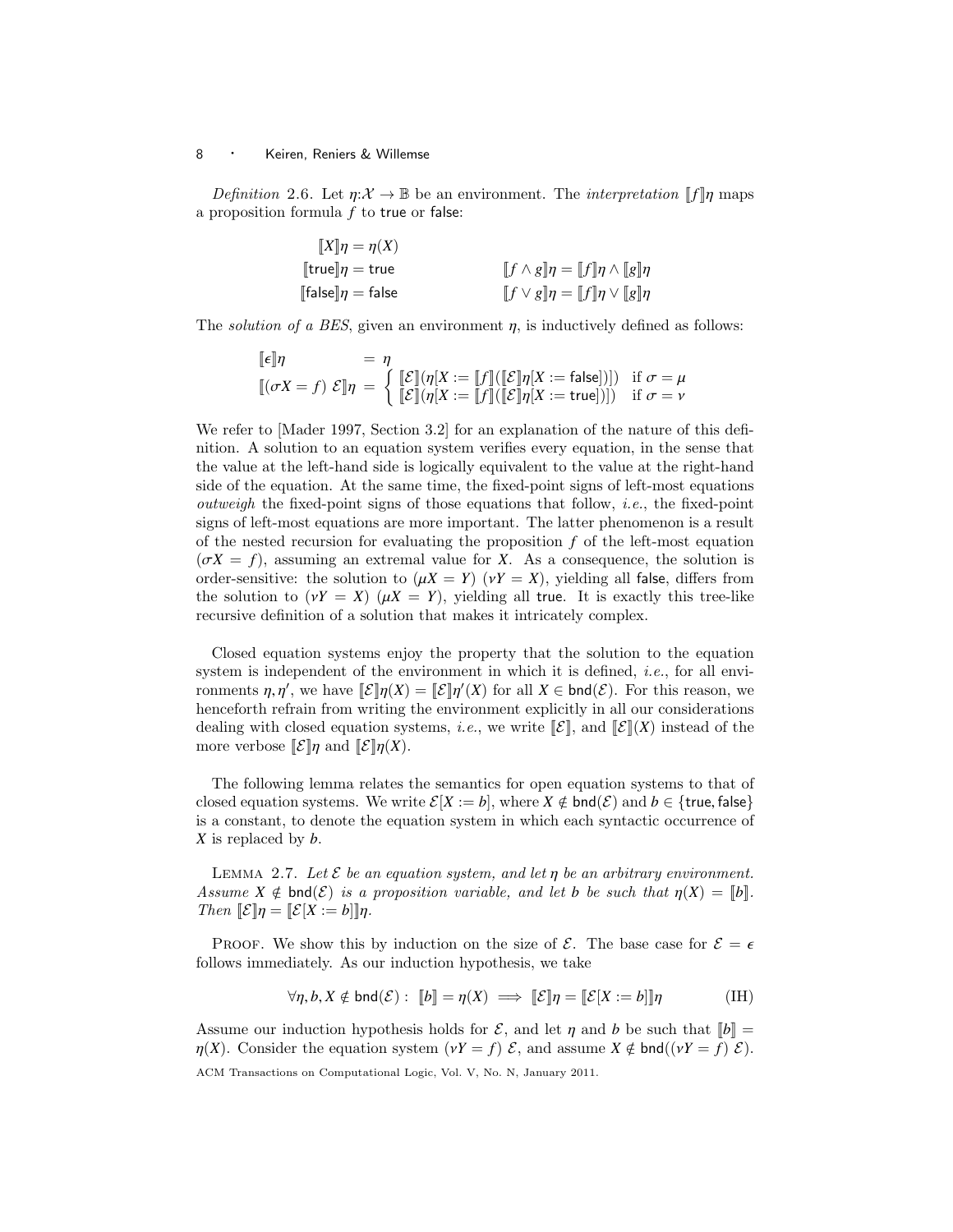Using the semantics of equation systems, we reason as follows:

$$
\begin{array}{lll}\n & \left[ (vY=f)\mathcal{E} \right]\eta \\
 & = & \left[ \mathcal{E} \right]\eta[Y:=\left[ f \right] \left( \left[ \mathcal{E} \right]\eta[Y:=\text{true}] \right) \right] \\
 & =^{2 \times IH} & \left[ \mathcal{E}[X:=b] \right]\eta[Y:=\left[ f \right] \left( \left[ \mathcal{E}[X:=b] \right]\eta[Y:=\text{true}] \right) \right] \\
 & =^{\ddagger} & \left[ \mathcal{E}[X:=b] \right]\eta[Y:=\left[ f[X:=b] \right]\left( \left[ \mathcal{E}[X:=b] \right]\eta[Y:=\text{true}] \right) \right] \\
 & = & \left[ \left( (vY=f) \mathcal{E} \right)\left[ X:=b \right]\right]\eta\n\end{array}
$$

where at  $\ddagger$ , we have used that  $||f||\eta = ||f|X := b||\eta$  for  $||b|| = \eta(X)$ . The case for  $(\mu Y = f)$  E follows the exact same line of reasoning and is therefore omitted.  $\square$ 

Finally, we introduce some generic shorthand notation. The operators  $\bigcap$  and F are used as shorthands for nested applications of ∧ and ∨. Formally, these are defined as follows. Let  $\lt$  be a total order on  $\mathcal{X} \cup \{\text{true}, \text{false}\}\$ . Assuming that  $\lt$ is lifted to a total ordering on formulae, we define for formula  $f \leq \text{smaller than all}$ formulae in a finite, non-empty set  $F$  ( $f \notin F$ ):

$$
\bigcap \emptyset = \text{true} \qquad \bigcap \{f\} = f \wedge f \qquad \bigcap (\{f\} \cup F) = f \wedge (\bigcap F)
$$
  

$$
\bigcup \emptyset = \text{false} \qquad \bigcup \{f\} = f \vee f \qquad \bigcup (\{f\} \cup F) = f \vee (\bigcup F)
$$

Note that the duplication introduced by this definition does not have any semantic influence.

In a similar fashion, we define an equation system obtained from a set of equations. Let  $X = f$  be an equation, where f is a proposition formula and X is a proposition variable. Assuming that  $X$  is  $\leq$ -smaller than all left-hand side variables in the equations in a finite set of equations  $E$ , we define:

$$
\sigma\{X = f\} = (\sigma X = f) \qquad \qquad \sigma(\{X = f\} \cup E) = (\sigma X = f)\sigma E
$$

# 2.3 Boolean Equation Systems for Model Checking

An obvious strategy for solving a typical model checking problem is through the use of Tarski's approximation schemes for computing the solution to the fixed points of monotone operators in a complete lattice, see e.g. [Tarski 1955]. More advanced techniques employ intermediate formalisms such as Boolean equation systems for solving the verification problem.

Below, we provide the translation of the model checking problem to the problem of solving a Boolean equation system. The transformer E reduces the global model checking problem  $L, \eta \models \phi$  to the problem of solving an equation system.

*Definition* 2.8. Assume  $L = \langle S, Act, \rightarrow \rangle$  is a labelled transition system. Let  $\phi$  be an arbitrary modal  $\mu$ -calculus formula over Act. Suppose that for every proposition variable  $\tilde{X} \in \text{occ}(\phi) \cup \text{bnd}(\phi)$ , we have a set of fresh proposition variables  $\{X_s \mid s \in$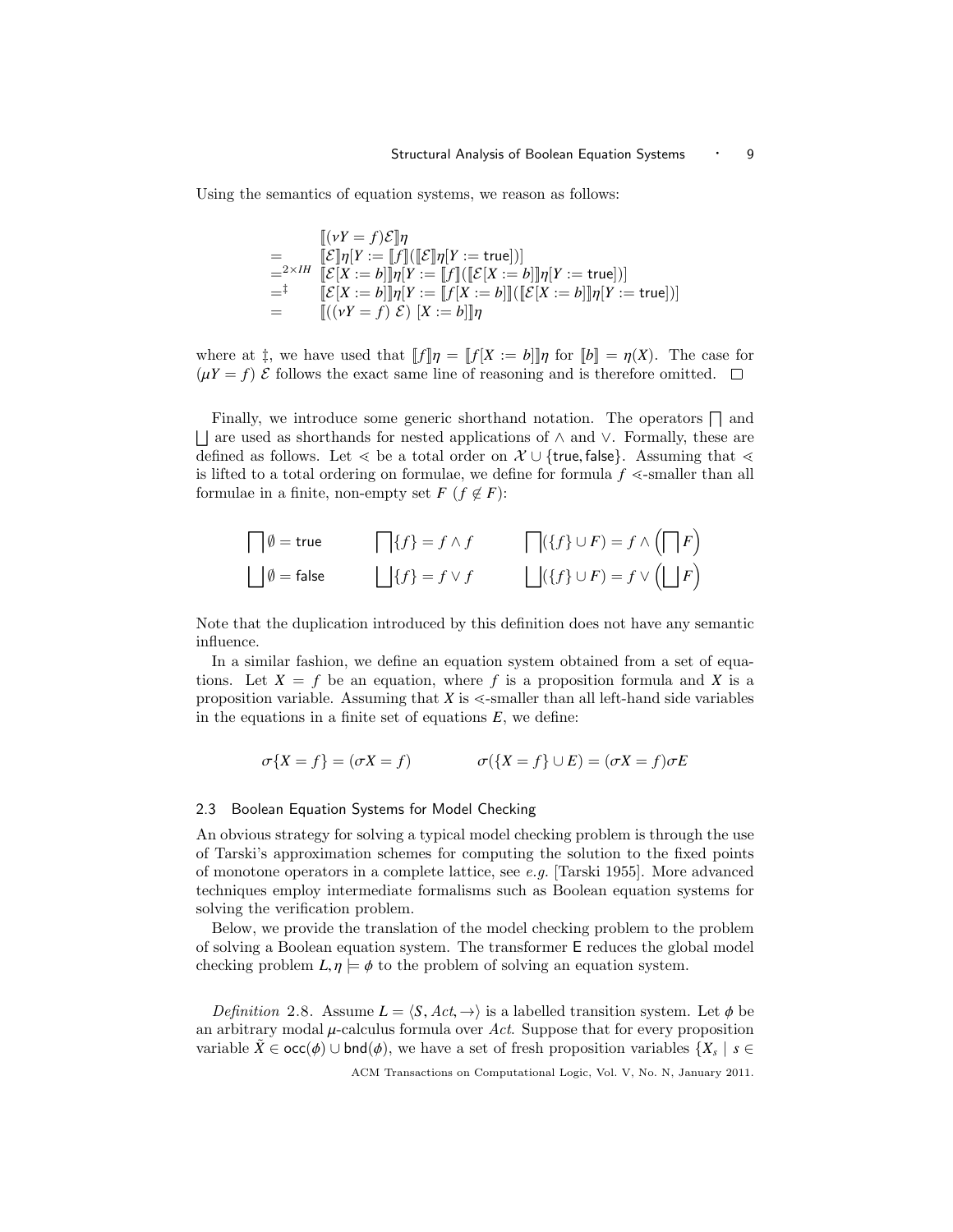$$
S \subseteq \mathcal{X}.
$$
  
\n
$$
E^{L}(\tilde{X}) = \epsilon
$$
  
\n
$$
E^{L}(f \wedge g) = E^{L}(f) E^{L}(g)
$$
  
\n
$$
E^{L}(f \vee g) = E^{L}(f) E^{L}(g)
$$
  
\n
$$
E^{L}([A]f) = E^{L}(f)
$$
  
\n
$$
E^{L}(\langle A \rangle f) = E^{L}(f)
$$
  
\n
$$
E^{L}(\sigma \tilde{X}. f) = (\sigma\{(X_{s} = \text{RHS}_{s}(f)) \mid s \in S\}) E^{L}(f)
$$
  
\n
$$
\text{RHS}_{s}(\tilde{b}) = b
$$
  
\n
$$
\text{RHS}_{s}(\tilde{X}) = X_{s}
$$
  
\n
$$
\text{RHS}_{s}(f \wedge g) = \text{RHS}_{s}(f) \wedge \text{RHS}_{s}(g)
$$
  
\n
$$
\text{RHS}_{s}(f \vee g) = \text{RHS}_{s}(f) \vee \text{RHS}_{s}(g)
$$
  
\n
$$
\text{RHS}_{s}((A|f)) = \Box{\{\text{RHS}_{t}(f) \mid a \in A, s \xrightarrow{a} t\}} \text{RHS}_{s}(\sqrt{A})f = \Box{\{\text{RHS}_{t}(f) \mid a \in A, s \xrightarrow{a} t\}} \text{RHS}_{s}(\sigma \tilde{X}. f) = X_{s}
$$

Observe that the definition of E provided here coincides (semantically) with the definition given in [Mader 1997] for modal  $\mu$ -calculus formulae  $\phi$ ; the only deviation is a syntactic one, ensuring that the  $\lfloor \cdot \rfloor$  and  $\langle \cdot \rangle$  modalities are mapped onto proposition formulae with  $\land$ , and  $\lor$  as their main logical connectives in case there is a non-empty set of emanating transitions.

The relation between the original local model checking problem and the problem of solving a Boolean equation system is stated by the theorem below.

THEOREM 2.9 [MADER 1997]. Assume  $L = \langle S, Act, \rightarrow \rangle$  is a labelled transition system. Let  $\sigma \dot{X}$ , *f* be an arbitrary modal  $\mu$ -calculus formula, and let  $\theta$  be an arbitrary environment. Then:

$$
L, s, \theta \models \sigma \tilde{X}. f \text{ if and only if } (\llbracket \mathsf{E}^L(\sigma \tilde{X}.f) \rrbracket \eta)(X_s) = \text{true}
$$

where for all proposition variables  $Y_t \in \{Z_s \mid s \in S \land \tilde{Z} \in \text{occ}(\sigma \tilde{X}.f) \cup \text{bnd}(\sigma \tilde{X}.f)\},$  we set  $p(Y) = \text{true}$  if and only if  $t \in \theta(\tilde{Y})$  and false for all other proposition variables set  $\eta(Y_t)$  = true if and only if  $t \in \theta(\tilde{Y})$ , and false for all other proposition variables.

Informally, the theorem expresses that a state  $s$  satisfies a modal  $\mu$ -calculus formula  $\sigma \tilde{X}$ . *f* if, and only if the associated proposition variable  $X_s$  in the equation system  $F^L(\sigma \tilde{X} f)$  has true as its solution. The environment *n* ensures that free proposition  $E^{L}(\sigma \tilde{X}, f)$  has true as its solution. The environment  $\eta$  ensures that free proposition variables are correctly dealt with. The correspondence between the global model variables are correctly dealt with. The correspondence between the global model checking problem and the solution to an equation system then follows immediately from the latter's correspondence to the local model checking problem.

The example below illustrates the above translation and theorem.

Example 2.10. Consider the labelled transition system (depicted below), modelling mutual exclusion between two readers and a single writer.



Reading is started using an action  $r<sub>s</sub>$  and action  $r<sub>e</sub>$  indicates its termination. Likewise for writing. The verification problem  $vX \mu Y$ .  $\langle r_s \rangle X \vee \langle \overline{r_s} \rangle Y$ , modelling that on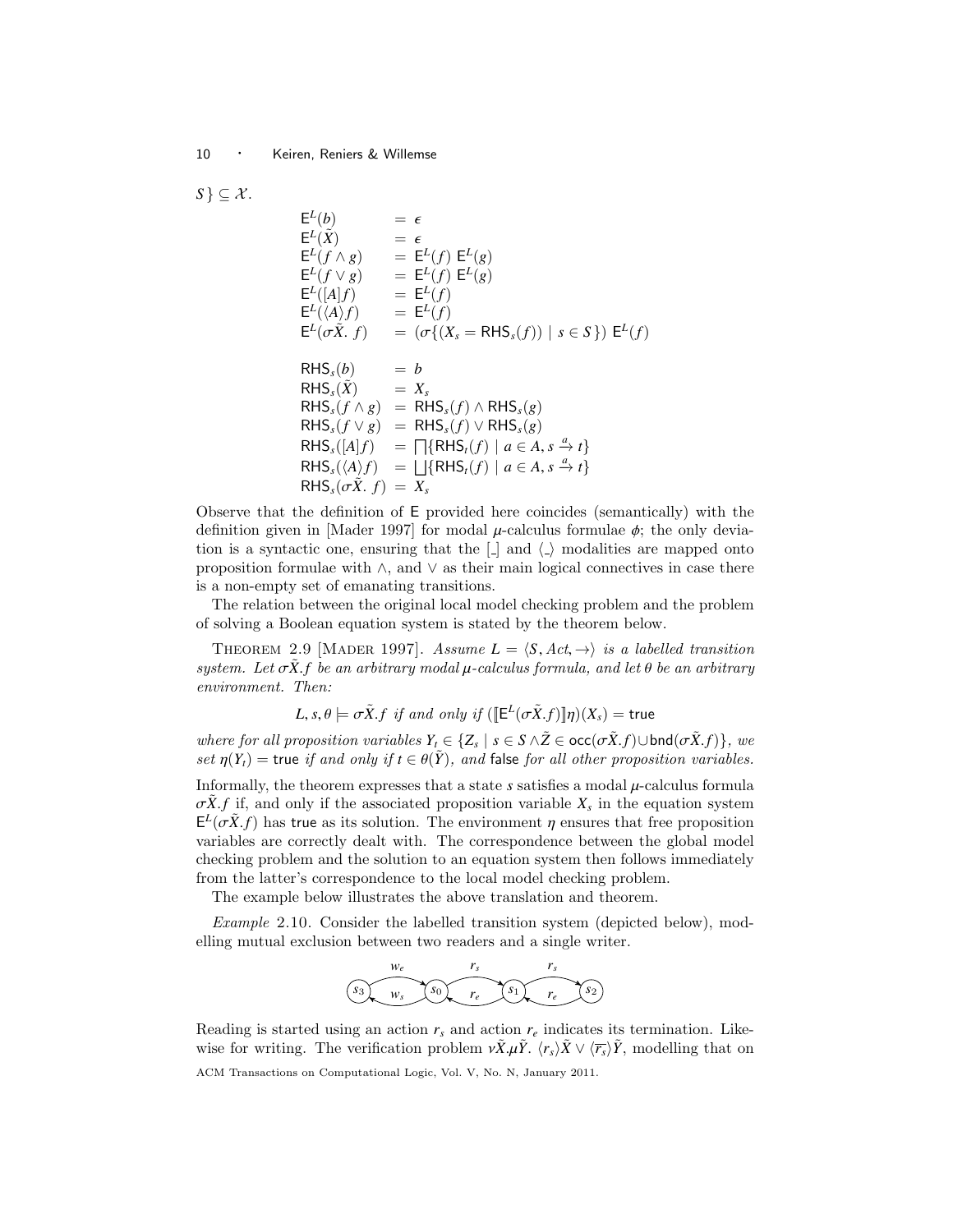some path, a reader can infinitely often start reading, translates to the following equation system using the translation E:

$$
(\nu X_{s_0} = Y_{s_0}) (\nu X_{s_1} = Y_{s_1}) (\nu X_{s_2} = Y_{s_2}) (\nu X_{s_3} = Y_{s_3})
$$
  
\n
$$
(\mu Y_{s_0} = (X_{s_1} \vee X_{s_1}) \vee (Y_{s_3} \vee Y_{s_3}))
$$
  
\n
$$
(\mu Y_{s_1} = (X_{s_2} \vee X_{s_2}) \vee (Y_{s_0} \vee Y_{s_0}))
$$
  
\n
$$
(\mu Y_{s_2} = \text{false} \vee (Y_{s_1} \vee Y_{s_1}))
$$
  
\n
$$
(\mu Y_{s_3} = \text{false} \vee (Y_{s_0} \vee Y_{s_0}))
$$

Observe that, like the original  $\mu$ -calculus formula, which has mutual dependencies<br>between  $\tilde{Y}$  and  $\tilde{Y}$  the resulting equation system has mutual dependencies between between  $\tilde{X}$  and  $\tilde{Y}$ , the resulting equation system has mutual dependencies between the indexed *X* and *Y* variables. Solving the resulting equation system leads to true for all bound variables;  $X_{s_i}$  = true, for arbitrary state  $s_i$ , implies that the property holds in state  $s_i$ . Furthermore, note that the right-hand sides of the resulting equation system can be rewritten using standard rules of logic, removing, e.g., all occurrences of false. It is not hard to check that this does not affect the solution to the equation system.

# 3. STRUCTURE GRAPHS FOR BOOLEAN EQUATION SYSTEMS

A large part of the complexity of equation systems is attributed to the mutual dependencies between the equations. These intricate dependencies are neatly captured by structure graphs. In Section 3.1, we define how a structure graph can be obtained from a formula in the context of an equation system. In Section 3.2, we define how an equation system can be associated with a structure graph assuming that it satisfies some well-formedness constraints.

Definition 3.1. Given a set of proposition variables  $\mathcal{X}$ . A structure graph over X is a vertex-labelled graph  $G = \langle T, t, \rightarrow, d, r, \nearrow \rangle$ , where:

 $-T$  is a finite set of vertices;

 $-t \in T$  is the initial vertex;

 $\longrightarrow \subseteq T \times T$  is a dependency relation;

 $-d:T \mapsto {\{\blacktriangle, \blacktriangledown, \top, \bot\}}$  is a vertex decoration mapping;

 $-r:T \mapsto \mathbb{N}$  is a vertex ranking mapping;

 $-\nearrow$  :*T*  $\mapsto \mathcal{X}$  is a free variable mapping.

A structure graph can be used to capture the dependencies between bound variables and (sub)formulae occurring in the equations of such bound variables. Intuitively, the decoration mapping *d* reflects whether the top symbol of a proposition formula is true (represented by  $\top$ ), false (represented by  $\bot$ ), a conjunction (represented by  $\blacktriangle$ ), or a disjunction (represented by  $\nabla$ ). The vertex ranking mapping *r* indicates the rank of a vertex. The free variable mapping indicates whether a vertex represents a free variable. Note that each vertex can have at most one rank, at most one decoration  $\star \in {\{\blacktriangle, \nabla, \top, \bot\}}$ , and at most one free variable  $\nearrow_X$ . We sometimes write *t* to refer to a structure graph  $\langle T, t, \to, d, r, \nearrow \rangle$ , where *t* is in fact the initial vertex of the structure graph.

We define the size of a structure graph  $G = \langle T, t, \rightarrow, d, r, \nearrow \rangle$  as  $|G| = |T|$ , *i.e.*, the size of a structure graph is the number of vertices in the graph.

One can easily define bisimilarity on structure graphs.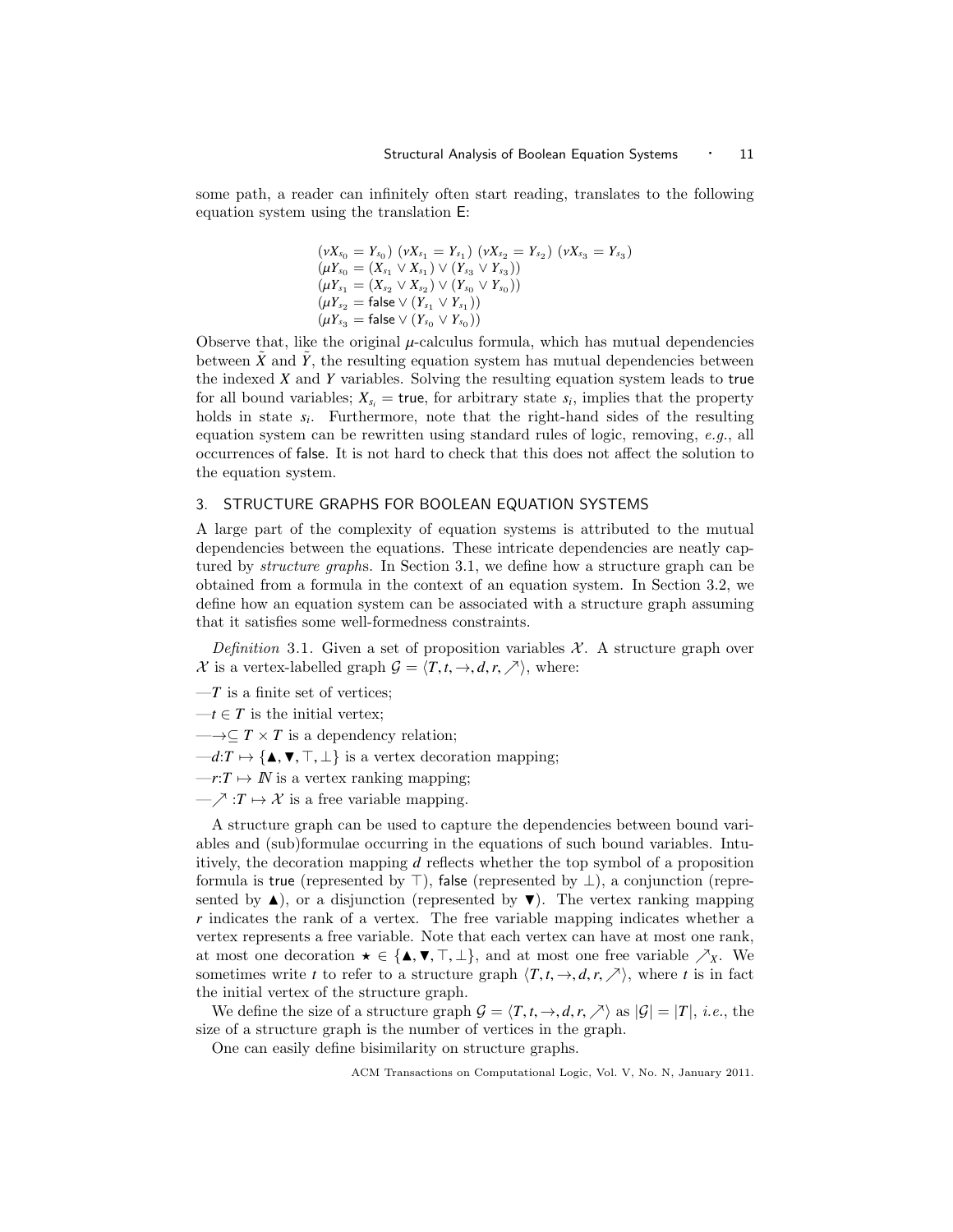Definition 3.2. Let  $\mathcal{G} = \langle T, t, \to, d, r, \nearrow \rangle$  and  $\mathcal{G}' = \langle T', t', \to', d', r', \nearrow \rangle$  be struc-<br>regraphs. A relation  $R \subset T \times T'$  is a historphism relation if for all  $(u, u') \in R$ ture graphs. A relation  $R \subseteq T \times T'$  is a bisimulation relation if for all  $(u, u') \in R$ 

 $-d(u) = d'(u'), r(u) = r'(u'), \text{ and } \nearrow (u) = \nearrow'(u');$ —for all *v* ∈ *T*, if *u* → *v*, then *u*<sup>*'*</sup> →' *v*<sup>*'*</sup> for some *v*<sup>*'*</sup> ∈ *T*<sup>*'*</sup> such that  $(v, v') \in R$ ; —for all  $v' \in T'$ , if  $u' \to' v'$ , then  $u \to v$  for some  $v \in T$  such that  $(v, v') \in R$ .

Two vertices *u* and *u*' are bisimilar, notation  $u \leftrightarrow u'$  if there exists a bisimulation relation *R* such that  $(u, u') \in R$ .

Using this notion of bisimilarity, we also define the *bisimulation quotient* of a structure graph.

*Definition* 3.3. Let  $\mathcal{G} = \langle T, t, \to, d, r, \nearrow \rangle$  be a structure graph. The bisimulation quotient  $\mathcal{G}_1 \underline{\leftrightarrow} = \langle T', t', \rightarrow', d', r', \nearrow' \rangle$  of  $\mathcal G$  is defined as follows:

$$
-T' = T_{/\frac{\leftrightarrow}{\leftrightarrow}} = \{ [t_i]_{/\frac{\leftrightarrow}{\leftrightarrow}} | t_i \in T \} \text{ with } [t_i]_{/\frac{\leftrightarrow}{\leftrightarrow}} = \{ t_j \in T | t_i \leftrightarrow t_j \};
$$
  
\n
$$
-t' = [t]_{/\frac{\leftrightarrow}{\leftrightarrow}};
$$
  
\n
$$
\longrightarrow'
$$
 is defined by: 
$$
\frac{t_i \rightarrow t_j}{[t_i]_{/\frac{\leftrightarrow}{\leftrightarrow}}}
$$
  
\n
$$
-d'([t_i]_{/\frac{\leftrightarrow}{\leftrightarrow}}) = d(t_i), \text{ if } t_i \in \text{dom}(d), \text{ and undefined otherwise;}
$$
  
\n
$$
-r'([t_i]_{/\frac{\leftrightarrow}{\leftrightarrow}}) = r(t_i), \text{ if } t_i \in \text{dom}(r), \text{ and undefined otherwise;}
$$
  
\n
$$
-X'([t_i]_{/\frac{\leftrightarrow}{\leftrightarrow}}) = X(t_i), \text{ if } t_i \in \text{dom}(\nearrow), \text{ and undefined otherwise.}
$$

# 3.1 Structured Operational Semantics for equation systems

Next, we define structure graphs for arbitrary equation systems  $\mathcal E$  and proposition formulae *t*. We use Plotkin-style Structural Operational Semantics [Plotkin 2004] to associate a structure graph with a formula *f* in the context of a equation system E, notation  $\langle f, \mathcal{E} \rangle$ . The deduction rules define a relation  $\Box \rightarrow \Box$  and predicates  $\Box \pitchfork n$ (for  $n \in \mathbb{N}$ ),  $\mathcal{N}_X$  (for  $X \in \mathcal{X}$ ),  $\mathcal{N}_Y$ ,  $\mathcal{N}_Y$ ,  $\mathcal{N}_Y$ , and  $\mathcal{N}_Y$ . In the deduction rules also negative premises are used, see [Mousavi et al. 2005] for an overview.

The notations used in the deduction rules are slightly different from those used in the structure graphs. The predicate  $t \nearrow_X$  represents  $\nearrow (t) = X$ , the predicate *t*  $\uparrow$  *n* represents  $r(t) = n$ , for  $\star \in {\{\mathbf{A}, \mathbf{V}, \mathbf{T}, \mathbf{\perp}\}, t\star \text{ represents } d(t) = \star$ . The notation  $t \notin \mathbb{R}$  represents  $\neg(t \nightharpoonup n)$  for all  $n \in \mathbb{N}$ .

First, as we are dealing with possibly open equation systems, free variables are labelled as such:

$$
(1) \frac{X \in \text{occ}(\mathcal{E}) \setminus \text{bnd}(\mathcal{E})}{\langle X, \mathcal{E} \rangle \nearrow X}
$$

In addition, vertices representing bound proposition variables are labelled by a natural number representing the rank of the variable in the equation system:

$$
(2) \frac{X \in \text{bnd}(\mathcal{E})}{\langle X, \mathcal{E} \rangle \text{ th rank}_{\mathcal{E}}(X)}
$$

In Boolean equation systems, the right-hand sides are built up of binary conjunctions and disjunctions. A question that needs to be answered is 'How to capture

ACM Transactions on Computational Logic, Vol. V, No. N, January 2011.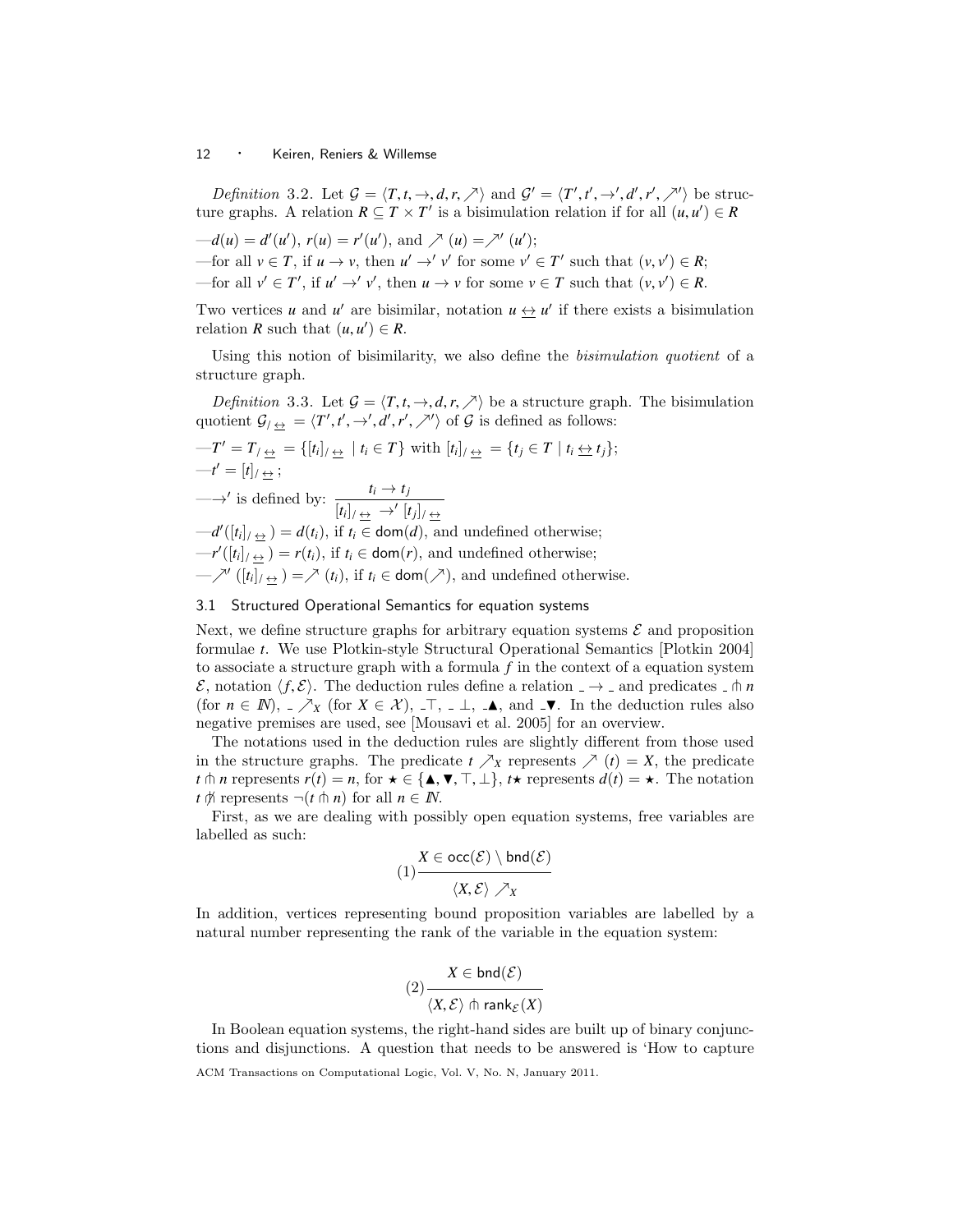this structure in the structure graph?' One way of doing so would be to precisely reflect the structure of the proposition formula. For a formula of the form  $X \wedge (Y \wedge Z)$ in the context of an empty equation system this results in the first structure graph depicted below:



A drawback of this solution is that, in general, the logical equivalence between  $X \wedge (Y \wedge Z)$  and  $(Y \wedge X) \wedge Z$  (see the second structure graph above) is not reflected by bisimilarity. Retaining this logical equivalence (and hence associativity and commutativity) of both conjunction and disjunction is desirable.

The logical connectives for conjunction  $(\wedge)$  and disjunction  $(\vee)$  may occur nested in a formula. This is solved by reflecting a change in leading operator in the structure graph. So the anticipated structure of the structure graph for  $X \wedge (Y \wedge Y)$  $(Z \vee X)$ , where we assume that the equation system contains no equations, is:

$$
\langle X \wedge (Y \wedge (Z \vee X)), \epsilon \rangle \blacktriangle \longrightarrow \langle Z \vee X, \epsilon \rangle \blacktriangledown \longrightarrow \langle Z, \epsilon \rangle \nearrow_{Z}
$$
\n
$$
\downarrow \qquad \qquad \downarrow
$$
\n
$$
\langle Y, \epsilon \rangle \nearrow_{Y} \qquad \qquad \langle X, \epsilon \rangle \nearrow_{X}
$$

This can be elegantly achieved by means of the following deduction rules for the decorations and the dependency transition relation →:

$$
(3) \frac{}{\langle \text{true}, \mathcal{E} \rangle \top} \qquad (4) \frac{}{\langle \text{false}, \mathcal{E} \rangle \bot} \qquad (5) \frac{}{\langle f \wedge f', \mathcal{E} \rangle \blacktriangle} \qquad (6) \frac{}{\langle f \vee f', \mathcal{E} \rangle \blacktriangledown}
$$

$$
(7) \frac{\langle f, \mathcal{E} \rangle \blacktriangle \langle f, \mathcal{E} \rangle \nexists \forall f, \mathcal{E} \rangle \rightarrow \langle g, \mathcal{E} \rangle}{\langle f \wedge f', \mathcal{E} \rangle \rightarrow \langle g, \mathcal{E} \rangle}
$$
\n
$$
(8) \frac{\langle f', \mathcal{E} \rangle \blacktriangle \langle f', \mathcal{E} \rangle \nexists \forall f', \mathcal{E} \rangle \rightarrow \langle g', \mathcal{E} \rangle}{\langle f \wedge f', \mathcal{E} \rangle \rightarrow \langle g', \mathcal{E} \rangle}
$$
\n
$$
(9) \frac{\langle f', \mathcal{E} \rangle \blacktriangle \langle f', \mathcal{E} \rangle \nexists \langle f, \mathcal{E} \rangle \rightarrow \langle g', \mathcal{E} \rangle}{\langle f \wedge f', \mathcal{E} \rangle \rightarrow \langle g', \mathcal{E} \rangle}
$$
\n
$$
(10) \frac{\langle f', \mathcal{E} \rangle \land \langle f', \mathcal{E} \rangle \rightarrow \langle g', \mathcal{E} \rangle}{\langle f \wedge f', \mathcal{E} \rangle \rightarrow \langle g', \mathcal{E} \rangle}
$$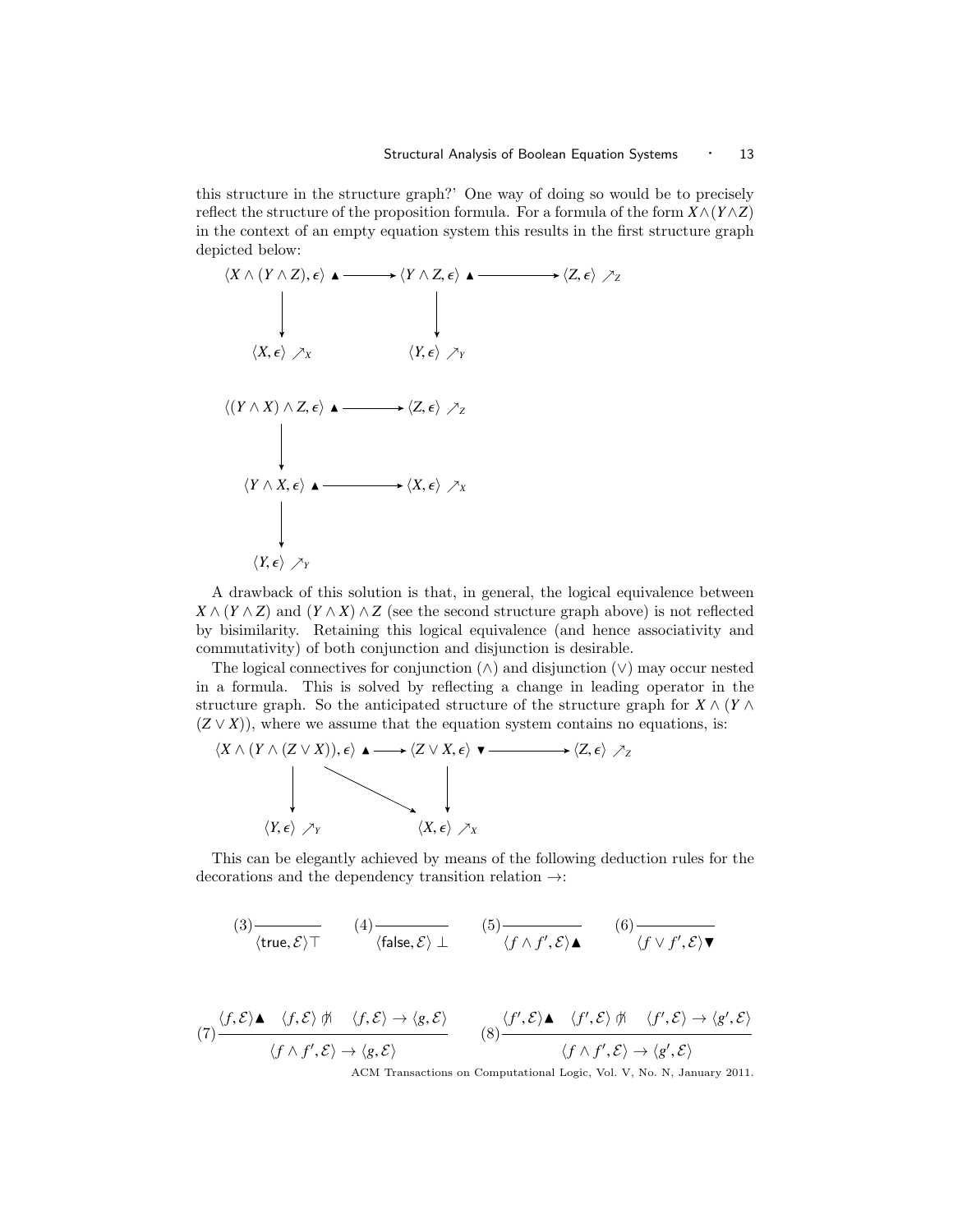$$
(9) \frac{\langle f, \mathcal{E} \rangle \blacktriangledown \langle f, \mathcal{E} \rangle \nrightarrow \langle f, \mathcal{E} \rangle \rightarrow \langle g, \mathcal{E} \rangle}{\langle f \vee f', \mathcal{E} \rangle \rightarrow \langle g, \mathcal{E} \rangle} \qquad (10) \frac{\langle f', \mathcal{E} \rangle \blacktriangledown \langle f', \mathcal{E} \rangle \nrightarrow \langle f', \mathcal{E} \rangle \rightarrow \langle g', \mathcal{E} \rangle}{\langle f \vee f', \mathcal{E} \rangle \rightarrow \langle g', \mathcal{E} \rangle}
$$

$$
(11) \frac{\neg \langle f, \mathcal{E} \rangle \blacktriangle}{\langle f \land f', \mathcal{E} \rangle \rightarrow \langle f, \mathcal{E} \rangle} \qquad (12) \frac{\neg \langle f', \mathcal{E} \rangle \blacktriangle}{\langle f \land f', \mathcal{E} \rangle \rightarrow \langle f', \mathcal{E} \rangle}
$$
\n
$$
(13) \frac{\neg \langle f, \mathcal{E} \rangle \blacktriangledown}{\langle f \lor f', \mathcal{E} \rangle \rightarrow \langle f, \mathcal{E} \rangle} \qquad (14) \frac{\neg \langle f', \mathcal{E} \rangle \blacktriangledown}{\langle f \lor f', \mathcal{E} \rangle \rightarrow \langle f', \mathcal{E} \rangle}
$$
\n
$$
(15) \frac{\langle f, \mathcal{E} \rangle \pitchfork n}{\langle f \land f', \mathcal{E} \rangle \rightarrow \langle f, \mathcal{E} \rangle} \qquad (16) \frac{\langle f', \mathcal{E} \rangle \pitchfork n}{\langle f \land f', \mathcal{E} \rangle \rightarrow \langle f', \mathcal{E} \rangle}
$$
\n
$$
(17) \frac{\langle f, \mathcal{E} \rangle \pitchfork n}{\langle f \lor f', \mathcal{E} \rangle \rightarrow \langle f, \mathcal{E} \rangle} \qquad (18) \frac{\langle f', \mathcal{E} \rangle \pitchfork n}{\langle f \lor f', \mathcal{E} \rangle \rightarrow \langle f', \mathcal{E} \rangle}
$$
\nRules (3-6) describe the axioms for decoration. The first four deduction rules (7-

10) for  $\rightarrow$  are introduced to flatten the nesting hierarchy of the same connective. They can be used to deduce that  $X \wedge (Y \wedge Z) \rightarrow Y$ . Deduction rules 7-10 work for the situation that the subformula has a  $\blacktriangle$  or  $\nabla$  but that this is not caused by a recursion variable (see the second premise of the deduction rules in combination with deduction rules 19 and 20). Deduction rules 11-18 describe the dependencies in case there is no flattening possible anymore (by absence of structure). The deduction rules 11-14 deal with the case that a subformula has no  $\triangle$  or  $\nabla$ . The deduction rules 15-18 deal with the case that the subformula represents a bound variable.

Finally, we present deduction rules that describe how the structure of a vertex representing a variable is derived from the right-hand side of the corresponding equation. Observe that the deduction rules only have to deal with the case that a defining equation for the recursion variable *X* has been found in the Boolean equation system. Deduction rules 19 and 20 define the predicates  $\blacktriangle$  and  $\nabla$  for the case that the right-hand side is a variable or a constant. Deduction rules 21 and 22 define the dependency relation  $\rightarrow$  for the case that the right-hand side is a variable or a constant. Deduction rules 23 and 24 do this for the cases in which the right-hand side is a proposition formula that is neither a variable nor a constant.

$$
\sigma X = f \in \mathcal{E} \quad \langle f, \mathcal{E} \rangle \blacktriangle \qquad \langle f, \mathcal{E} \rangle \nexists \quad (20) \quad \sigma X = f \in \mathcal{E} \quad \langle f, \mathcal{E} \rangle \blacktriangledown \qquad \langle f, \mathcal{E} \rangle \nexists \quad (21) \quad \langle X, \mathcal{E} \rangle \blacktriangle \qquad \qquad (22) \quad \langle X, \mathcal{E} \rangle \blacktriangledown \qquad \langle X, \mathcal{E} \rangle \blacktriangle \qquad \qquad (23) \quad \langle X, \mathcal{E} \rangle \rightarrow \langle f, \mathcal{E} \rangle \qquad \qquad (22) \quad \langle X, \mathcal{E} \rangle \rightarrow \langle f, \mathcal{E} \rangle \qquad \qquad (24) \quad \langle X, \mathcal{E} \rangle \rightarrow \langle f, \mathcal{E} \rangle \qquad \qquad (25) \quad \langle X, \mathcal{E} \rangle \rightarrow \langle f, \mathcal{E} \rangle \qquad \qquad \langle X, \mathcal{E} \rangle \rightarrow \langle f, \mathcal{E} \rangle \qquad \qquad \langle X, \mathcal{E} \rangle \rightarrow \langle f, \mathcal{E} \rangle \qquad \qquad \langle X, \mathcal{E} \rangle \rightarrow \langle g, \mathcal{E} \rangle \qquad \qquad \langle X, \mathcal{E} \rangle \rightarrow \langle g, \mathcal{E} \rangle \qquad \qquad \langle X, \mathcal{E} \rangle \rightarrow \langle g, \mathcal{E} \rangle \qquad \qquad \langle X, \mathcal{E} \rangle \rightarrow \langle g, \mathcal{E} \rangle \qquad \qquad \langle X, \mathcal{E} \rangle \rightarrow \langle g, \mathcal{E} \rangle \qquad \qquad \langle X, \mathcal{E} \rangle \rightarrow \langle g, \mathcal{E} \rangle \qquad \qquad \langle Y, \mathcal{E} \rangle \qquad \qquad \langle Y, \mathcal{E} \rangle \rightarrow \langle g, \mathcal{E} \rangle \qquad \qquad \langle Y, \mathcal{E} \rangle \rightarrow \langle g, \mathcal{E} \rangle \qquad \qquad \langle Y, \mathcal{E} \rangle \rightarrow \langle g, \mathcal{E} \rangle \qquad \qquad \langle Y, \mathcal{E} \rangle \rightarrow \langle g, \mathcal{E} \rangle \qquad \qquad \langle Y, \mathcal{E} \rangle \rightarrow \langle g, \mathcal{E}
$$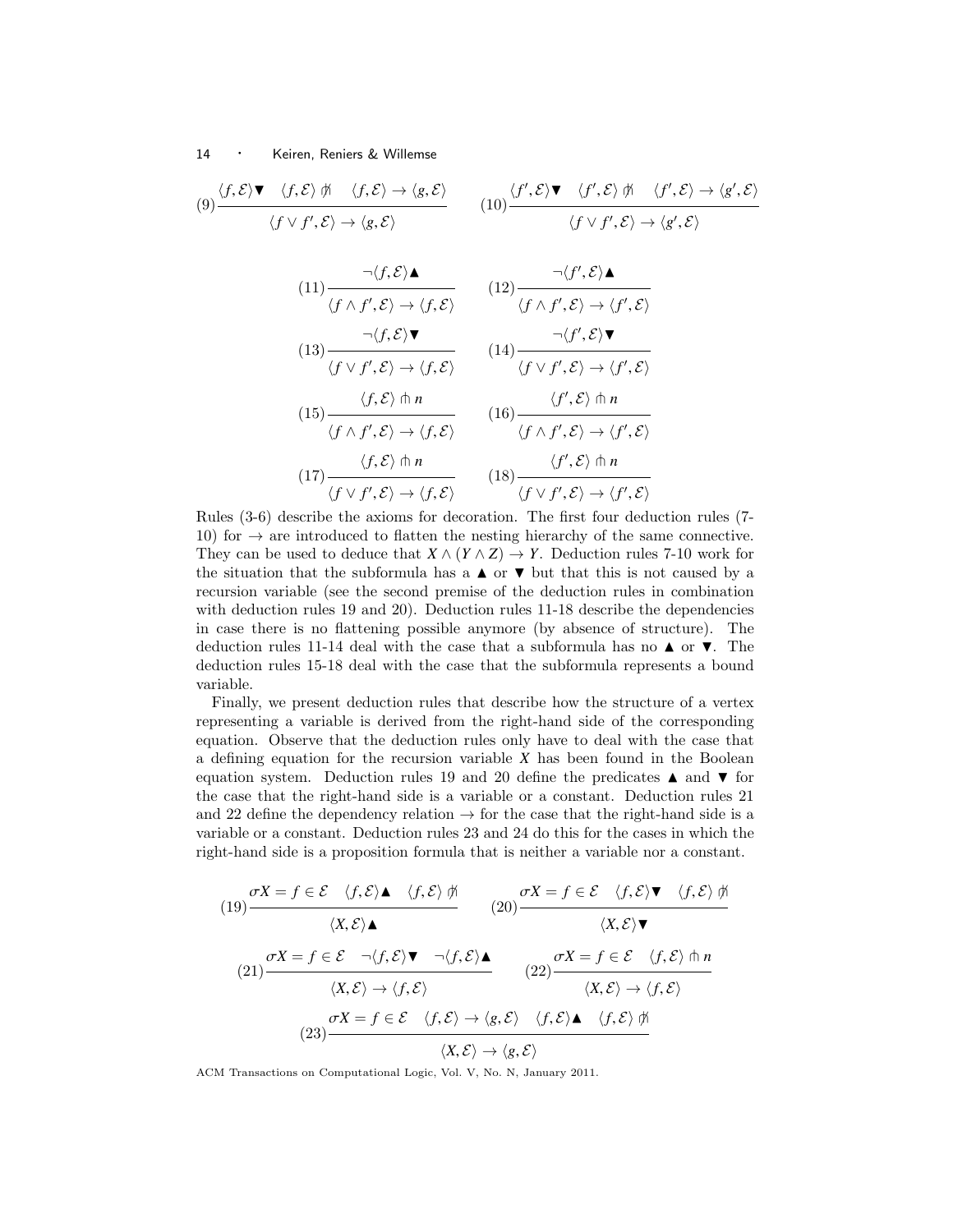Structural Analysis of Boolean Equation Systems • 15

$$
(24) \frac{\sigma X = f \in \mathcal{E} \quad \langle f, \mathcal{E} \rangle \to \langle g, \mathcal{E} \rangle \quad \langle f, \mathcal{E} \rangle \blacktriangledown \quad \langle f, \mathcal{E} \rangle \nexists \quad (\chi, \mathcal{E}) \to \langle g, \mathcal{E} \rangle
$$

An SOS that is defined using negative premises is not necessarily well-defined [Groote 1993]. In case one can provide a stratification, i.e., a mapping from transitions and predicates to ordinals such that for any closed instance of every deduction rule the positive premises are not larger than the conclusion and (the positive instances of) the negative premises are strictly smaller than the conclusion, the SOS defines a collection of transition relations and predicates uniquely. In this case, providing such a stratification is easy. As long as all transitions are larger than all predicates and the predicates  $\blacktriangle$  and  $\nabla$  are larger than  $\pitchfork$  predicates, the SOS is stratified.

Example 3.4. An equation system  $\mathcal E$  (see left) and its associated structure graph (see right). Observe that the term  $X \wedge Y$  is shared by the equations for *X* and *Y*, and appears only once in the structure graph as an unranked vertex. There is no equation for *Z*; this is represented by term *Z*, decorated only by the label  $\mathcal{Z}_Z$ . The subterm  $Z \vee W$  in the equation for *W* does not appear as a separate vertex in the structure graph, since the disjunctive subterm occurs within the scope of another disjunction.



Given a formula f and an equation system  $\mathcal{E}, \langle f, \mathcal{E} \rangle$  denotes the part of the structure graph generated by the deduction rules that is reachable from the vertex  $\langle f, \mathcal{E} \rangle$ .

LEMMA 3.5. Let  $\mathcal E$  be an equation system. Let  $f, f', g$  and  $g'$  be arbitrary proposition formulae such that  $\langle f, \mathcal{E} \rangle \Leftrightarrow \langle f', \mathcal{E} \rangle$  and  $\langle g, \mathcal{E} \rangle \Leftrightarrow \langle g', \mathcal{E} \rangle$ . Then the following hold: hold:

$$
\langle f \wedge g, \mathcal{E} \rangle \Leftrightarrow \langle f' \wedge g', \mathcal{E} \rangle, \quad \langle f \vee g, \mathcal{E} \rangle \Leftrightarrow \langle f' \vee g', \mathcal{E} \rangle
$$

PROOF. Suppose that bisimilarity of  $\langle f, \mathcal{E} \rangle$  and  $\langle f', \mathcal{E} \rangle$  is witnessed by *R* and the imilarity of  $\langle g, \mathcal{E} \rangle$  and  $\langle g', \mathcal{E} \rangle$  is witnessed by *S*. The relation  $\int (f \wedge g, \mathcal{E}) \cdot f' \wedge g$ bisimilarity of  $\langle g, \mathcal{E} \rangle$  and  $\langle g', \mathcal{E} \rangle$  is witnessed by *S*. The relation  $\{(\langle f \wedge g, \mathcal{E} \rangle, \langle f' \wedge g' \rangle\}$ <br> $g'(\mathcal{E})$  $g'$ , E))} ∪ *R* ∪ *S* is a bisimulation relation that proves bisimilarity of  $\langle f \wedge g, \mathcal{E} \rangle$  and  $\langle f' \wedge g' \mathcal{E} \rangle$ . Similarly  $f(\langle f \vee g \mathcal{E} \rangle \langle f' \vee g' \mathcal{E} \rangle)$  + + R++ S is a bisimulation relation  $\langle f' \wedge g', \mathcal{E} \rangle$ . Similarly,  $\{(\langle f \vee g, \mathcal{E} \rangle, \langle f' \vee g', \mathcal{E} \rangle)\} \cup R \cup S$  is a bisimulation relation that proves bisimulative of  $\langle f \vee g, \mathcal{E} \rangle$  and  $\langle f' \vee g', \mathcal{E} \rangle$ that proves bisimilarity of  $\langle f \vee g, \mathcal{E} \rangle$  and  $\langle f' \vee g', \mathcal{E} \rangle$ .

The following lemma indicates that bisimilarity on structure graphs respects logical equivalences such as commutativity, associativity and a weak form of idempotence for the ∧ and ∨ operators.

LEMMA 3.6. Let  $\mathcal E$  be an equation system. Let  $f, f'$ , and  $f''$  be arbitrary propo-ACM Transactions on Computational Logic, Vol. V, No. N, January 2011.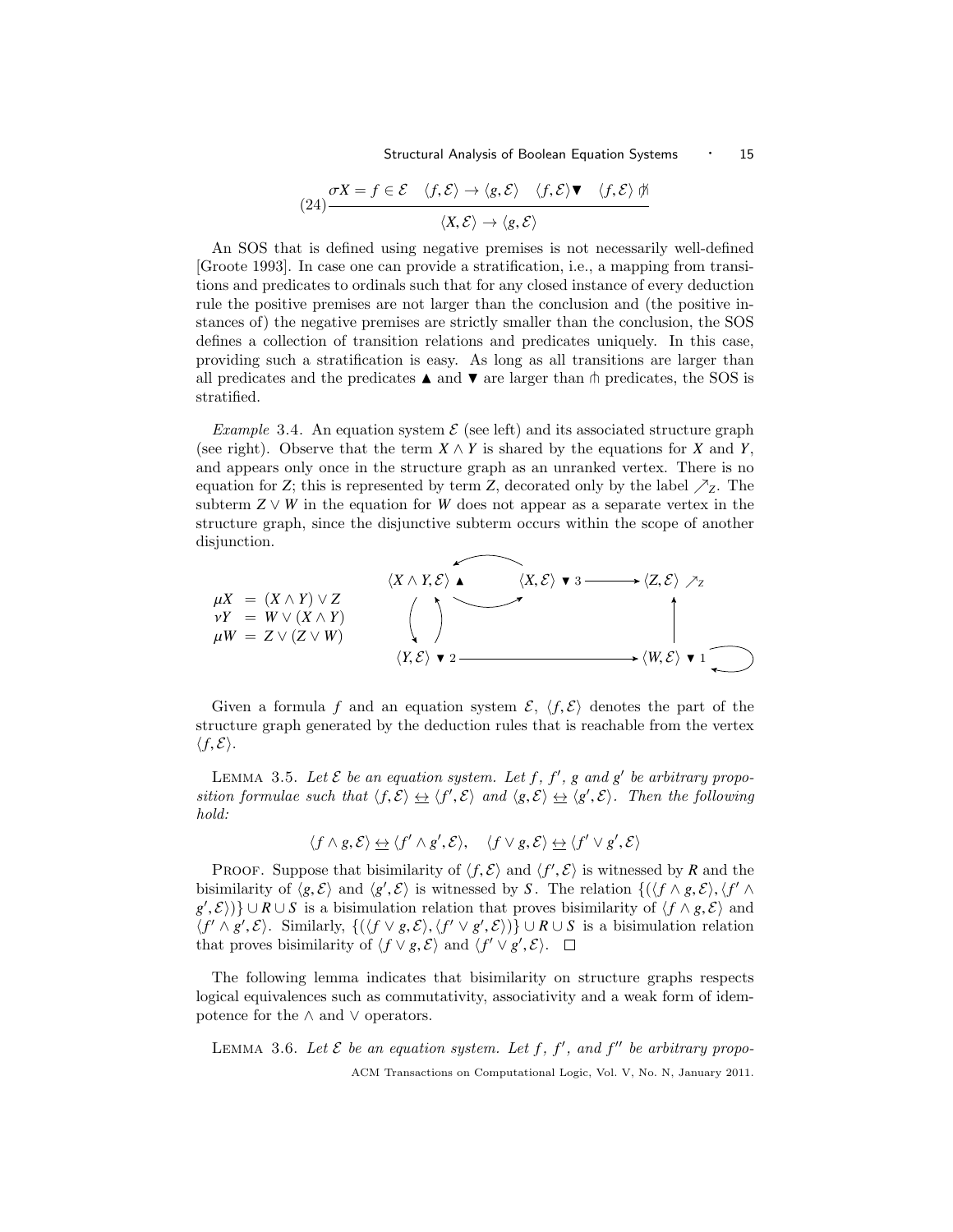sition formulae. Then the following hold:

$$
\langle (f \wedge f') \wedge f'', \mathcal{E} \rangle \Leftrightarrow \langle f \wedge (f' \wedge f''), \mathcal{E} \rangle, \langle (f \vee f') \vee f'', \mathcal{E} \rangle \Leftrightarrow \langle f \vee (f' \vee f''), \mathcal{E} \rangle, \langle f \wedge f', \mathcal{E} \rangle \Leftrightarrow \langle f' \wedge f, \mathcal{E} \rangle, \langle f \vee f', \mathcal{E} \rangle \Leftrightarrow \langle f' \vee f, \mathcal{E} \rangle, \langle (f \wedge f) \wedge f', \mathcal{E} \rangle \Leftrightarrow \langle f \wedge f', \mathcal{E} \rangle, \langle (f \vee f) \vee f', \mathcal{E} \rangle \Leftrightarrow \langle f \vee f', \mathcal{E} \rangle
$$

Proof. The proofs are easy. For example, the bisimulation relation that witnesses bisimilarity of  $\langle (f \wedge f') \wedge f'', \mathcal{E} \rangle$  and  $\langle f \wedge (f' \wedge f''), \mathcal{E} \rangle$  is the relation that relates all formulae of the form  $\langle (g \wedge g') \wedge g'' \rangle$   $\mathcal{E} \rangle$  and  $\langle g \wedge (g' \wedge g'') \rangle$   $\mathcal{E} \rangle$  and additionally conall formulae of the form  $\langle (g \wedge g') \wedge g''$ ,  $\mathcal{E} \rangle$  and  $\langle g \wedge (g' \wedge g'')$ ,  $\mathcal{E} \rangle$  and additionally contains the identity relation on structure graphs. Proofs of the 'transfer conditions' tains the identity relation on structure graphs. Proofs of the 'transfer conditions' are easy as well. As an example, suppose that  $\langle (g \wedge g') \wedge g'', \mathcal{E} \rangle \rightarrow \langle h, \mathcal{E} \rangle$  for some formula  $h$ . In case this transition is due to  $\langle g \wedge g', g \rangle \wedge g'' \mathcal{E} \rangle \rightarrow \langle h, \mathcal{E} \rangle$  one formula *h*. In case this transition is due to  $\langle g \wedge g', \mathcal{E} \rangle \blacktriangle$  and  $\langle g \wedge g', \mathcal{E} \rangle \rightarrow \langle h, \mathcal{E} \rangle$ , one<br>of the cases that occurs for  $\langle g \wedge g', \mathcal{E} \rangle \rightarrow \langle h, \mathcal{E} \rangle$  is that  $\langle g, \mathcal{E} \rangle \rightarrow \langle h, \mathcal{E} \rangle \rightarrow \langle h, \mathcal{E} \$ of the cases that occurs for  $\langle g \land g', \mathcal{E} \rangle \rightarrow \langle h, \mathcal{E} \rangle$  is that  $\langle g, \mathcal{E} \rangle$  and  $\langle g, \mathcal{E} \rangle \rightarrow \langle h, \mathcal{E} \rangle$ .<br>We obtain  $\langle g \land (g' \land g'') \land \rangle \rightarrow \langle h, \mathcal{E} \rangle$ . Since  $\langle h, \mathcal{E} \rangle$  and  $\langle h, \mathcal{E} \rangle$  are related, this We obtain  $\langle g \wedge (g' \wedge g''), \mathcal{E} \rangle \rightarrow \langle h, \mathcal{E} \rangle$ . Since  $\langle h, \mathcal{E} \rangle$  and  $\langle h, \mathcal{E} \rangle$  are related, this finishes the proof of the transfer condition in this case. All other cases are similar or at least equally easy.  $\square$ 

COROLLARY 3.7. Let  $\mathcal E$  be an equation system. Let  $F$  and  $G$  be arbitrary finite sets of proposition formulae such that (1) for all  $f \in F$  there exists  $g \in G$ with  $\langle f, \mathcal{E} \rangle \leftrightarrow \langle g, \mathcal{E} \rangle$ , and, vice versa, (2) for all  $g \in G$  there exists  $f \in F$  with  $\langle g, \mathcal{E} \rangle \leftrightarrow \langle f, \mathcal{E} \rangle$ . Then,  $\langle \Box F, \mathcal{E} \rangle \leftrightarrow \langle \Box G, \mathcal{E} \rangle$  and  $\langle \Box F, \mathcal{E} \rangle \leftrightarrow \langle \Box G, \mathcal{E} \rangle$ .

PROOF. The corollary follows immediately from the congruence of  $\land$  and  $\lor$ (Lemma 3.5) and commutativity and associativity of those (Lemma 3.6).  $\Box$ 

Idempotence of ∧ and ∨, and more involved logical equivalences such as distribution and absorption are not captured by isomorphism or even bisimilarity on the structure graphs. The reason is that, for an arbitrary equation system  $\mathcal E$  and variable *X*, the vertex associated with  $\langle X \wedge X, \mathcal{E} \rangle$  will be decorated by  $\blacktriangle$ , in contrast to the vertex associated with  $\langle X, \mathcal{E} \rangle!$ 

# 3.2 Translating Structure Graphs to Equation Systems

Next, we show how, under some mild conditions, a formula and equation system can be obtained from a structure graph. Later in the paper this transformation will be used and proved correct.

A structure graph  $G = \langle T, t, \rightarrow, d, r, \nearrow \rangle$  is called *BESsy* if it satisfies the following constraints:

—a vertex *t* decorated by  $\top, \bot$  or  $\nearrow_X$  for some *X* has no successor w.r.t.  $\rightarrow$ .

—a vertex is decorated by  $\blacktriangle$  or  $\nabla$  or a rank if and only if it has a successor w.r.t.  $\rightarrow$ .

—a vertex with multiple successors w.r.t.  $\rightarrow$ , is decorated with  $\blacktriangle$  or  $\nabla$ .

—every cycle contains a vertex with a rank.

Observe that BESsyness is preserved under bisimilarity:

LEMMA 3.8. Let  $\mathcal G$  and  $\mathcal G'$  be bisimilar structure graphs. Then,  $\mathcal G$  is BESsy if, and only if,  $\mathcal{G}'$  is BESsy.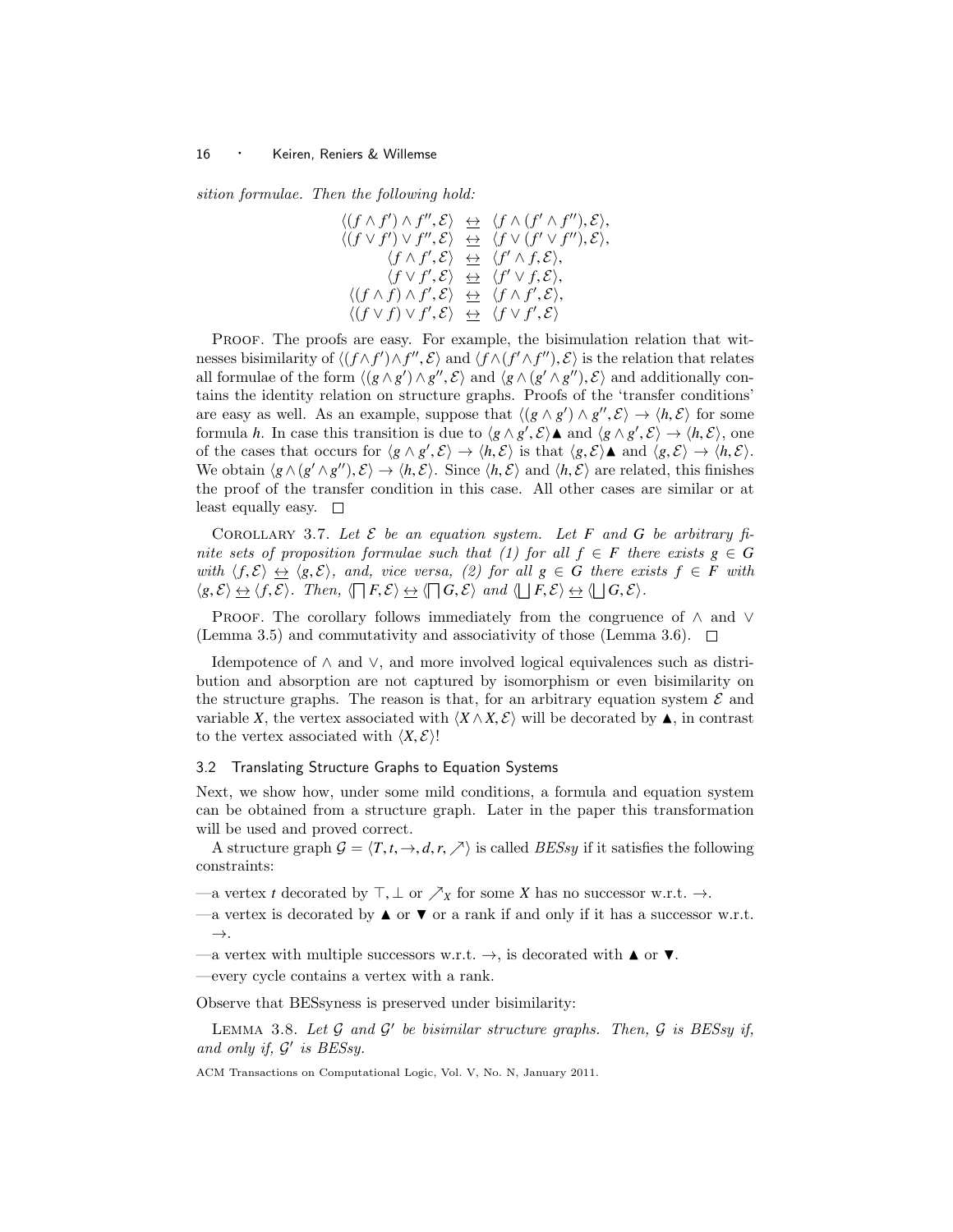Proof. This follows immediately from the transfer conditions of bisimilarity.  $\Box$ 

The following lemma states that any structure graph obtained from a formula and an equation system is BESsy.

LEMMA 3.9. For any formula f and equation system  $\mathcal{E}$ , the structure graph  $\langle f, \mathcal{E} \rangle$ is BESsy.

**PROOF.** We have to establish that the structure graph  $\langle f, \mathcal{E} \rangle$  is BESsy. Thereto it has to be shown that the four requirements of the definition of BESsyness are satisfied.

The first one trivially follows by considering all the possibilities for generating a vertex labelled by either  $\top$ ,  $\bot$ , or  $\nearrow_X$ . In each case it turns out that *f* is of a form that does not allow the derivation of a  $\rightarrow$ -transition.

The proof of the second requirement requires induction on the depth of the proof of  $\langle f, \mathcal{E} \rangle \blacktriangle$ ,  $\langle f, \mathcal{E} \rangle \blacktriangledown$ , or  $\langle f, \mathcal{E} \rangle$  h, respectively. Inside this induction there is a case distinction on the deduction rule that has been applied last in the proof.

For the proof of the third requirement it suffices to consider all possibilities for generating multiple successors and it follows easily that in these cases the vertex is also labelled by  $\blacktriangle$  or  $\nabla$ .

The last requirement follows trivially from the observation that a cycle of successor relations can never be generated without using a bound variable along the cycle. This would inevitably introduce a rank for that vertex.  $\Box$ 

For a BESsy structure graph  $\mathcal{G} = \langle T, t, \to, d, r, \nearrow \rangle$  the function  $\varphi$  is defined as follows: for  $u \in T$ 

$$
\varphi(u) = \begin{cases}\n\prod \{\varphi(u') \mid u \to u'\} & \text{if } d(u) = \blacktriangle \text{ and } u \notin \text{dom}(r), \\
\boxed{\bigcup \{\varphi(u') \mid u \to u'\}} & \text{if } d(u) = \blacktriangledown \text{ and } u \notin \text{dom}(r), \\
\text{true} & \text{if } d(u) = \top, \\
\text{false} & \text{if } d(u) = \bot, \\
X & \text{if } \nearrow (u) = X, \\
X_u & \text{otherwise.} \n\end{cases}
$$

The function  $\varphi$  introduces variables for those vertices that are in the domain of the vertex rank mapping or the free variable mapping. In the second case, the associated variable name is used. In the former case, a fresh variable name is introduced to represent the vertex. For other vertices the structure that is offered via vertex decoration mapping *d* is used to obtain a formula representing such a structure.

Definition 3.10. Let  $\mathcal{G} = \langle T, t, \to, d, r, \nearrow \rangle$  be a BESsy structure graph. The equation system associated to  $\mathcal{G}$ , denoted  $\beta(\mathcal{G})$ , is defined below.

To each vertex  $u \in T$  such that  $u \in \text{dom}(r)$ , we associate an equation of the form:

$$
\sigma X_u=\mathsf{rhs}(u)
$$

Here  $\sigma$  is  $\mu$  in case the rank associated to the vertex is odd, and  $\nu$  otherwise. rhs(*u*)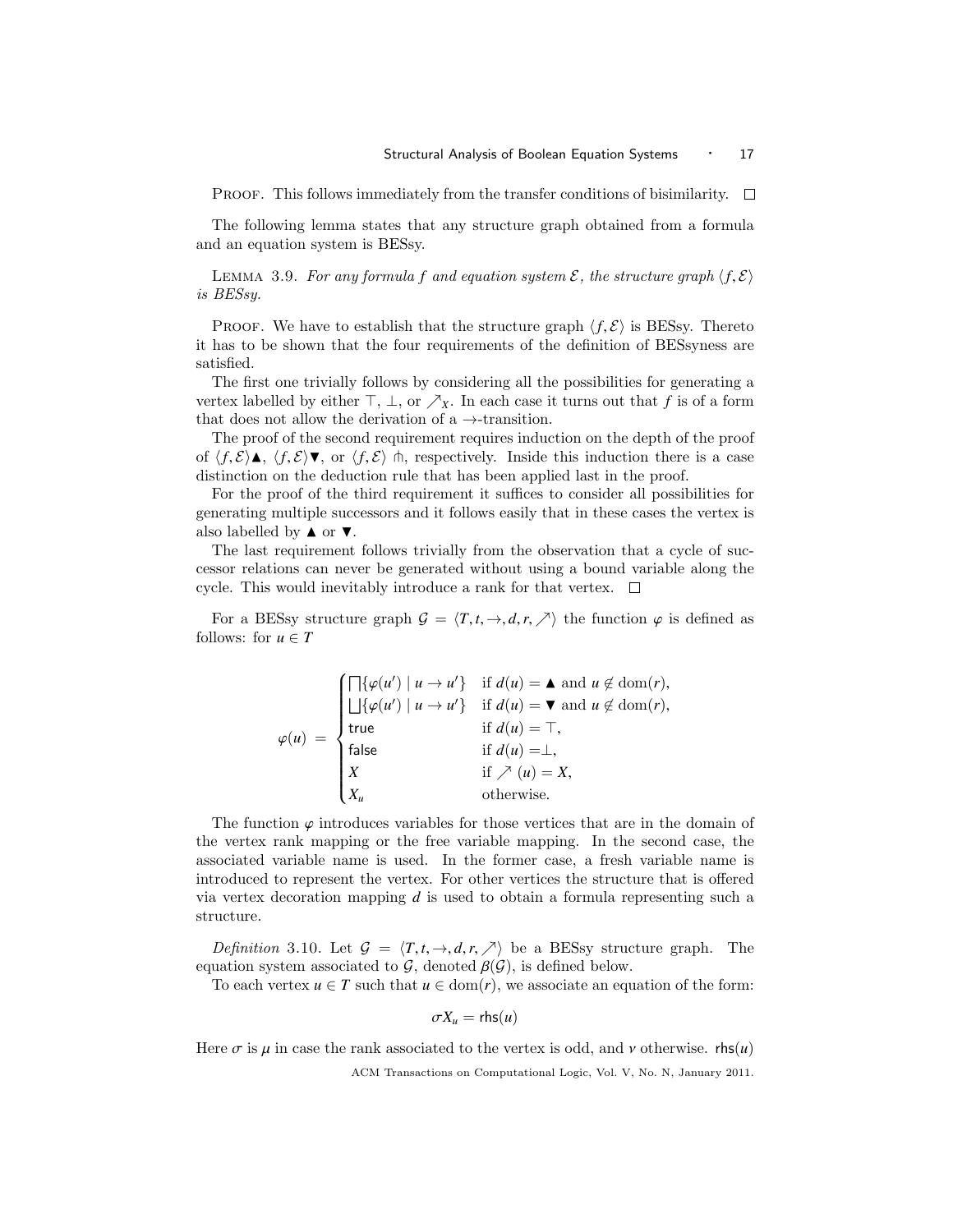is defined as follows:

$$
\mathsf{rhs}(u) = \begin{cases} \Box \{\varphi(u') \mid u \to u'\} & \text{if } d(u) = \blacktriangle \\ \Box \{\varphi(u') \mid u \to u'\} & \text{if } d(u) = \blacktriangledown \\ \varphi(u') & \text{if } d(u) \neq \blacktriangle, d(u) \neq \blacktriangledown, \text{ and } u \to u' \end{cases}
$$

The equation system  $\beta(\mathcal{G})$  is obtained by ordering the equations from left-to-right ensuring the ranks of the vertices associated to the equations are descending.

We next show the correspondence between a BES and the BES obtained from its structure graph. First, given a BES  $\mathcal E$  we show the correspondence between the right hand side of an equation in  $\mathcal{E}$ , and the right hand side obtained from the structure graph of  $\mathcal{E}$ .

PROPOSITION 3.11. Let  $\mathcal E$  be a BES such that  $\sigma Y = f \in \mathcal E$ . Then for all environments  $\eta$  for which  $\eta(Z) = \eta(X_{\langle Z, \mathcal{E} \rangle})$  for all  $Z \in \text{bnd}(\mathcal{E})$ , we have  $||f||\eta = ||\text{rhs}(\langle Y, \mathcal{E} \rangle)||\eta$ .

PROOF. We prove this using a distinction on the cases of  $\mathsf{rhs}(\langle Y, \mathcal{E} \rangle)$ . The proof involves a number of lemmata expressing distribution laws of  $\varphi$  over Boolean connectives  $\land$  and  $\lor$ , as well as the relation between *f* and  $\varphi(\langle f, \mathcal{E} \rangle)$  for arbitrary formulae *f*. These lemmata in turn require proofs involving case distinctions on the SOS rules, and induction on formulae. The required lemmata, as well as a detailed proof of this proposition (rephrased as Proposition A.4) can be found in the appendix.  $\square$ 

Next we show that evaluating a formula  $f$  in a BES  $\mathcal{E}$ , and evaluating the formula  $\varphi(\langle f, \mathcal{E} \rangle)$  in the BES  $\beta(\langle f, \mathcal{E} \rangle)$  are equivalent.

THEOREM 3.12. Let  $\mathcal E$  be a BES and  $\eta$  an environment. Then for all formulae *f* it holds that  $\llbracket f \rrbracket \llbracket \mathcal{E} \rrbracket \eta = \llbracket \varphi(\langle f, \mathcal{E} \rangle) \rrbracket \llbracket \beta(\langle f, \mathcal{E} \rangle) \rrbracket \eta.$ 

PROOF. Let F abbreviate the equation system  $\beta(\langle f, \mathcal{E} \rangle)$ , and abbreviate the formula  $\varphi(\langle f,\mathcal{E}\rangle)$  by g. Note that by construction, F consists of equations of the form  $\sigma X_{\langle Z,\mathcal{E}\rangle}$  = rhs( $\langle Z,\mathcal{E}\rangle$ ), for  $Z \in \mathsf{bnd}(\mathcal{E})$ .

Denote the free-variable closure of  $\mathcal{E}, \mathcal{F}, f$  and  $g$ , using  $\eta$  by  $\mathcal{E}_c, \mathcal{F}_c, f_c$  and  $g_c$ , respectively. According to Lemma 2.7, we have  $\llbracket \mathcal{E}_{c} \rrbracket = \llbracket \mathcal{E} \rrbracket \eta$ , and,  $\llbracket \mathcal{F}_{c} \rrbracket = \llbracket \mathcal{F} \rrbracket \eta$ , and, likewise,  $[[f]][[\mathcal{E}]]\eta = [[f_c]][[\mathcal{E}_c]]$  and  $[[g]][[\mathcal{F}]]\eta = [[g_c]][[\mathcal{F}_c]]$ . Let  $\mathcal{E}'$  be the equation system obtained by merging all equations of  $\mathcal{E}$  and  $\mathcal{F}$  such that: obtained by merging all equations of  $\mathcal{E}_c$  and  $\mathcal{F}_c$ , such that:

- (1) rank $\varepsilon(X)$  = rank $\varepsilon(X)$  for all  $X \in \text{bnd}(\mathcal{E}_c)$ ;
- (2) rank $_{\mathcal{E}'}(X_{\langle Z,\mathcal{E}\rangle})$  = rank $_{\mathcal{E}}(Z)$  for all  $X_{\langle Z,\mathcal{E}\rangle}$   $\in$  bnd( $\mathcal{F}_c$ ).

Observe that the resulting  $\mathcal{E}'$  is well-formed, since we have

$$
\mathsf{bnd}(\mathcal{E}_c) \cap \mathsf{bnd}(\mathcal{F}_c) = \emptyset
$$

Moreover, since

$$
\mathsf{bnd}(\mathcal{E}_c) \cap \mathsf{occ}(\mathcal{F}_c) = \mathsf{bnd}(\mathcal{F}_c) \cap \mathsf{occ}(\mathcal{E}_c) = \emptyset
$$

also  $\llbracket \mathcal{E}' \rrbracket = \llbracket \mathcal{E}_c \rrbracket \llbracket \mathcal{F}_c \rrbracket$ , *i.e.*, we can find the solution to  $\mathcal{E}_c$  and  $\mathcal{F}_c$  by solving  $\mathcal{E}'$ . We rely on [Willemse 2010, Theorem 2] for proving  $\llbracket \mathcal{E}' \rrbracket(Z) = \llbracket \mathcal{E}' \rrbracket(X_{\langle Z, \mathcal{E} \rangle})$ . For this, we<br>must construct a relation  $R \subset \text{had}(\mathcal{E}')$  is had( $\mathcal{E}'$ ) such that *X B V* implies must construct a relation  $R\subseteq \text{bnd}(\mathcal{E}') \times \text{bnd}(\mathcal{E}')$ , such that *X R Y* implies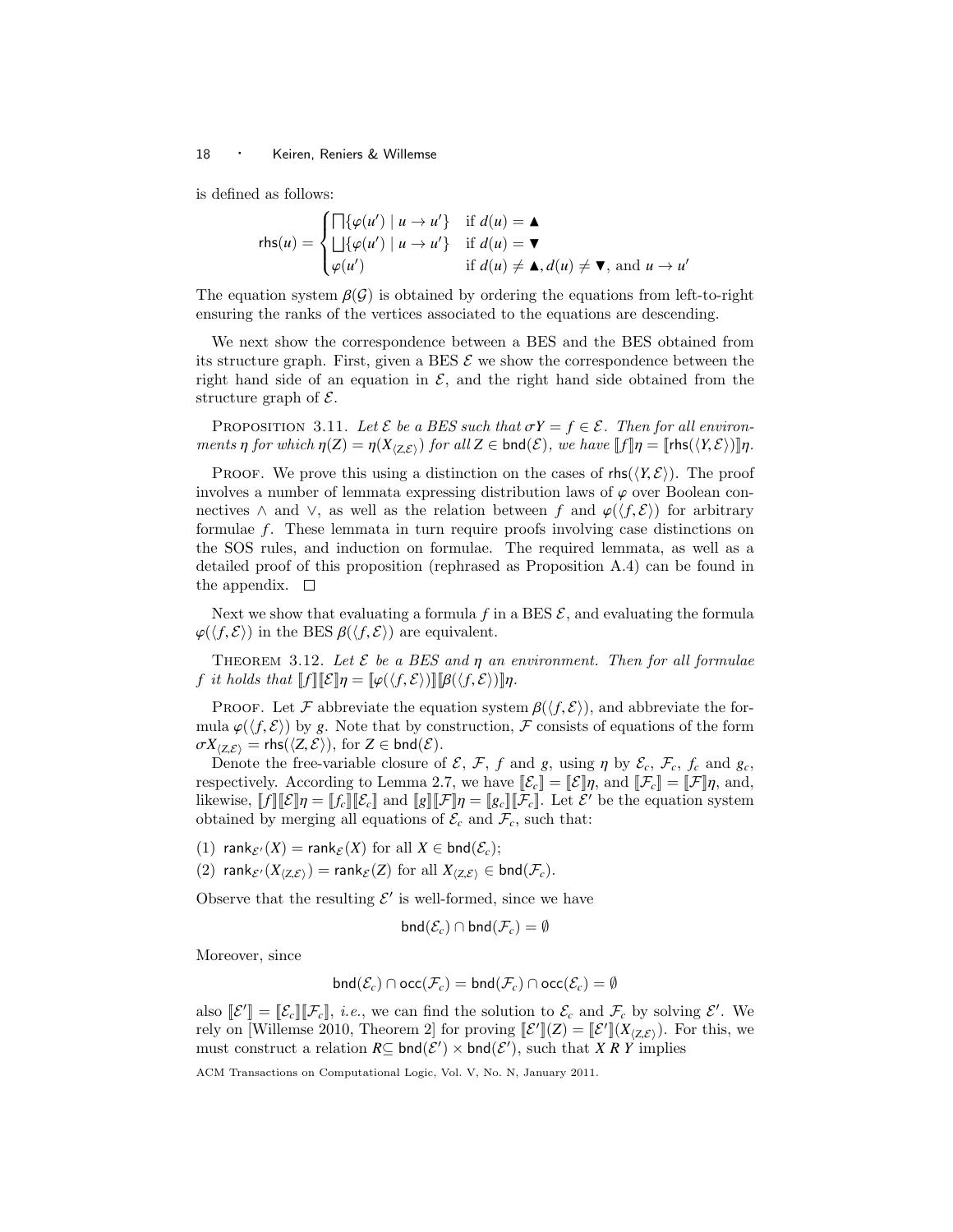$\text{--rank}_{\mathcal{E}'}(X) = \text{rank}_{\mathcal{E}'}(Y);$ 

—for all  $\theta \in {\eta \mid U \mathbb{R} V \implies \eta(U) = \eta(V)}$ , we have  $[[f_X] \theta = [[f_Y] \theta] \theta$ , where  $f_X$  and *f<sup>Y</sup>* are the right-hand sides of the equations for *X* and *Y*.

Given such a relation *R*, we can conclude that  $\mathcal{L}^{\prime} \mathcal{L}(X) = \mathcal{L}^{\prime} \mathcal{L}(Y)$  for all *X R Y*. Using Proposition 3.11, it is not hard to check that the relation *R*, defined as

$$
R = \{ (Z, X_{\langle Z, \mathcal{E} \rangle}), (X_{\langle Z, \mathcal{E} \rangle}, Z) \mid X_{\langle Z, \mathcal{E} \rangle} \in \mathcal{F}_c \}
$$

is indeed such a relation. We therefore find that for all  $X_{\langle Z,\mathcal{E}\rangle} \in \text{bnd}(\mathcal{F}_c)$ , we have  $\llbracket Z \rrbracket [\mathcal{E}'] = \llbracket X_{\langle Z, \mathcal{E} \rangle} \rrbracket [\mathcal{E}']$ . More specifically we find that  $\llbracket Z \rrbracket [\mathcal{E}_c] = \llbracket X_{\langle Z, \mathcal{E} \rangle} \rrbracket [\mathcal{F}_c]$ . It is not hard to show that then also  $[[f_c]][[\mathcal{E}_c]] = [[g_c]][\mathcal{F}_c]$ . Hence our claim follows.  $\square$ 

We illustrate the various translations described in this section through the following example.

Example 3.13. Consider the labelled transition system *L* given below.



Let  $\phi = \nu X.[a]X \wedge \langle b \rangle X$ . Consider the following equation system  $\mathcal{E} = \mathsf{E}^L(\phi)$ , together with the structure graph  $\langle X_{s_0}, \mathcal{E} \rangle$ :



Observe that the above structure graph can be minimised with respect to bisimilarity, identifying vertices  $\langle X_{s_1}, \mathcal{E} \rangle$  and  $\langle X_{s_2}, \mathcal{E} \rangle$ , as well as  $\langle X_{s_0} \vee (X_{s_1} \vee X_{s_1}), \mathcal{E} \rangle$  and  $\langle Y \vee (Y \vee Y) \rangle$ . This leads to the following bisimilar minimal structure graph:  $\langle X_{s_0} \vee (X_{s_2} \vee X_{s_2}), \mathcal{E} \rangle$ . This leads to the following bisimilar, minimal structure graph: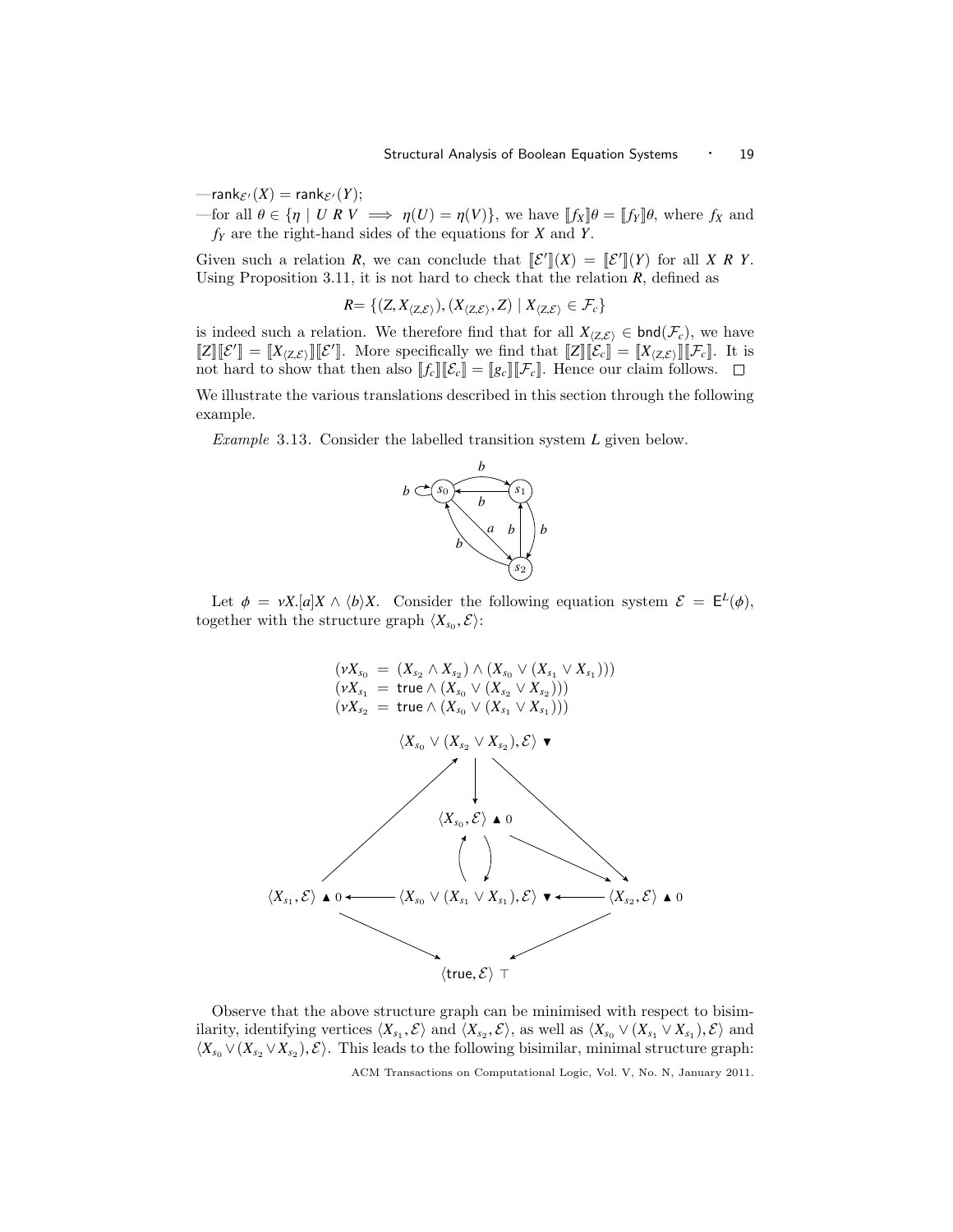

The above structure graph induces the following equation system, using the translation of Definition 3.10.

$$
\begin{array}{l} \left(\nu X_{\langle X_{s_0},\mathcal{E}\rangle_{/\underline{\leftrightarrow}}}=\left(X_{\langle X_{s_0},\mathcal{E}\rangle_{/\underline{\leftrightarrow}}} \vee\left(X_{\langle X_{s_1},\mathcal{E}\rangle_{/\underline{\leftrightarrow}}} \vee X_{\langle X_{s_1},\mathcal{E}\rangle_{/\underline{\leftrightarrow}}} \right)\right) \wedge \left(X_{\langle X_{s_1},\mathcal{E}\rangle_{/\underline{\leftrightarrow}}} \wedge X_{\langle X_{s_1},\mathcal{E}\rangle_{/\underline{\leftrightarrow}}} \right) \right) \\ \left(\nu X_{\langle X_{s_1},\mathcal{E}\rangle_{/\underline{\leftrightarrow}}}=\left(X_{\langle X_{s_0},\mathcal{E}\rangle_{/\underline{\leftrightarrow}}} \vee\left(X_{\langle X_{s_1},\mathcal{E}\rangle_{/\underline{\leftrightarrow}}} \vee X_{\langle X_{s_1},\mathcal{E}\rangle_{/\underline{\leftrightarrow}}} \right)\right) \wedge \left(\text{true} \wedge \text{true}\right)\right) \end{array}
$$

The size of the original structure graph is 6. By comparison, the size of the minimal structure graph is 4. As will become clear in Section 5, solving the above equation system enables one to deduce the solution to the original equation system.

# 4. NORMALISATION OF STRUCTURE GRAPHS

In BESsy structure graphs, a vertex that is decorated by a rank typically represents a proposition variable that occurs at the left-hand side of some equation in the associated equation system, whereas the non-ranked vertices can occur as subterms in right-hand sides of equations with mixed occurrences of ∧ and ∨. Normalisation of a structure graph assigns a rank to each non-ranked vertex that has successors. The net effect of this operation is that the structure graph obtained this way induces an equation system in simple form. In choosing the rank, one has some degree of freedom; an effective and sound strategy is to ensure that all equations in the associated equation system end up in the very last block. This is typically achieved by assigning 0 as a rank.

$$
(25) \frac{t\blacktriangle}{\text{norm}(t)\blacktriangle} \qquad (26) \frac{t\blacktriangledown}{\text{norm}(t)\blacktriangledown} \qquad (27) \frac{t\rightarrow t'}{\text{norm}(t)\rightarrow \text{norm}(t')}
$$
\n
$$
(28) \frac{t\top}{\text{norm}(t)\top} \qquad (29) \frac{t\perp}{\text{norm}(t)\perp} \qquad (30) \frac{t\nearrow x}{\text{norm}(t)\nearrow x}
$$
\n
$$
(31) \frac{t\pitchfork n}{\text{norm}(t)\pitchfork n} \qquad (32) \frac{t\pitchfork t\rightarrow t'}{\text{norm}(t)\pitchfork 0}
$$

The last deduction rule expresses that in case a vertex *t* does not have a rank, rank 0 is associated to the normalised version of *t*, provided, of course, that the vertex has a successor. Observe that normalisation preserves BESsyness of the structure graph, i.e., any BESsy structure graph that is normalised again yields a BESsy structure graph.

PROPERTY 4.1. Let *t* be an arbitrary BESsy structure graph.

(1)  $\varphi$ (norm(t)) ∈ X ∪ {true, false};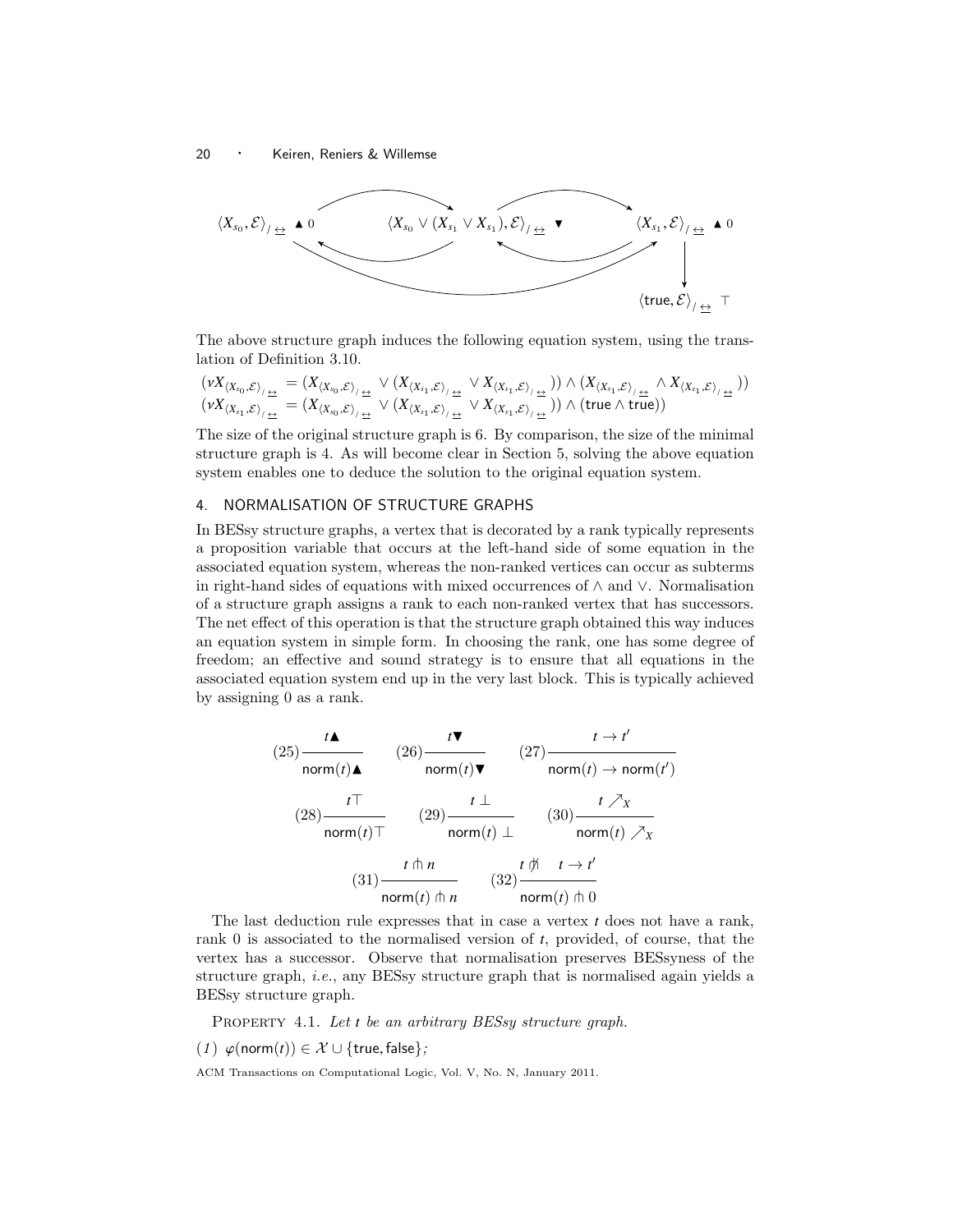(2)  $\beta$ (norm(*t*)) is in simple form;

 $(3)$  norm(norm $(t)$ )  $\leftrightarrow$  norm $(t)$ .

The well-definedness of the extended SOS is obtained by adapting the stratification from the previous SOS by requiring that  $t \uparrow n$  is larger than  $u \uparrow m$  in all cases where the number of occurrences of norm in *t* is larger than in *u*.

The lemmata below formalise that the solution to an equation system that is induced by a BESsy structure graph, is preserved and reflected by the equation system associated to the normalised counterpart of that structure graph.

Lemma 4.2. Let *t* be a BESsy structure graph. Then, there is a total injective  $mapping h: \text{bnd}(\beta(t)) \rightarrow \text{bnd}(\beta(norm(t))), such that for all \eta:$ 

$$
\forall X \in \text{bnd}(\beta(t)) : [\![\beta(t)]\!] \eta(X) = [\![\beta(\text{norm}(t))\!] \eta(h(X))
$$

PROOF. Observe that for each ranked vertex  $u$  in  $t$ , vertex norm $(u)$  has the same rank in norm $(t)$ . Following Definition 3.10, these vertices both induce equations in the equation systems that appear in the same block of identical fixed point equations. All unranked vertices  $u'$  in *t* that are ranked in norm(*t*), induce  $v$ -<br>equations at the end of the equation system induced by norm(*t*). References to equations at the end of the equation system induced by  $norm(t)$ . References to these latter equations can be eliminated, following [Mader 1997, Lemma 6.3].  $\Box$ 

Lemma 4.3. Let *<sup>t</sup>* be a BESsy structure graph. Then, for all η:

$$
[\![\varphi(t)]\!]\![\beta(t)]\!]\eta = [\![\varphi(\text{norm}(t))]\!]\!][\![\beta(\text{norm}(t))]\!]\eta
$$

PROOF. Follows from Lemma 4.2.  $\Box$ 

The example below illustrates an application of normalisation, and it provides a demonstration of the above lemmata and its implications.

Example 4.4. The BESsy structure graph depicted at the left contains a single vertex that is not decorated with a rank. Normalisation of this structure graph yields the structure graph depicted at the right.



ACM Transactions on Computational Logic, Vol. V, No. N, January 2011.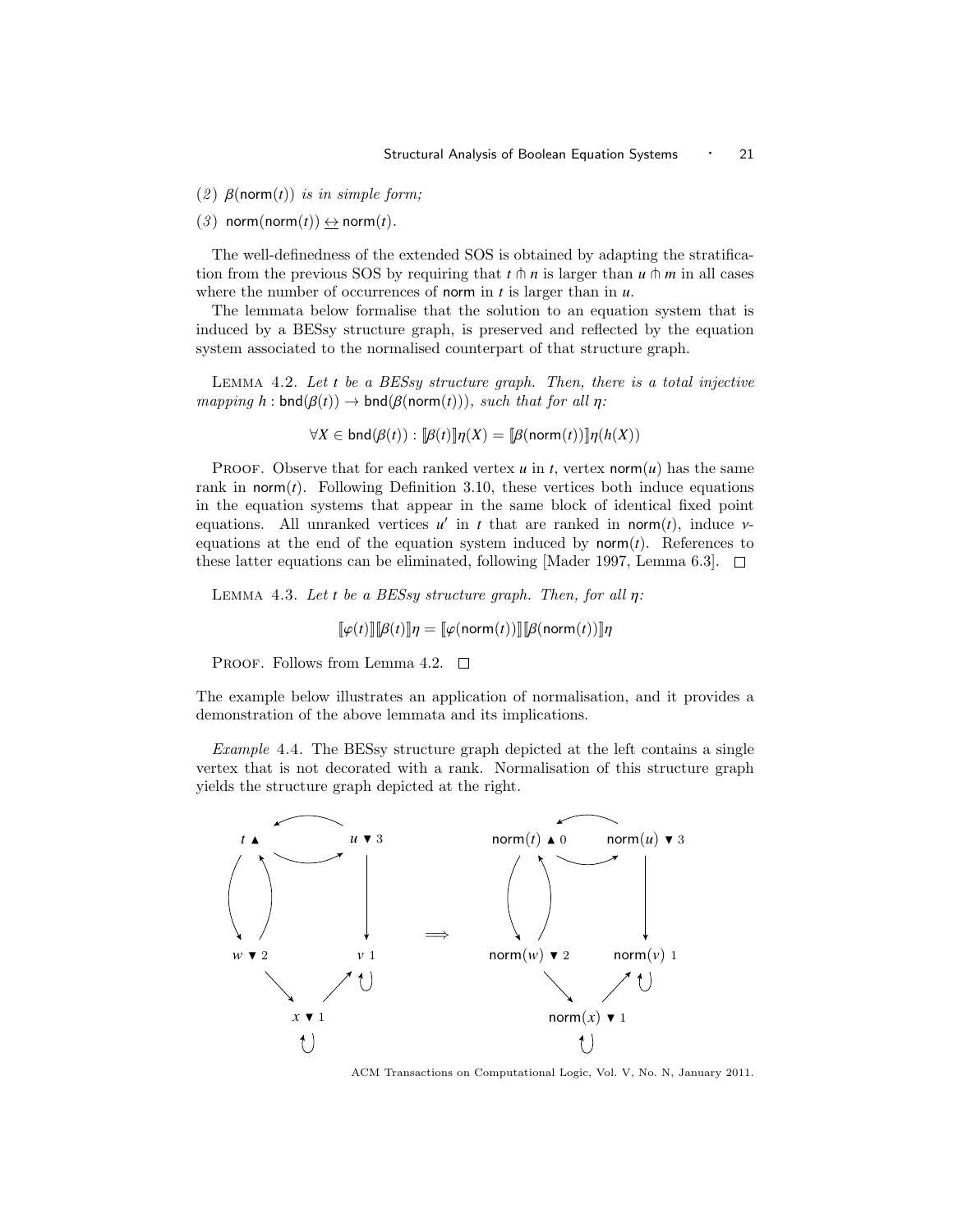Assuming that vertex *t* is the initial vertex,  $\beta(t)$  is as follows:

$$
(\mu X_u = (X_u \wedge (X_w \wedge X_w)) \vee (X_v \vee X_v))
$$
  
\n
$$
(\nu X_w = (X_u \wedge (X_w \wedge X_w)) \vee (X_x \vee X_x))
$$
  
\n
$$
(\mu X_v = X_v)
$$
  
\n
$$
(\mu X_x = X_v \vee (X_x \vee X_x))
$$

 $\beta$ (norm(*t*)) has similar top-level logical operands as  $\beta(t)$ , but contains an extra greatest fixed point equation trailing the other four, and references to this equation:

$$
(\mu X_{\text{norm}(u)} = X_{\text{norm}(t)} \vee (X_{\text{norm}(v)} \vee X_{\text{norm}(v)}))
$$
  
\n
$$
(\nu X_{\text{norm}(w)} = X_{\text{norm}(t)} \vee (X_{\text{norm}(x)} \vee X_{\text{norm}(x)}))
$$
  
\n
$$
(\mu X_{\text{norm}(v)} = X_{\text{norm}(v)})
$$
  
\n
$$
(\mu X_{\text{norm}(x)} = X_{\text{norm}(v)} \vee (X_{\text{norm}(x)} \vee X_{\text{norm}(x)}))
$$
  
\n
$$
(\nu X_{\text{norm}(t)} = X_{\text{norm}(u)} \wedge (X_{\text{norm}(w)} \wedge X_{\text{norm}(w)}))
$$

According to Lemma 4.2, there is an injection  $h : \text{bnd}(\beta(t)) \to \text{bnd}(\beta(\text{norm}(t))),$ such that for all  $X \in \text{bnd}(\beta(t))$ , we have  $[\beta(t)][(X)] = [\beta(\text{norm}(t))][(h(X)); h(X_{z})] =$  $X_{\text{norm}(z)}$  for  $z \in \{u, v, w, x\}$  is such an injection. Following Lemma 4.3, we fur-<br>thermore find  $\lceil u(t) \rceil \lceil R(t) \rceil - \lceil X \rceil \wedge (X \wedge X) \rceil \lceil R(t) \rceil - \lceil X \rceil \wedge \lceil R(\text{norm}(t)) \rceil - \lceil X \rceil$ thermore find  $[\![\varphi(t)]\!] [\![\beta(t)]\!] = [\![X_u \wedge (X_w \wedge X_w)]\!] [\![\beta(t)]\!] = [\![X_{\text{norm}(t)}\!] [\![\beta(\text{norm}(t))] \!] =$  $\llbracket \varphi(\text{norm}(t)) \rrbracket [\beta(\text{norm}(t))]$ .

The below proposition states that bisimilarity on structure graphs is a congruence for normalisation.

PROPOSITION 4.5. Let *t*, *t'* be arbitrary, but bisimilar structure graphs. Then also  $norm(t) \triangleq norm(t')$ .

PROOF. Let *R* be a bisimulation relation witnessing  $t \leftrightarrow t'$ . We define the relation  $R_n$  as  $\{(\text{norm}(u), \text{norm}(u')) \mid (u, u') \in R\}$ . Then  $R_n$  is a bisimulation relation witnessing norm $(t) \leftrightarrow \text{norm}(t')$ witnessing  $norm(t) \leftrightarrow norm(t')$ .

Ultimately, the above proposition implies that the simple form is not harmful from a bisimulation perspective: normalisation does not lead to larger quotients of structure graphs. This addresses the hitherto open question concerning the effect of normalisation on the bisimulation reductions of [Keiren and Willemse 2009]. Formally, we have:

THEOREM 4.6. Let *t* be an arbitrary structure graph. Then  $t_{\ell} \leftrightarrow$  is at least as *large as* norm $(t)_{\ell \rightarrow \infty}$ .

**PROOF.** The theorem follows immediately from the fact that norm $(t)$  and  $t$  are equal in size, and Proposition 4.5.  $\Box$ 

The example below illustrates that normalisation can in fact sometimes be beneficial for the minimising capabilities of bisimulation.

Example 4.7. Consider the following equation system  $\mathcal{E}$ , with the associated structure graph  $\langle X, \mathcal{E} \rangle$  (represented by vertex *u*) depicted next to it.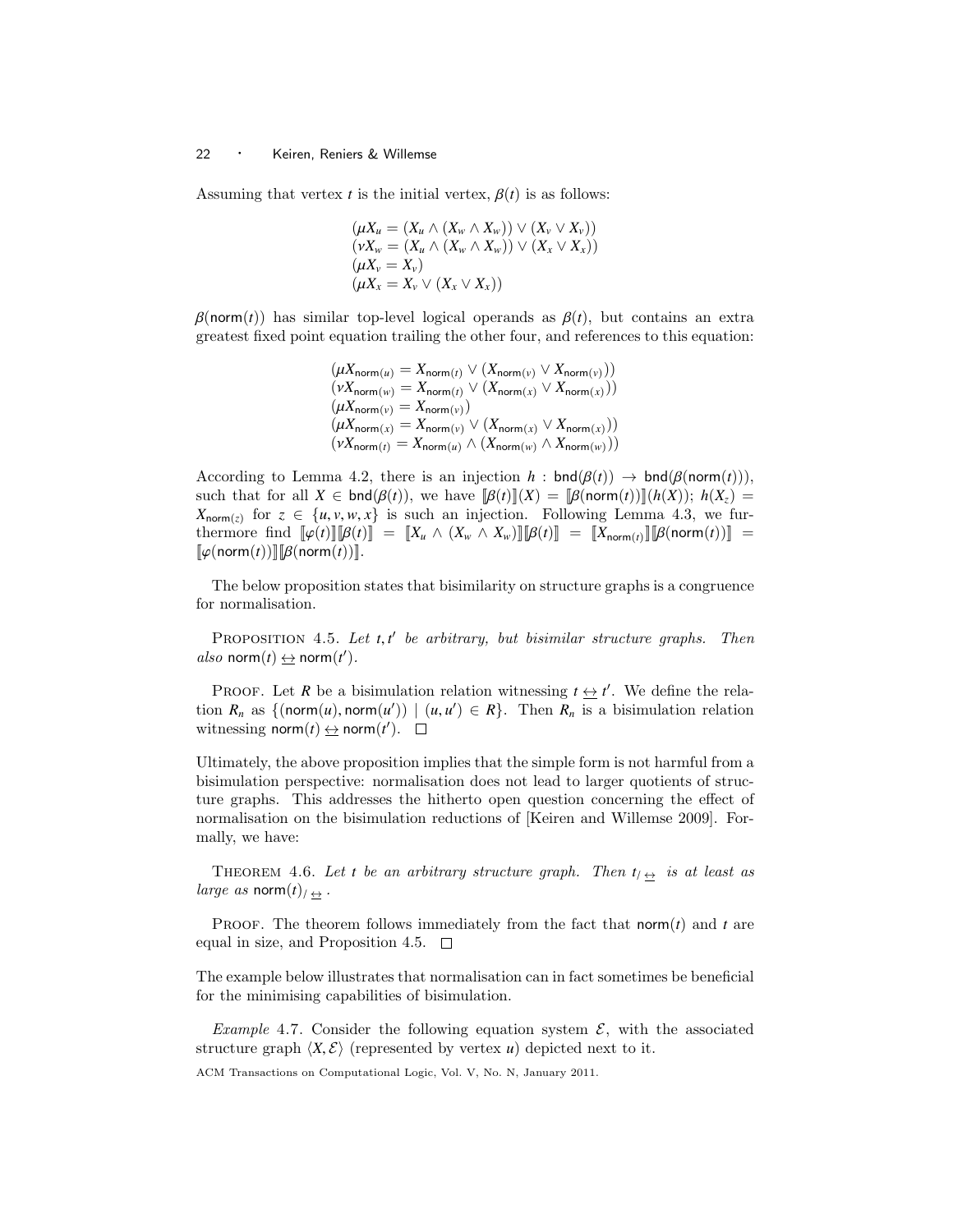

Clearly, the structure graph is already minimal. Normalisation upcasts vertex *w* to a ranked vertex, assigning rank 0 to it. It is then easy to check that vertices  $\text{norm}(w)$ and norm( $\nu$ ) are bisimilar. Hence, the quotient of norm( $\nu$ ) has size 2, compared to size 3 for *u*.

## 5. BISIMILARITY IMPLIES SOLUTION EQUIVALENCE

In this section we state one of our main results, proving that equation systems corresponding to bisimilar BESsy structure graphs essentially have the same solution. This allows one to safely use bisimulation minimisation of the structure graph, and solve the equation system induced by the minimal structure graph instead. Before we give our main theorem, we first lift some known results for equation systems, see e.g. [Mader 1997; Keinänen 2006; Keiren and Willemse 2009], to structure graphs.

*Definition* 5.1. Let  $\langle T, t, \rightarrow, d, r, \nearrow \rangle$  be a structure graph. A partial function  $\gamma: T \mapsto T$  is a  $\bullet$ -*choice function*, with  $\bullet \in {\{\blacktriangle, \blacktriangledown\}}$ , when both:

 $-\text{dom}(\gamma) = \{u \in T \mid d(u) = \bullet \land u \rightarrow \};$  $-u \to \gamma(u)$  for all  $u \in \text{dom}(\gamma)$ .

Given a •-choice function  $\gamma$ , with  $\bullet \in {\{\blacktriangle, \blacktriangledown\}}$ , for a structure graph, we can obtain a new structure graph by choosing one successor among the successors for vertices decorated with a  $\bullet$ , *viz.*, the one prescribed by  $\gamma$ . This is formalised next.

Definition 5.2. Let  $\mathcal{G} = \langle T, t, \to, d, r, \nearrow \rangle$  be an arbitrary structure graph. Let  $\bullet \in {\{\text{A}, \text{V}\}\}\,$  and  $\gamma$  a  $\bullet$ -choice function. The structure graph  $\mathcal{G}_{\gamma}$ , obtained by applying the •-choice function  $\gamma$  on  $\mathcal{G}$ , is defined as the six-tuple  $\langle T, t, \rightarrow_{\gamma}, d_{\gamma}, r, \nearrow \rangle$ , where:

—for all  $u \notin \text{dom}(\gamma)$ ,  $u \rightarrow_\gamma u'$  if and only if  $u \rightarrow u'$ ; —for all  $u \in \text{dom}(\gamma)$ , only  $u \to_{\gamma} \gamma(u)$ ;  $-d_{\gamma}(t) = d(t)$  and  $\text{dom}(d_{\gamma}) = \{u \mid d(u) \neq \bullet\}$ 

Observe that a structure graph obtained by applying a  $\blacktriangle$ -choice function entails a structure graph in which no vertex is labelled with  $\blacktriangle$ . Similarly, applying a  $\nabla$ -choice function yields a structure graph without  $\nabla$  labelled vertices.

PROPERTY 5.3. Let *t* be an arbitrary BESsy structure graph. Assume an arbitrary  $\bullet$ -choice function  $\gamma$  on *t*. Then norm $(t)_{\gamma}$  is again BESsy.

The effect that applying, e.g., a  $\blacktriangle$ -choice function has on the solution to the equation system associated to the structure graph to which it is applied, is characterised by the proposition below. This result is well-known in the setting of equation systems, see e.g. [Mader 1997].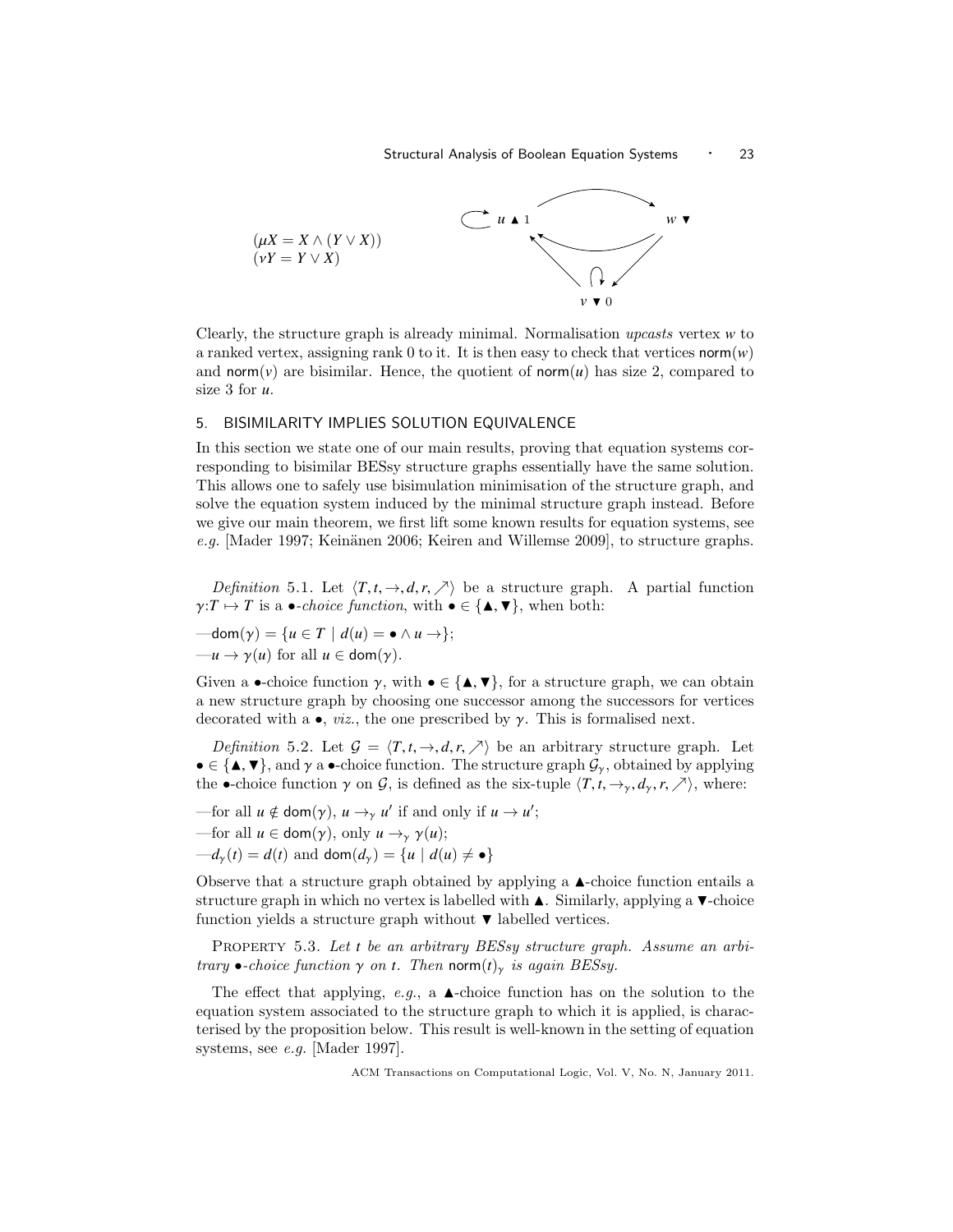Proposition 5.4. Let *t* be a normalised, BESsy structure graph, with no vertex labelled  $\nearrow$ .

- (1) For all  $\blacktriangle$ -choice functions  $\gamma$  applied to *t*, we have  $[\beta(t)] \sqsubseteq [\beta(t_\gamma)]$ ;
- (2) There exists a  $\blacktriangle$ -choice function  $\gamma$ , such that  $[\beta(t)] = [\beta(t_\gamma)]$ .
- (3) For all  $\blacktriangledown$ -choice functions  $\gamma$  applied to *t*, we have  $[\beta(t)] \sqsupseteq [\beta(t_{\gamma})]$ ;
- (4) There exists a  $\blacktriangledown$ -choice function  $\gamma$ , such that  $[\beta(t)] = [\beta(t_\gamma)]$ .

PROOF. Follows immediately from [Mader 1997, Proposition 3.36], and the correspondence between structure graphs and Boolean Equation Systems.  $\Box$ 

In some cases, *viz.*, when a structure graph is void of any vertices labelled  $\blacktriangledown$  or void of vertices labelled  $\blacktriangle$ , the solution of an equation system associated to a structure graph can be characterised by the structure of the graph. While one could consider these to be degenerate cases, they are essential in our proof of the main theorem in this section. A key concept used in characterising the solution of equation systems in the degenerate cases is that of a  $\nu$ -dominated lasso, and its dual,  $\mu$ -dominated lasso.

Definition 5.5. Let *t* be a BESsy structure graph. A lasso starting in *t* is a finite sequence  $t_0, t_1, \ldots, t_n$ , satisfying  $t_0 = t$ ,  $t_n = t_j$  for some  $j \leq n$ , and for each  $1 \leq i \leq n$ ,  $t_{i-1} \to t_i$ . A lasso is said to be *v*-dominated if  $\max\{r(t_i) | j \leq i \leq n\}$  is even: otherwise it is *u*-dominated even; otherwise it is  $\mu$ -dominated.

The following lemma is loosely based on lemmata taken from Keinänen (see Lemmata 40 and 41 in [Keinänen 2006]).

Lemma 5.6. Let *t* be a normalised, BESsy structure graph in which no vertex is labelled with  $\nearrow$ . Then:

- (1) if no vertex in *t* is labelled with  $\blacktriangle$  then  $\lbrack \lbrack \varphi(t) \rbrack \rbrack \lbrack \beta(t) \rbrack =$  true if and only if some lasso starting in *<sup>t</sup>* is ν-dominated, or some maximal, finite path starting in *<sup>t</sup>* terminates in a vertex labelled with  $\top$ ;
- (2) if no vertex in *t* is labelled with  $\nabla$  then  $[\varphi(t)][\beta(t)] =$  false if and only if some lasso starting in *<sup>t</sup>* is µ-dominated, or some maximal, finite path starting in *<sup>t</sup>* terminates in a vertex labelled with ⊥

Proof. We only consider the first statement; the proof of the second statement is dual. Observe that since no vertex in *t* is labelled with  $\blacktriangle, \varphi(u) \neq \Box \{u_1, \ldots, u_n\}$  for all *u*. We distinguish two cases: for all *u*. We distinguish two cases:

(1) Assume there is a *v*-dominated lasso  $t_0, t_1, \ldots, t_n$ , starting in *t*. BESsyness of *t* implies that there is a ranked vertex *t<sup>i</sup>* on the cycle of the lasso. Without loss of generality assume that  $t_i$  has the highest rank on the cycle of the  $\nu$ dominated lasso. By definition, this highest rank is even. This means that it induces an equation  $vX_{t_i} = g_i$  in  $\beta(t)$ , that precedes all other equations  $\sigma X_{t_k} = g_k$ <br>induced by the other vertices on the cycle. Consider the path spinnet starting induced by the other vertices on the cycle. Consider the path snippet starting in *t*<sub>*i*</sub>, leading to *t*<sub>*i*</sub> again: *t*<sub>*i*</sub>, *t*<sub>*i*+1</sub>, ..., *t*<sub>*n*−1</sub>, *t*<sub>*j*</sub>, *t*<sub>*i*+1</sub>, *t*<sub>*i*-1</sub>. Gauß elimination [Mader 1007] allows one to substitute  $g_{\text{tot}}$  for *Y* in the equation for *Y* vielding 1997] allows one to substitute  $g_{i+1}$  for  $X_{t_{i+1}}$  in the equation for  $X_{t_i}$ , yielding  $\nu X_{t_i} = g_i[X_{t_{i+1}} := g_{i+1}].$  Repeatedly applying Gauß elimination on the path spinnet ultimately allows one to rewrite  $\nu Y = g_i$  to  $\nu Y = g' \vee Y$  since Y snippet ultimately allows one to rewrite  $\nu X_{t_i} = g_i$  to  $\nu X_{t_i} = g'_i \vee X_{t_i}$ , since  $X_{t_{i-1}}$ 

ACM Transactions on Computational Logic, Vol. V, No. N, January 2011.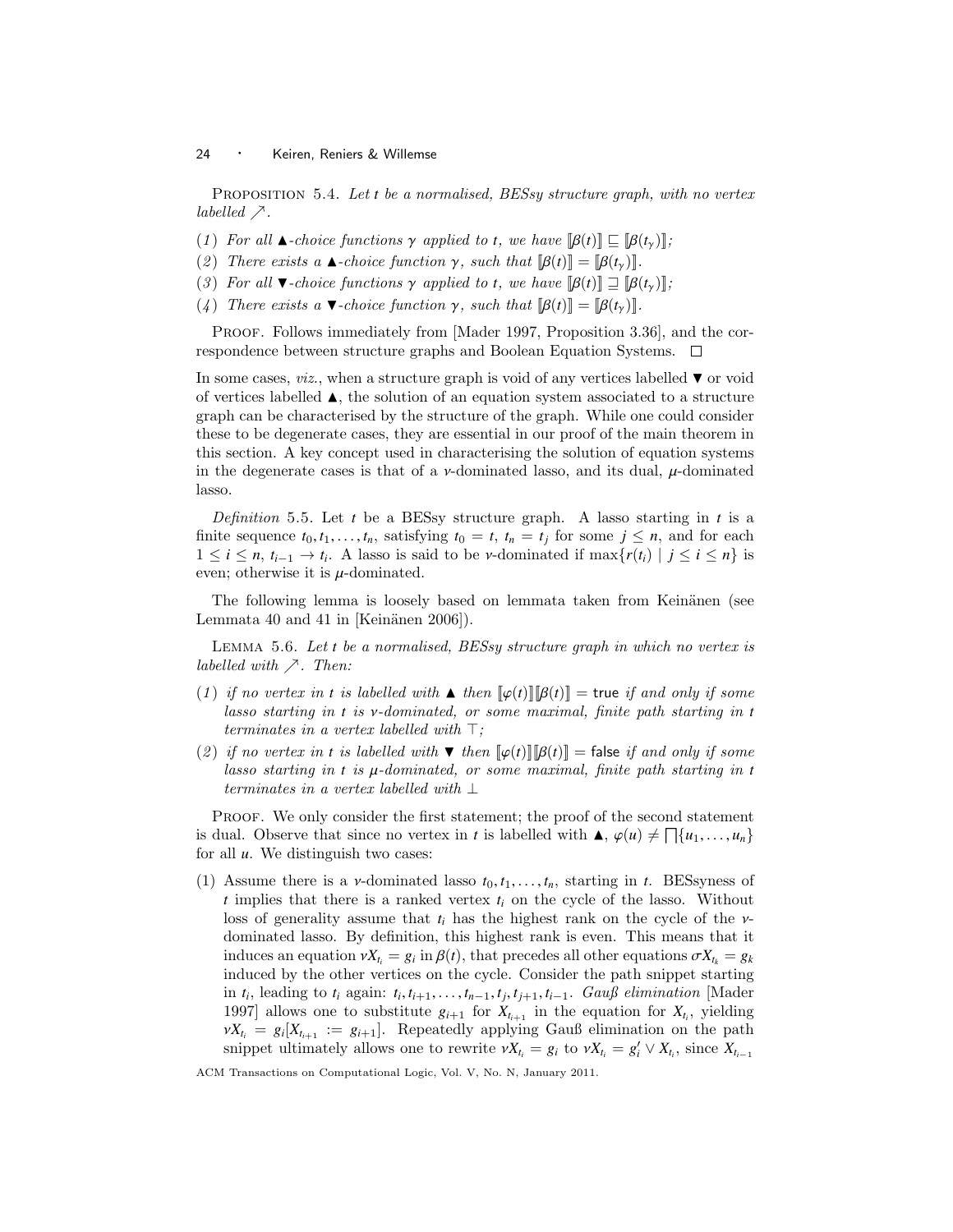depends on  $X_{t_i}$  again, and none of the formulae is conjunctive. The solution to  $\nu X_t = g'_t \vee X_t$  is easily seen to be  $X_t$  = true. This solution ultimately propagates through the entire lasse and back to t leading to  $g(t) = \mathbf{Y}$  = true. through the entire lasso, and back to *t*, leading to  $\varphi(t) = X_t = \text{true}$ .

(2) Suppose there is a finite path  $t_0, t_1, \ldots, t_n$  starting in  $t$ , where  $t_n$  is labelled with  $\top$ . This means that there is an equation  $\sigma X_{t_n}$  = true on which  $X_t$  depends. As the equation  $\sigma X_{t_n}$  = true is solved, we may immediately substitute the solution in all other formulae on the path. As none of the formulae is conjunctive, we find  $\varphi(t) =$  true.

Conversely, observe that due to Proposition 5.4, there is a structure graph  $t_{\blacktriangledown}$ , void of any vertices labelled  $\P$ , that has an equation system associated to it with solution equivalent to that of the equation system associated to *t*. This means that  $t_{\text{H}}$  has no branching structure, but is necessarily a set of lassoes and maximal, finite paths. In case the initial vertex of *t* is on a lasso,  $\llbracket \varphi(t) \rrbracket |\mathcal{B}(t) \rrbracket =$  true is because the cycle on the lasso has an even highest rank. In the other case,  $\llbracket \varphi(t) \rrbracket |B(t) \rrbracket =$  true can only be the case because ultimately  $t_{\text{V}}$  leads to a vertex labelled true.  $\square$ 

Using the structure graph characterisation of solution, we prove that, for BESsy structure graphs that do not have vertices labelled with  $\nearrow$ , bisimulation minimisation of the structure graph preserves the solution of the associated BES.

LEMMA 5.7. Let *t*, *t*' be normalised BESsy structure graphs in which no vertex is labelled with  $\nearrow$ . Assume *t* is minimal w.r.t strong bisimilarity. Then  $t \leftrightarrow t'$  implies  $[\![\varphi(t)]\!][\![\beta(t)]\!] = [\![\varphi(t')] \!][\![\beta(t')] \!].$ 

PROOF. The case where the initial vertex of *t* is decorated with a  $\top$  or  $\bot$  is trivial and therefore omitted. Assume that the initial vertex of  $t$  is not decorated with  $\top$ nor  $\perp$ . Suppose that  $\llbracket \varphi(t) \rrbracket |\mathcal{B}(t) \rrbracket =$  true. By Proposition 5.4 we know that there is a  $\blacktriangledown$ -choice function  $\gamma$  such that  $[\beta(t_\gamma)] = [\beta(t)]$ . We next construct a  $\nblacktriangledown$ -choice function  $\gamma'$  for  $t'$  that satisfies the following condition:

$$
\forall u \in \text{dom}(\gamma), u' \in \text{dom}(\gamma') : u \underline{\leftrightarrow} u' \implies \gamma(u) \underline{\leftrightarrow} \gamma'(u')
$$

Note that the minimality of *t* is such that  $\gamma$  satisfies  $\gamma(w) \leftrightarrow \gamma(w')$  for all  $w \leftrightarrow w'$ <br>with *w*  $w' \in \text{dom}(w)$ . We then have  $t \leftrightarrow t$ , as the choice for successors chosen with  $w, w' \in \text{dom}(\gamma)$ . We then have  $t_{\gamma} \leftrightarrow t_{\gamma'}$ , as the choice for successors chosen<br>in previously bisimilar  $\blacktriangledown$ -labelled vertices is synchronised by the  $\blacktriangledown$ -choice function in previously bisimilar  $\blacktriangledown$ -labelled vertices is synchronised by the  $\blacktriangledown$ -choice function. Because of this bisimilarity and the finiteness of  $t'$ , any  $\nu$ -dominated lasso starting<br>in a vertex  $\mu$  reachable in  $t$  implies the existence of a similar v-dominated lasso in a vertex *<sup>u</sup>* reachable in *<sup>t</sup>* implies the existence of a similar ν-dominated lasso starting in vertices  $u'$  reachable in  $t'$  that are bisimilar to  $u$ , and, of course, also *vice versa.* Likewise for maximal finite paths. Suppose the initial vertex of  $t<sub>y</sub>$  has only  $\nu$ -dominated lassoes and finite maximal paths ending in  $\top$ -labelled vertices. Then, by construction, so has  $t'_{\gamma}$ . This means that

$$
\llbracket \varphi(t) \rrbracket \llbracket \beta(t) \rrbracket = \llbracket \varphi(t_{\gamma}) \rrbracket \llbracket \beta(t_{\gamma}) \rrbracket = \dagger \text{ true} = \llbracket \varphi(t_{\gamma'}) \rrbracket \llbracket \beta(t_{\gamma'}) \rrbracket
$$

where at  $^{\dagger}$ , Lemma 5.6 is used. Using Proposition 5.4, we find:

$$
\llbracket \varphi(t'_{\gamma'}) \rrbracket \llbracket \beta(t'_{\gamma'}) \rrbracket \Longrightarrow \llbracket \varphi(t') \rrbracket \llbracket \beta(t') \rrbracket
$$

Combining the above, we can conclude that we have:

γ

$$
[\![\varphi(t')]\!][\![\beta(t')]\!]=\mathsf{true}
$$

 $[\![\varphi(t')]\!] [\![\beta(t')] \!] = \text{true}$ <br>ACM Transactions on Computational Logic, Vol. V, No. N, January 2011.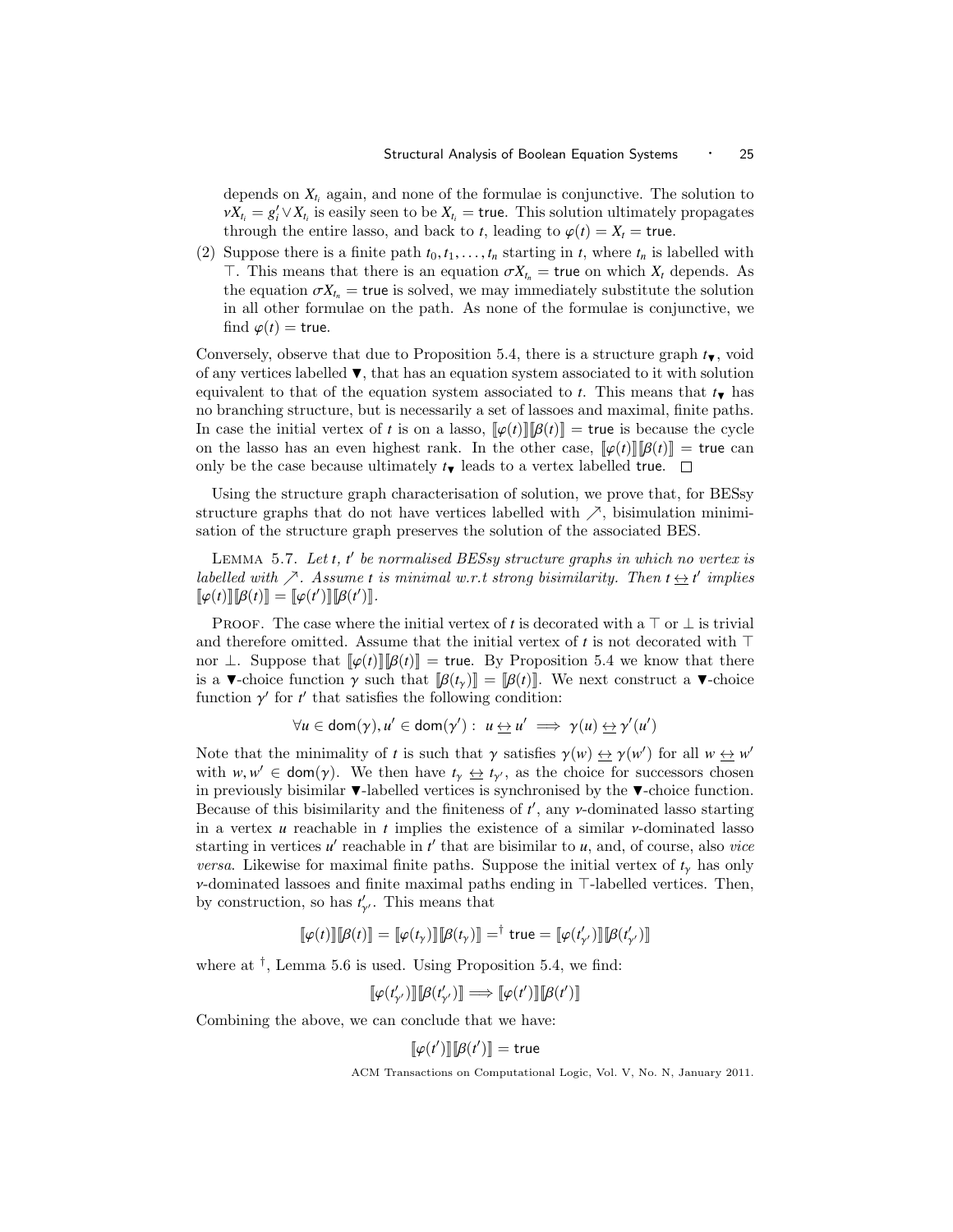The case where  $\llbracket \varphi(t) \rrbracket \llbracket \beta(t) \rrbracket =$  false follows the same line of reasoning, constructing a structure graph with a  $\blacktriangle$ -choice function  $\gamma$ , resulting in a structure graph containing no vertices labelled  $\blacktriangle$ .  $\Box$ 

We set out to prove that bisimilar structure graphs  $t$  and  $t'$  always give rise to equation systems and formulae with the same truth value. The above lemma may seem like a roundabout way in proving this property. In particular, the assumption in Lemma 5.7 that *t* is minimal with respect to bisimilarity may seem odd. The reason for using the quotient is due to our appeal to the non-constructive Proposition 5.4, as we illustrate through the following example.

Example 5.8. Consider the two bisimilar BESsy structure graphs  $t$  and  $t'$  below:



Following Lemma 5.6, we know that all vertices will be associated to proposition variables with solution true, as both structure graphs are normalised and contain no  $\blacktriangle$ -labelled vertices. Appealing to Proposition 5.4, we know that there is a structure graph  $t_{\blacktriangledown}$  that gives rise to an equation system with the same solution as the one that can be associated to *t*. In fact, there are three choices for  $t_{\blacktriangledown}$ :



Note that all three structure graphs are associated to equation systems with the same solution as the equation system for *t*. However, while the middle structure graph would allow us to construct a  $\blacktriangledown$ -choice function that resolves the choice for successors for vertex  $t'$ , the other two structure graphs do not allow us to do so, simply because they have bisimilar vertices whose only successor leads to different equivalence classes. Such conflicts do not arise when assuming that *t* is already minimal, in which case each vertex represents a unique class.

Regardless of the above example, we can still derive the desired result. Based on the previous lemma, the fact that bisimilarity is an equivalence relation on structure graphs and the fact that quotienting is well-behaved, we find the following theorem, which holds for arbitrary BESsy structure graphs.

THEOREM 5.9. Let *t*, *t'* be arbitrary bisimilar BESsy structure graphs. Then for<br>l environments n  $\mathbb{L}_Q(t)\mathbb{I}(\mathbb{R}(t)\mathbb{I}(\mathbb{R}(t'))\mathbb{I}(\mathbb{R}(t'))$ all environments  $\eta$ ,  $[\varphi(t)][\beta(t)]\eta = [\varphi(t')][\beta(t')]\eta$ .

PROOF. Let  $\eta$  be an arbitrary environment. Let  $\bar{t}$  and  $\bar{t}'$  be the structure graphs tained from  $t$  and  $t'$  by replacing all decorations of the form  $\lambda_{\nu}$  of all vertices obtained from *t* and *t*<sup> $\prime$ </sup> by replacing all decorations of the form  $\nearrow_X$  of all vertices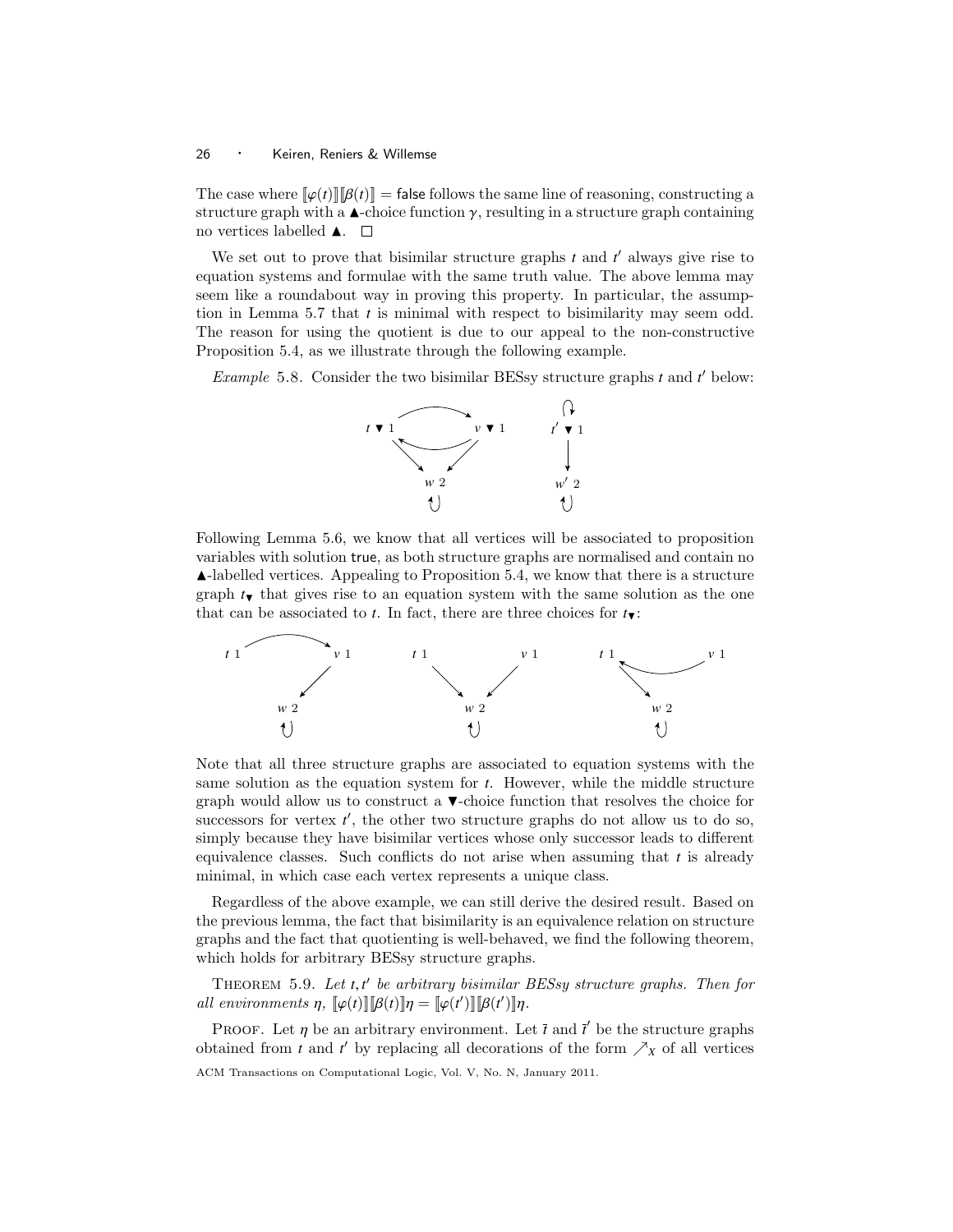with  $\top$  if  $\eta(X) = \text{true}$ , and  $\bot$  otherwise. Note that we have  $\overline{t} \leftrightarrow \overline{t}'$ . Based on Lemma 2.7 and Definition 3.10, we find:

$$
\llbracket \varphi(t) \rrbracket \llbracket \beta(t) \rrbracket \eta = \llbracket \varphi(\overline{t}) \rrbracket \llbracket \beta(\overline{t}) \rrbracket
$$

Likewise, we can derive such an equivalence for  $\bar{t}'$  and  $t'$ . By Lemma 4.3, we find:

 $\llbracket \varphi(\overline{t}) \rrbracket \llbracket \beta(\overline{t}) \rrbracket = \llbracket \varphi(\text{norm}(\overline{t})) \rrbracket \llbracket \beta(\text{norm}(\overline{t})) \rrbracket$ 

Again, a similar equivalence can be derived for  $\vec{t}'$  and norm $(\vec{t}')$ . Observe that by Proposition 4.5, we find that  $\bar{t} \leftrightarrow \bar{t}'$  implies norm( $\bar{t}$ )  $\leftrightarrow$  norm( $\bar{t}'$ ). Observe that norm( $\bar{t}$ )  $\leftrightarrow$  norm( $\bar{t}$ )/ $\leftrightarrow$   $\leftrightarrow$  norm( $\bar{t}'$ ). Finally, since all three are still BESsy structure graphs, that furthermore do not contain vertices labelled with  $\nearrow$ , we can apply Lemma 5.7 twice to find:

> $\llbracket \varphi(\mathsf{norm}(\bar{t})) \rrbracket \mathcal{B}(\mathsf{norm}(\bar{t})) \rrbracket$ <br> $\llbracket \varphi(\mathsf{norm}(\bar{t}), \ldots) \rrbracket \mathcal{B}(\mathsf{norm}(\bar{t}))$  $=\ [\![\varphi(\mathsf{norm}(\overline{t})_{/\underline{\leftrightarrow}})\!] \llbracket \beta(\mathsf{norm}(\overline{t})_{/\underline{\leftrightarrow}})\rrbracket$ <br> $=\ [\![\varphi(\mathsf{norm}(\overline{t}')) \rrbracket \mathsf{R}(\mathsf{norm}(\overline{t}')) \rrbracket]$  $= \left[\hat{\psi}(\text{norm}(\vec{t}'))\right]\left[\hat{\beta}(\text{norm}(\vec{t}'))\right]$

But this necessitates our desired conclusion:

$$
\llbracket \varphi(t) \rrbracket \llbracket \beta(t) \rrbracket = \llbracket \varphi(t') \rrbracket \llbracket \beta(t') \rrbracket
$$

 $\Box$ 

# 6. BISIMILARITY ON PROCESSES VS BISIMILARITY ON STRUCTURE GRAPHS

The  $\mu$ -calculus and bisimilarity of labelled transition systems are intimately related: two states in a transition system are bisimilar if and only if the states satisfy the same set of  $\mu$ -calculus formulae. As a result, one can rely on bisimulation minimisation techniques for reducing the complexity of the labelled transition system, prior to analysing whether a given  $\mu$ -calculus formula holds for that system. Unfortunately, in practice, bisimulation reductions are often disappointing, and have to be combined with abstractions that are safe with respect to the formula in order to be worthwhile.

We show that minimising an equation system that encodes a model checking problem is, size-wise, always at least as effective as first applying a safe abstraction to the labelled transition system, subsequently minimising the latter and only then encoding the model checking problem in an equation system. An additional example illustrates that bisimulation minimisation for equation systems can in fact be more effective.

LEMMA 6.1. Assume  $L = \langle S, Act, \rightarrow \rangle$  is an arbitrary labelled transition system. Let  $\phi$  be an arbitrary formula. Then, for arbitrary equation system  $\mathcal{E}$ , we have:

$$
if \forall s, s' \in S : s \Leftrightarrow s' \implies \forall \tilde{X} \in \text{bnd}(\phi) \cup \text{occ}(\phi) : \langle X_s, \mathcal{E} \rangle \Leftrightarrow \langle X_{s'}, \mathcal{E} \rangle
$$
  
then  $\forall s, s' \in S : s \Leftrightarrow s' \implies \langle \text{RHS}_s(\phi), \mathcal{E} \rangle \Leftrightarrow \langle \text{RHS}_{s'}(\phi), \mathcal{E} \rangle$ 

PROOF. Assume a given equation system  $\mathcal{E}$ . We proceed by means of an induction on the structure of  $\phi$ .

—Base cases. Assume that for all *s*, *s'* ∈ *S*, satisfying *s*  $\leftrightarrow$  *s'*, and all  $\tilde{X} \in \text{bnd}(\phi) \cup$ <br>
0 ⊆ (*b*) we have  $\langle Y, \mathcal{S} \rangle \leftrightarrow \langle Y, \mathcal{S} \rangle$  Assume that *t*  $\ell' \in S$  are arbitrary states  $\operatorname{occ}(\phi)$ , we have  $\langle X_s, \mathcal{E} \rangle \leftrightarrow \langle X_{s'}, \mathcal{E} \rangle$ . Assume that  $t, t' \in S$  are arbitrary states estisfying  $t \leftrightarrow t'$ satisfying  $t \leftrightarrow t'$ .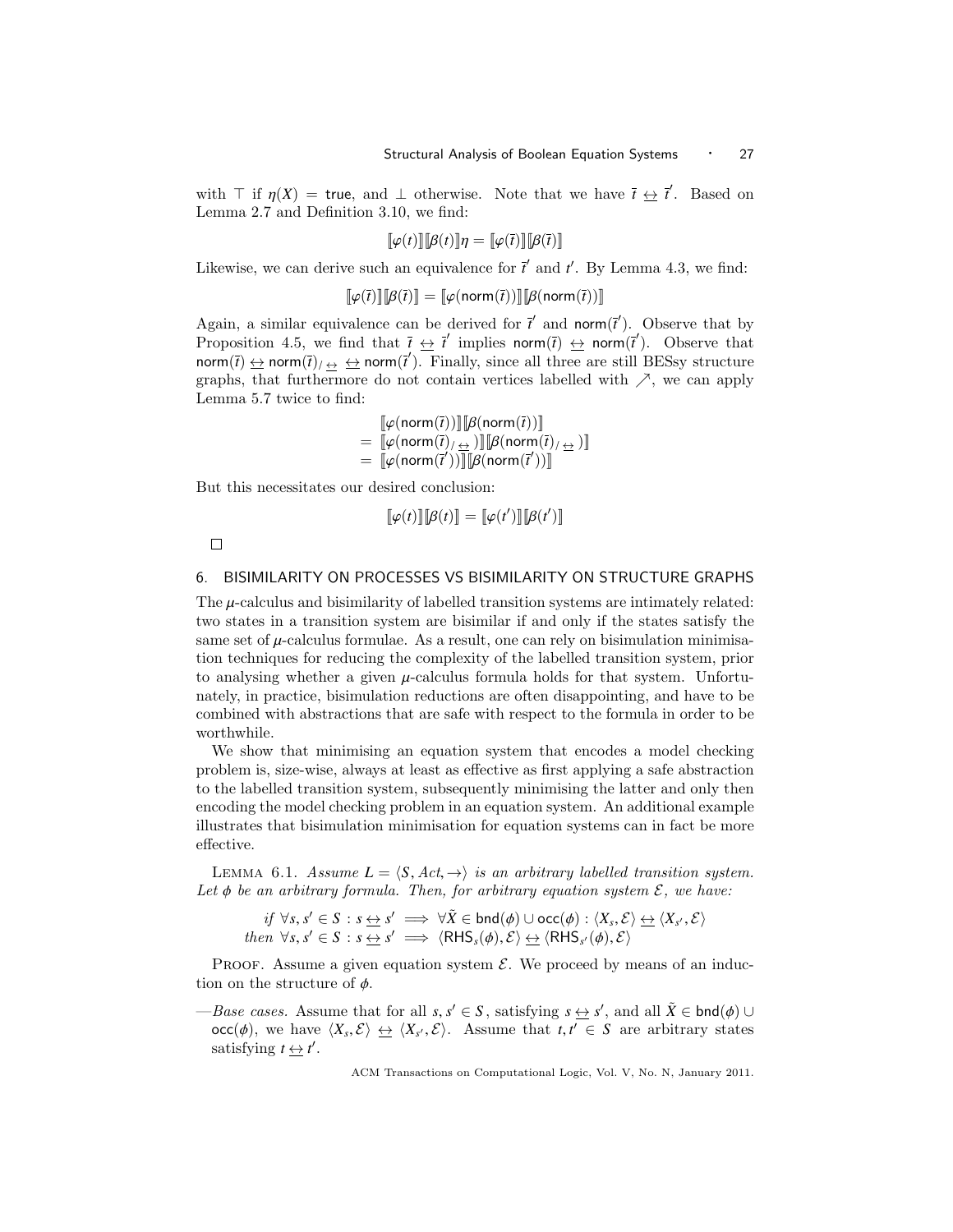$-\text{ad } \phi \equiv b$ , where  $b \in \{\text{true}, \text{false}\}$ . Clearly,  $\langle \text{RHS}_t(\phi), \mathcal{E} \rangle = \langle b, \mathcal{E} \rangle = \langle \text{RHS}_{t'}(\phi), \mathcal{E} \rangle$ , so bisimilarity is guaranteed by unicity of the term, regardless of the states to so bisimilarity is guaranteed by unicity of the term, regardless of the states *t* and  $t'$ ;

 $\phi = \tilde{X}$ . Clearly,  $\tilde{X} \in \text{occ}(\phi)$ , so, the required conclusion follows immediately from the fact that  $\langle RHS_t(\phi), \mathcal{E} \rangle = \langle X_t, \mathcal{E} \rangle \Longrightarrow \langle X_{t'}, \mathcal{E} \rangle = \langle RHS_{t'}(\phi), \mathcal{E} \rangle;$ 

—Inductive cases: we assume the following induction hypothesis:

if ∀*s*, *s*' ∈ *S* : *s*  $\leftrightarrow$  *s'*  $\Rightarrow$  ∀ $\tilde{X}$  ∈ bnd(*f*<sub>i</sub>) ∪ occ(*f*<sub>i</sub>) :  $\langle X_s, \mathcal{E} \rangle \leftrightarrow \langle X_{s'}, \mathcal{E} \rangle$  (IH)<br>n ∀*s*, *s'* ∈ *S* : *s*  $\leftrightarrow$  *s'*  $\Rightarrow$   $\langle$ RHS<sub>*s*</sub>(*f*<sub>i</sub>),  $\mathcal{E} \rangle \leftrightarrow \langle$ RHS<sub>*s'*</sub>(*f*<sub>i</sub>),  $\mathcal{E}$ then  $\forall s, s' \in S : s \leftrightarrow s' \implies \langle RHS_s(f_i), \mathcal{E} \rangle \leftrightarrow \langle RHS_s$ 

From hereon, assume that we have a pair of bisimilar states  $t, t' \in S$ .<br>  $\longrightarrow d, t \in f, \land f, \quad \text{Assume that for any pair of hisimilar states } s$ 

- $-\text{ad } \phi \equiv f_1 \wedge f_2$ . Assume that for any pair of bisimilar states  $s, s' \in S$ , and for all  $\tilde{X} \in \text{bnd}(f, \wedge f) \cup \text{occ}(f, \wedge f) = (\text{bnd}(f, \wedge \text{mod}(f)) \cup (\text{bnd}(f, \wedge \text{mod}(f)))$ for all  $\hat{X}$  ∈ bnd $(f_1 \wedge f_2)$  ∪ occ $(f_1 \wedge f_2)$  = (bnd $(f_1)$  ∪ occ $(f_1)$ ) ∪ (bnd $(f_2)$  ∪  $\text{occ}(f_2)$ , we have  $\langle X_s, \mathcal{E} \rangle \leftrightarrow \langle X_{s'}, \mathcal{E} \rangle$ . By our induction hypothesis, we have  $\langle R \mathsf{H}\mathsf{S}(f_1), \mathcal{E} \rangle \leftrightarrow \langle R \mathsf{H}\mathsf{S}(f_2), \mathcal{E} \rangle$  and  $\langle R \mathsf{H}\mathsf{S}(f_1), \mathcal{E} \rangle \leftrightarrow \langle R \mathsf{H}\mathsf{S}(f_2), \mathcal{E} \rangle$ . Lemma 3.5  $\langle RHS_t(f_1), \mathcal{E} \rangle \nleftrightarrow \langle RHS_{t'}(f_1), \mathcal{E} \rangle$  and  $\langle RHS_t(f_2), \mathcal{E} \rangle \nleftrightarrow \langle RHS_{t'}(f_2), \mathcal{E} \rangle$ . Lemma 3.5<br>
immediately leads to *(RHS*)  $\land$  RHS<sup>(f<sub>c</sub>)</sub>,  $\mathcal{E} \rangle \nleftrightarrow \langle RHS_{t'}(f_1) \land RHS_{t'}(f_2) \rangle$ . By</sup> immediately leads to  $\langle RHS_t(f_1) \wedge RHS_t(f_2), \mathcal{E} \rangle \leftrightarrow \langle RHS_t(f_1) \wedge RHS_t(f_2), \mathcal{E} \rangle$ . By<br>definition of RHS, we have the required (*RHS*, (*f*, ∧ *f*, ) *F*)  $\leftrightarrow$  (*RHS*, (*f*, ∧ *f*, ) *F*) definition of RHS, we have the required  $\langle RHS_t(f_1 \wedge f_2), \mathcal{E} \rangle \leftrightarrow \langle RHS_{t'}(f_1 \wedge f_2), \mathcal{E} \rangle$ .<br>ad  $\phi = f_1 \vee f_2$ . Follows the same line of reasoning as the previous case. -ad  $\phi \equiv f_1 \vee f_2$ . Follows the same line of reasoning as the previous case.
- $-\text{ad } \phi \equiv [A]f_1.$  Assume that for all pairs of bisimilar states *s*,  $s' \in S$ , and all  $\tilde{X} \in \text{bnd}([A]f_1) + \text{occ}([A]f_2) = \text{bnd}(f_1) + \text{occ}(f_1) + \text{occ}(f_2)$  we have  $\langle X, \mathcal{S} \rangle \leftrightarrow \langle X, \mathcal{S} \rangle$  $\tilde{X} \in \text{bnd}([\tilde{A}]f_1) \cup \text{occ}([\tilde{A}]f_1) = \text{bnd}(f_1) \cup \text{occ}(f_1),$  we have  $\langle X_s, \mathcal{E} \rangle \leftrightarrow \langle X_{s'}, \mathcal{E} \rangle$ .<br>By induction, we find that  $\langle \text{RHS}(\mathcal{L}, \mathcal{S}) \rangle \leftrightarrow \langle \text{RHS}(\mathcal{L}, \mathcal{S}) \rangle$  holds for all pairs By induction, we find that  $\langle RHS_s(f_1), \mathcal{E} \rangle \trianglelefteq \langle RHS_{s'}(f_1), \mathcal{E} \rangle$  holds for all pairs<br>of hisimilar states s s'  $\in S$ . This includes states t and t' Since t and t' are of bisimilar states  $s, s' \in S$ . This includes states *t* and *t'*. Since *t* and *t'* are bisimilar, we have *t*  $\frac{a}{2}$  if and only if  $t' = \frac{a}{2}$  for all  $a \in A$ . We distinguish two bisimilar, we have  $t \stackrel{a}{\to}$  if and only if  $t' \stackrel{a}{\to}$  for all  $a \in A$ . We distinguish two cases:
	- (1) Case  $t \stackrel{q}{\rightarrow}$  for any  $a \in A$ . Then also  $t' \stackrel{q}{\rightarrow}$  for any  $a \in A$ . Hence,  $RHS_t([A]f_1) = \text{true} = RHS_{t'}([A]f_1).$  We thus immediately have the required  $\langle \mathsf{RHS}_{t}([A]f_1), \mathcal{E} \rangle \leftrightarrow \langle \mathsf{RHS}_{t'}([A]f_1), \mathcal{E} \rangle;$ <br>Case  $t \xrightarrow{a}$  for some  $a \subseteq A$  Assume that
	- (2) Case  $t \stackrel{a}{\to}$  for some  $a \in A$ . Assume that  $t \stackrel{a}{\to} u$ . Since  $t \stackrel{a}{\to} t'$ , we have  $t' \stackrel{a}{\rightarrow} u'$  for some  $u' \in S$  satisfying  $u \leftrightarrow u'$  (and vice versa). Because of our induction hypothesis, we then also have  $\langle RHS_u(f_1), \mathcal{E} \rangle \leftrightarrow \langle RHS_{u'}(f_1), \mathcal{E} \rangle$ <br>(and *vice versa*). We thus find that for every term in the non-empty set (and vice versa). We thus find that for every term in the non-empty set  $\{\langle RHS_u(f_1), \mathcal{E} \rangle \mid a \in A, t \stackrel{a}{\to} u\}$ , we can find a bisimilar term in the set  $\{ \langle \mathsf{RHS}_{u'}(f_1), \mathcal{E} \rangle \mid a \in A, t' \xrightarrow{a} u' \}$  and *vice versa*. Then, by Corollary 3.7, also  $\langle \bigcap \{RHS_u(f_1) \mid a \in A, t \stackrel{a}{\to} u\}, \mathcal{E} \rangle \simeq \langle \bigcap \{RHS_{u'}(f_1) \mid a \in A, t' \stackrel{a}{\to} u'\}, \mathcal{E} \rangle$ .<br>This leads to *(RHS* ([4]  $\in$  )  $\mathcal{E} \rangle \leftrightarrow \langle RHS_u([4] \mathcal{E}) \mathcal{E} \rangle$ . This leads to  $\langle RHS_t([A]f_1), \mathcal{E} \rangle \leftrightarrow \langle RHS_{t'}([A]f_1), \mathcal{E} \rangle$ .<br>
	rly both cases lead to the required conclusion

Clearly, both cases lead to the required conclusion.

- —ad  $\phi \equiv \langle A \rangle f_1$ . Follows the same line of reasoning as the previous case.
- —ad  $\phi \equiv \sigma \ddot{X}$ . *f*<sub>1</sub>. Since  $\ddot{X} \in \text{bnd}(\phi)$ , this case follows immediately from the assumption on  $\tilde{X}$  and the definition of RHS.

 $\Box$ 

The above lemma is at the basis of the following proposition:

PROPOSITION 6.2. Let  $L = \langle S, Act, \rightarrow \rangle$  be a labelled transition system. Let  $\phi$  be an arbitrary closed  $\mu$ -calculus formula. Let *s*,  $s' \in S$  be an arbitrary pair of bisimilar states. We then have: states. We then have:

$$
\forall \tilde{X} \in \mathsf{bnd}(\phi) : \langle X_s, \mathsf{E}^L(\phi) \rangle \Leftrightarrow \langle X_{s'}, \mathsf{E}^L(\phi) \rangle
$$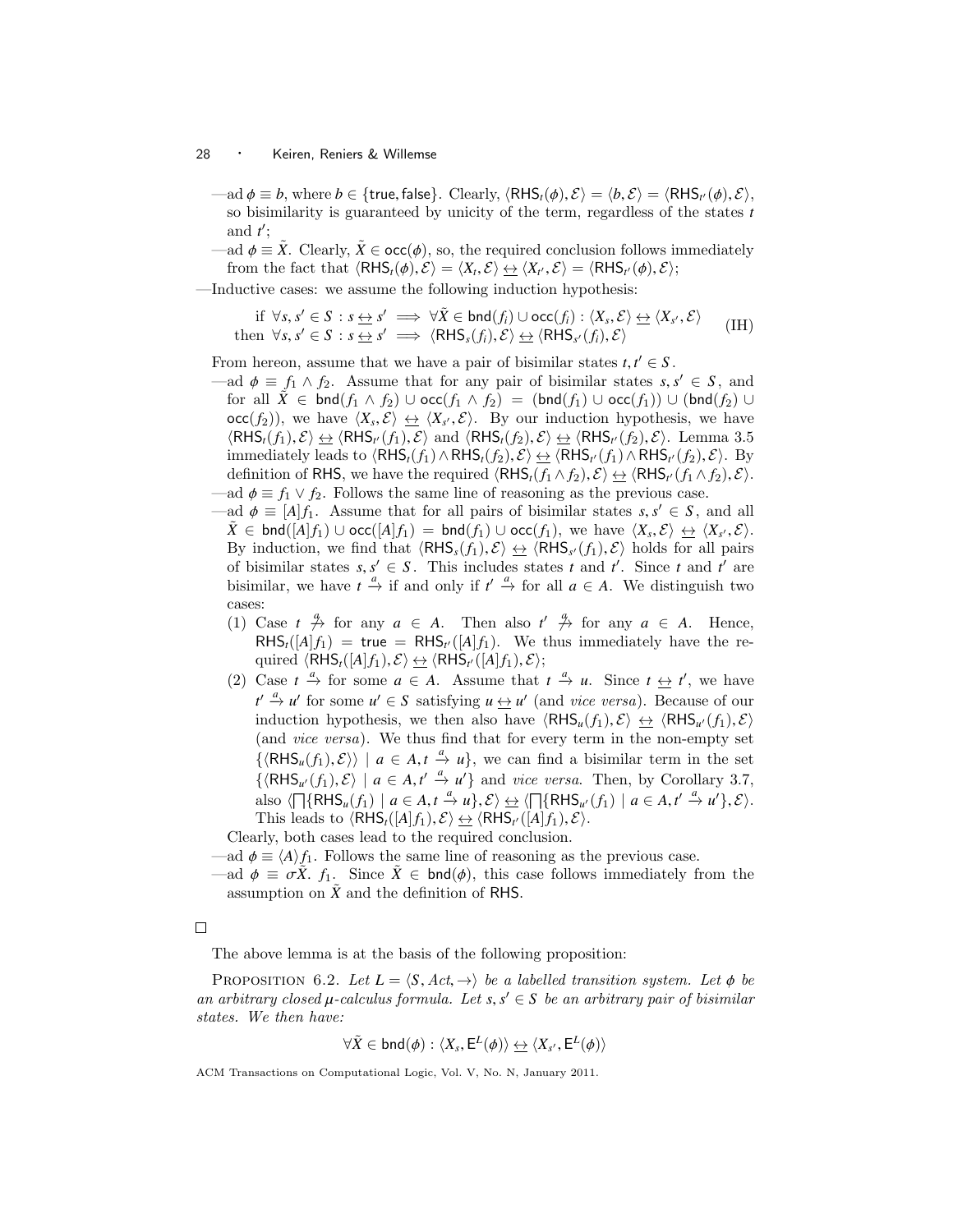PROOF. Let  $\phi$  be an arbitrary closed formula, *i.e.*,  $\text{occ}(\phi) \subseteq \text{bnd}(\phi)$ ; since  $\phi$  is a closed formula,  $E^L(\phi)$  will be a closed equation system. In case  $bnd(\phi) = \emptyset$ , the statement holds vacuously. Assume  $bnd(\phi) = \tilde{Y}^1$ ,  $\tilde{Y}^n$  for some  $n > 1$ . Clearly statement holds vacuously. Assume  $\text{bnd}(\phi) = {\tilde{X}^1, \dots, \tilde{X}^n}$ , for some  $n \ge 1$ . Clearly, for each variable  $\tilde{X}^i \in \text{bnd}(\phi)$ , we obtain equations of the form  $\sigma_X Y^i = \text{RHS}(\phi^i)$  in for each variable  $\tilde{X}^i \in \text{bnd}(\phi)$ , we obtain equations of the form  $\sigma_i X^i = \text{RHS}_s(f^i)$  in  $\mathsf{F}^L(\phi)$ . Let *I* be the relation on vertices defined as follows:  $E^L(\phi)$ . Let *I* be the relation on vertices, defined as follows:

$$
I = \{ (\langle X_s^i, \mathsf{E}^L(\phi) \rangle, \langle X_{s'}^i, \mathsf{E}^L(\phi) \rangle) \mid s, s' \in S, \tilde{X}^i \in \mathsf{bnd}(\phi), s \leq s' \}
$$

According to Lemma 6.1, *I* underlies the bisimilarity between  $\langle RHS_s(f^i), E^L(\phi) \rangle$ <br>and  $\langle BHS_s(f^i), E^L(\phi) \rangle$  for pairs of bisimilar states  $s, s' \in S$ . Assume  $R_s$  is the and  $\langle RHS_{s'}(f^{i}), E^{L}(\phi) \rangle$  for pairs of bisimilar states *s*,  $s' \in S$ . Assume  $R_{f^{i}}$  is the bisimulation relation underlying said equivalence Let *R* be defined as follows: bisimulation relation underlying said equivalence. Let *R* be defined as follows:

$$
R = I \cup \bigcup_{f^i} R_{f^i}
$$

*R* is again a bisimulation relation, as can be checked using the SOS rules for equations and Lemma 6.1. Clearly, *R* relates  $\langle X_s, E^L(\phi) \rangle$  and  $\langle X_{s'}, E^L(\phi) \rangle$  for arbitrary  $\tilde{Y} \in \text{End}(A)$  and historial states  $s, s' \in S$  $\tilde{X} \in \text{bnd}(\phi)$  and bisimilar states *s*, *s*<sup> $\prime$ </sup>  $\in$  *S*.

As a result of the above proposition one can argue that bisimulation on processes is less powerful than bisimulation on equation systems. However, one may be inclined to believe that combined with abstraction, bisimilarity on processes can lead to greater reductions. Below, we show that even in the presence of safe abstractions, bisimilarity on equation systems still surpasses bisimilarity on processes.

We first formalise the notion of safe abstraction for processes. Assume  $\tau$  is a constant, not present in any set of actions Act.

Definition 6.3. An abstraction of a labelled transition system  $L = \langle S, Act, \rightarrow \rangle$ with respect to a set of actions  $A \subseteq Act$ , is the labelled transition system  $L_A =$  $\langle S, Act \cup \{\tau\}, \rightarrow_A \rangle$ , where:

—for all actions  $a \notin A$ ,  $s \xrightarrow{a} A$   $s'$  if and only if  $s \xrightarrow{a} s'$ ;  $-s \xrightarrow{\tau}_{A} s'$  if and only if  $s \xrightarrow{a} s'$  for some  $a \in A$ ;

In effect, an abstraction relabels an action that decorates a transition to  $\tau$  only if that action appears in the set *A*. Clearly, if  $s \leftrightarrow s'$  holds in *L*, then also  $s \leftrightarrow s'$  in *LA*, but the converse does not hold necessarily.

Definition 6.4. An abstraction  $L_A$  of L is said to be *safe* with respect to a closed modal  $\mu$ -calculus formula  $\phi$  if and only if for each subformula  $[A']\psi$  and  $\langle A'\rangle\psi$  of  $\phi$ ,<br> $A' \cap A = \emptyset$  $A' \cap A = \emptyset.$ 

It follows from the semantics of the modal µ-calculus that all actions of some *<sup>L</sup>*, disjoint with the actions found inside the modalities in  $\phi$  can be renamed to  $\tau$ without affecting the validity of the model checking problem.

PROPOSITION 6.5. Let  $L = \langle S, Act, \rightarrow \rangle$  be a labelled transition system. Let  $\phi$  be a closed modal <sup>µ</sup>-calculus formula, and assume *<sup>L</sup><sup>A</sup>* is a safe abstraction of *<sup>L</sup>*. Then for each state  $s \in S$ , we have  $L, s \models \phi$  if and only if  $L_A, s \models \phi$ .

The below theorem strengthens the result we obtained in Proposition 6.2, by stating that even in the presence of safe abstractions, bisimilarity for equation systems are as powerful as bisimilarity taking abstractions into account.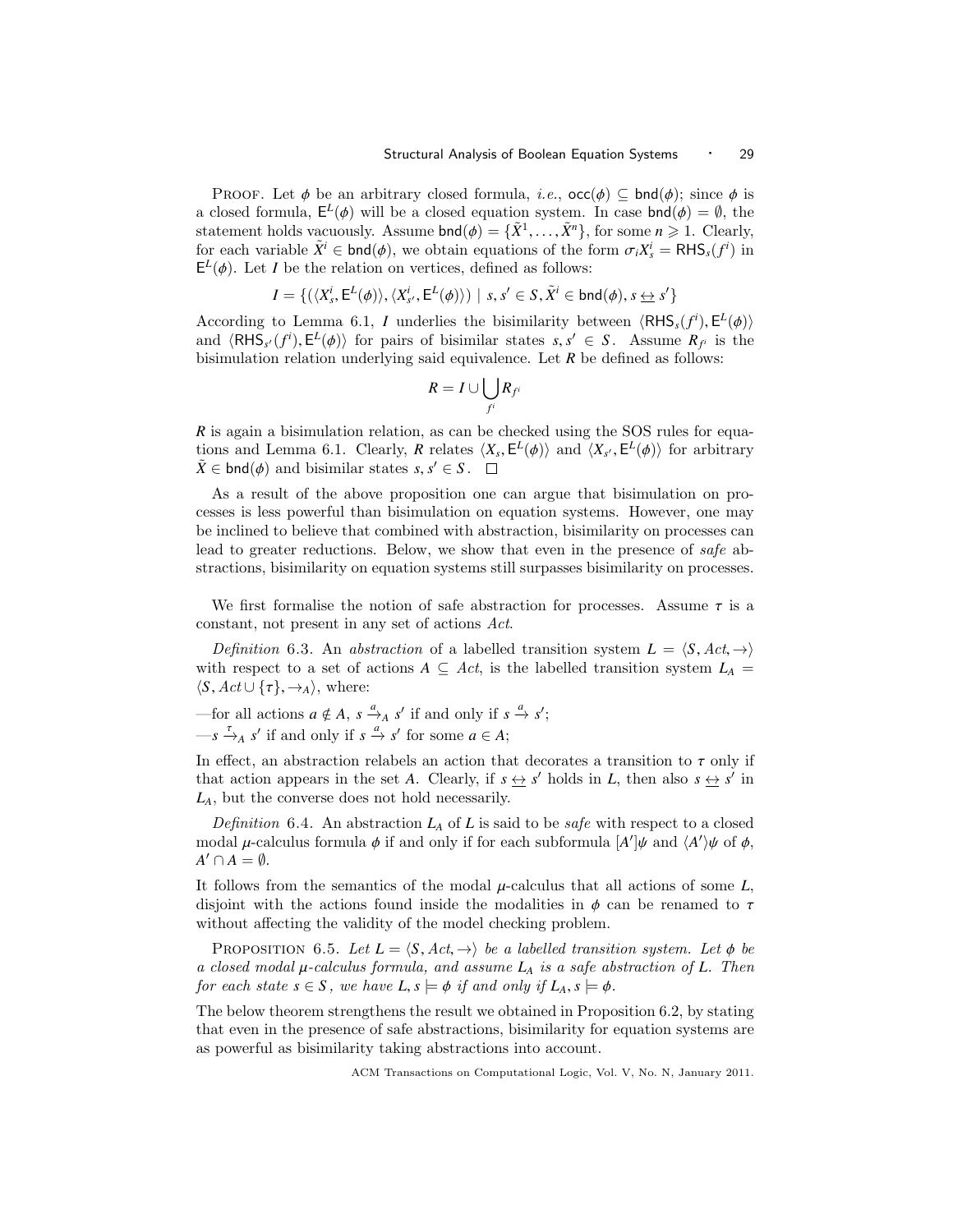THEOREM 6.6. Let  $L = \langle S, Act, \rightarrow \rangle$  be an arbitrary labelled transition system. Let  $\phi$  be an arbitrary closed modal  $\mu$ -calculus formula over Act. Then for every safe abstraction  $L_A$  of  $L$ , we have for every pair of bisimilar states  $s, s' \in S$  in  $L_A$ :

$$
\forall X \in \mathsf{bnd}(\phi) : \langle X_s, \mathsf{E}^L(\phi) \rangle \Leftrightarrow \langle X_{s'}, \mathsf{E}^L(\phi) \rangle
$$

Proof. The proof is similar to the proof of Proposition 6.2. In particular, it relies on the definition of a safe abstraction to ensure that  $\langle RHS_s([A']\psi), \mathcal{E} \rangle$  and  $\langle RHS_s([A']\psi), \mathcal{E} \rangle$  for states s s' that are bisimilar in  $I_s$ , but not in  $I_s$  are manned  $\langle RHS_{s'}([A']\psi), \mathcal{E} \rangle$  for states *s*, *s'* that are bisimilar in *L<sub>A</sub>*, but not in *L*, are mapped onto *(true S)* for both LTSs onto  $\langle$ true,  $\mathcal{E} \rangle$  for both LTSs.  $\Box$ 

In fact, Theorem 6.6 positively answers the second question that was raised in the introduction. Bisimilar states in a state space indeed give rise to bisimilar equations in the equations systems encoding model checking problems, even when considering 'safe' abstractions on the original state space.

Lastly, we provide an example that demonstrates that bisimulation reduction of equation systems can lead to arbitrarily larger reductions compared to the reductions achievable through safe abstractions and minimisation of a given LTS.

Example 6.7. Let *N* be an arbitrary positive number. Consider the process described by the following set of recursive processes (using process algebra style notation):

$$
\{P_1 = a \cdot Q_N, \quad P_{n+1} = a \cdot P_n, \quad Q_1 = b \cdot P_N, \quad Q_{n+1} = b \cdot Q_n \mid n < N\}
$$

Process *P<sup>N</sup>* induces an LTS *L* that performs a sequence of *a* actions of length *N*, followed by a sequence of *b* actions of length *N*, returning to process  $P_N$ . Observe that the process  $P_N$  cannot be reduced further modulo bisimulation. Let  $\phi$  be the modal  $\mu$ -calculus formula  $\phi = v\ddot{X}$ .  $\langle \{a, b\} \rangle \ddot{X}$ , asserting that there is an infinite sequence consisting of *a*'s, *b*'s, or *a*'s and *b*'s. Clearly, there is no safe abstraction of process  $P_N$  with respect to  $\phi$ , other than process  $P_N$  itself. The equation system  $E^{P_N}(\phi)$  is as follows:

$$
\nu\{(X_{P_1} = X_{Q_N} \vee X_{Q_N}), (X_{P_{n+1}} = X_{P_n} \vee X_{P_n}),(X_{Q_1} = X_{P_N} \vee X_{P_N}), (X_{Q_{n+1}} = X_{Q_n} \vee X_{Q_n}) \mid n < N\}
$$

We find that  $\langle X_{P_N}, E^{P_N}(\phi) \rangle$  and  $\langle Y, (\nu Y = Y \vee Y) \rangle$  are bisimilar, which demonstrates a reduction of a factor 2*N* As the labelled transition system can be scaled to arbitrary reduction of a factor 2*N*. As the labelled transition system can be scaled to arbitrary size, this demonstrates that bisimilarity for equation systems can be arbitrarily more effective.

# 7. APPLICATION

Equation systems that are not immediately in simple form can be obtained through the reduction of process equivalence checking problems such as the branching bisimulation problem, see  $e.g.$  [Chen et al. 2007], and the more involved model checking problems. As a slightly simplified example of the latter, we analyse an unreliable channel using  $\mu$ -calculus model checking. The channel can read messages from its environment through the *r* action, and send or lose these next through the *s* action and the *l* action, respectively. Losing a message happens because of noise affecting the reliability of the channel; we model this using an internal action *i* preceding action *l*. In case the message is lost, subsequent attempts are made to send the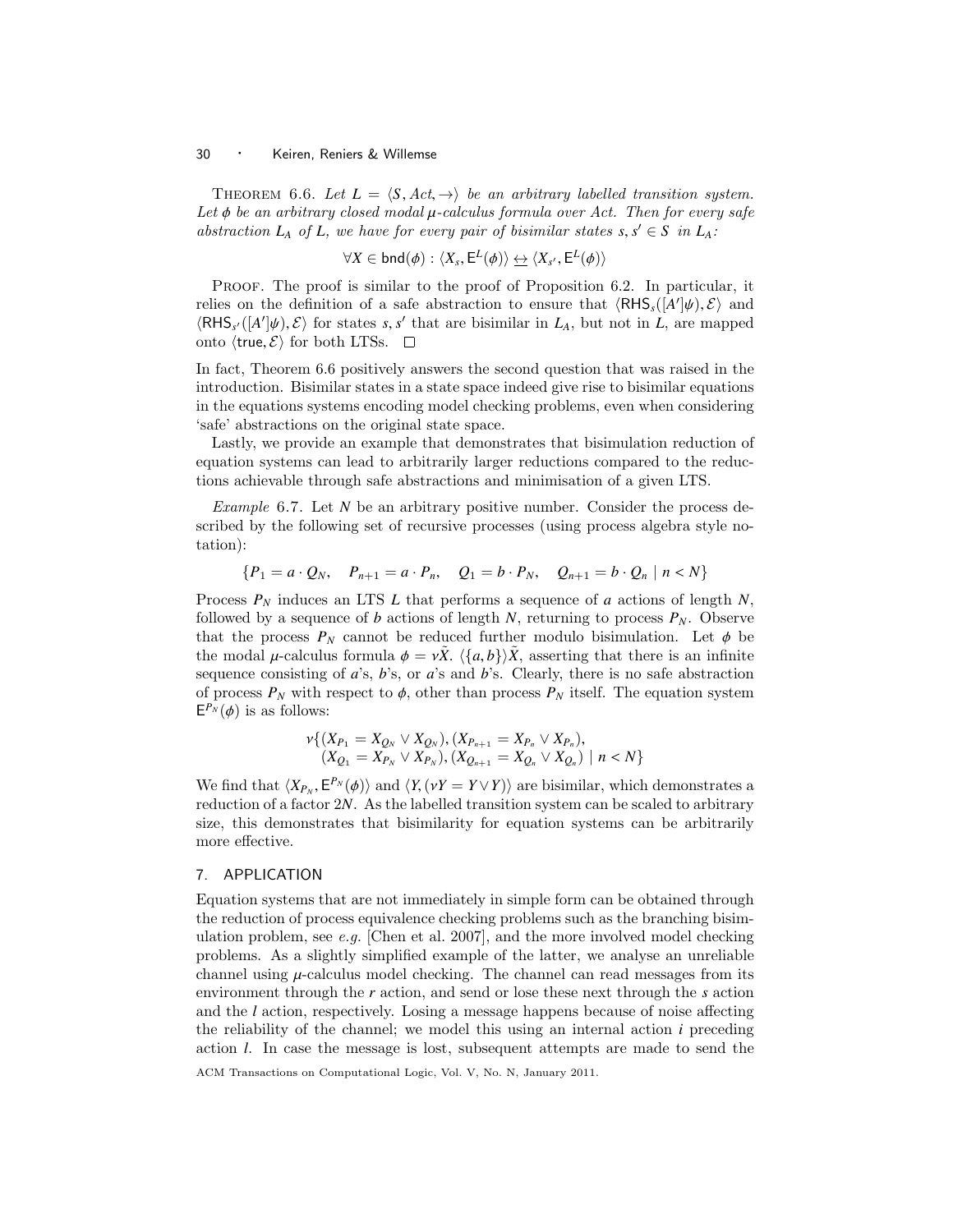message until this finally succeeds. The labelled transition system, modelling this system is given below.



Suppose we wish to verify for which states it holds whether along all paths consisting of reading and sending actions, it is infinitely often possible to potentially never perform a send action. Intuitively, this should be the case in all states: from states  $s_0$  and  $s_1$ , there is a finite path leading to state  $s_1$ , which can subsequently produce the infinite path  $(s_1, s_2)^\omega$ , along which the send action does not occur. For state  $s_2$ , we observe that there is no path consisting of reading and sending actions, so the property holds vacuously in  $s_2$ . We formalise this problem as follows:<sup>1</sup>

$$
\phi \equiv \nu \tilde{X}.\ \mu \tilde{Y}. \ (([\{r,s\}] \tilde{X} \wedge (\nu \tilde{Z}.\ \langle \overline{s} \rangle \tilde{Z})) \vee [\{r,s\}] \tilde{Y})
$$

Verifying which states in the labelled transition system satisfy  $\phi$  is answered by solving the below equation system. Note that the equation system was obtained through Definition 2.8. The solution to  $X_{s_i}$  answers whether  $s_i \models \phi$ .

$$
(\nu X_{s_0} = Y_{s_0})
$$
  
\n
$$
(\nu X_{s_1} = Y_{s_1})
$$
  
\n
$$
(\nu X_{s_2} = Y_{s_2})
$$
  
\n
$$
(\mu Y_{s_0} = ((X_{s_1} \wedge X_{s_1}) \wedge Z_{s_0}) \vee ((Y_{s_1} \wedge Y_{s_1}) \vee (Y_{s_1} \wedge Y_{s_1})))
$$
  
\n
$$
(\mu Y_{s_1} = ((X_{s_0} \wedge X_{s_0}) \wedge Z_{s_1}) \vee ((Y_{s_0} \wedge Y_{s_0}) \vee (Y_{s_0} \wedge Y_{s_0})))
$$
  
\n
$$
(\mu Y_{s_2} = (\text{true} \wedge Z_{s_2}) \vee \text{true})
$$
  
\n
$$
(\nu Z_{s_1} = Z_{s_2} \vee Z_{s_2})
$$
  
\n
$$
(\nu Z_{s_1} = Z_{s_2} \vee Z_{s_1})
$$
  
\n
$$
(\nu Z_{s_2} = Z_{s_1} \vee Z_{s_1})
$$

An answer to the global model checking problem would be encoded by the structure graph  $\langle X_{s_0} \wedge X_{s_1} \wedge X_{s_1}, \mathsf{E}^L(\phi) \rangle$ . We here only depict the structure graph encoding the local model checking problem  $s_0 \vdash \phi$  encoded by the structure graph  $\langle X, \mathsf{E}^L(\phi) \rangle$ local model checking problem  $s_0 \models \phi$ , encoded by the structure graph  $\langle X_{s_0}, E^L(\phi) \rangle$ , which has initial vertex  $t_1$ . Note that the ranked vertices  $t_i$  originate from the *i*-th equation in the equation system. Likewise, the unranked vertices  $u_i$  originate from the right-hand side of the *i*-th equation.

<sup>1</sup>Alternative phrasings are possible, but this one nicely projects onto an equation system with non-trivial right-hand sides, clearly illustrating the theory outlined in the previous sections in an example of manageable proportions.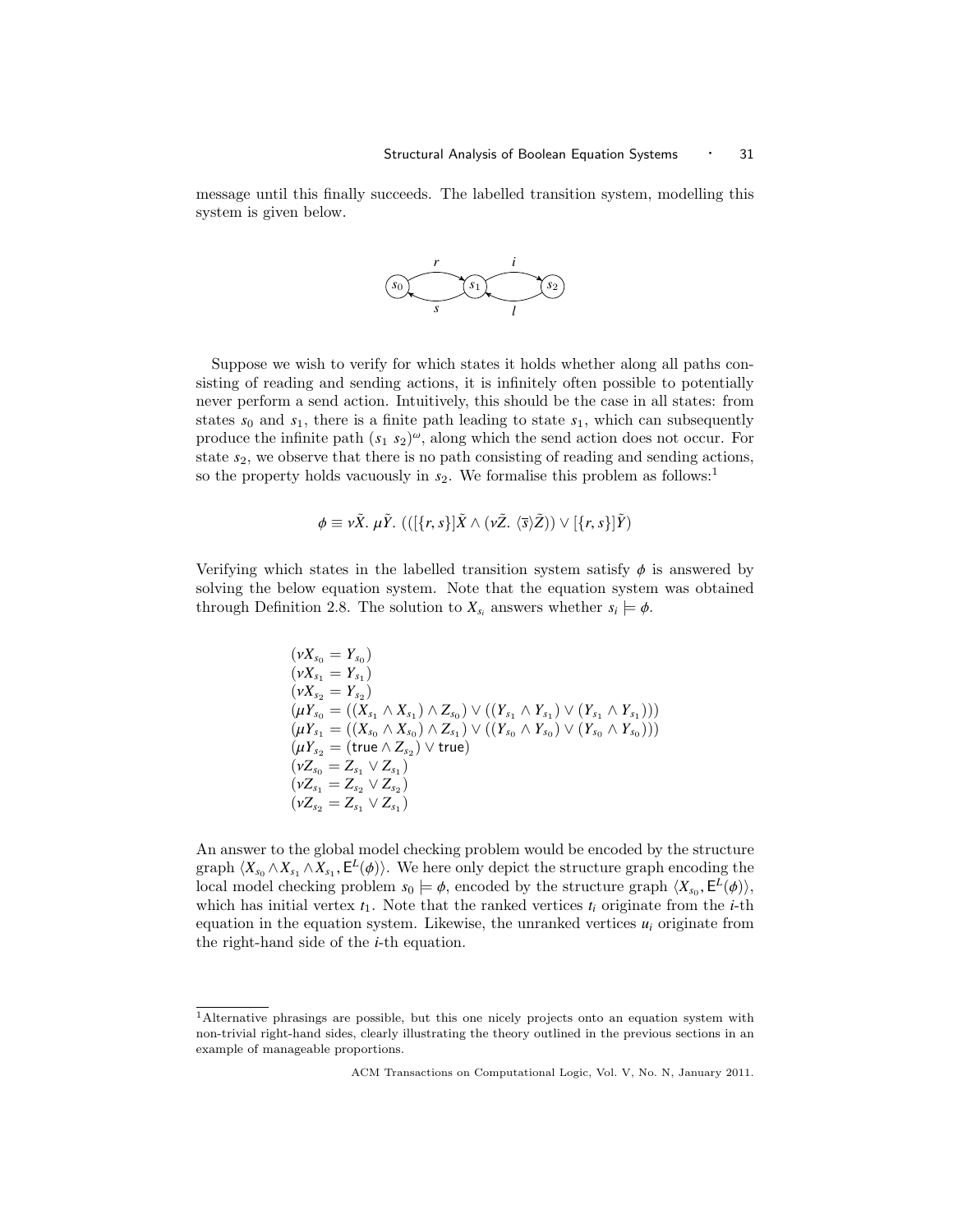<sup>32</sup> · Keiren, Reniers & Willemse



Observe that we have  $t_1 \leftrightarrow t_2$ ,  $t_7 \leftrightarrow t_8 \leftrightarrow t_9$ ,  $t_4 \leftrightarrow t_5$  and  $u_4 \leftrightarrow u_5$ . Minimising the above structure graph with respect to bisimulation leads to the structure graph depicted below:



Note that the structure graph is BESsy, and, hence, admits a translation back to an equation system. Using the translation provided in Definition 3.10 results in the following equation system:

$$
\begin{array}{l} (\nu X_{t_{1/\frac{\leftrightarrow}{\pm}}} = X_{t_{4/\frac{\leftrightarrow}{\pm}}})\\ (\mu X_{t_{4/\frac{\leftrightarrow}{\pm}}} = (X_{t_{7/\frac{\leftrightarrow}{\pm}}}) \wedge (X_{t_{1/\frac{\leftrightarrow}{\pm}}} \wedge X_{t_{1/\frac{\leftrightarrow}{\pm}}})) \vee (X_{t_{4/\frac{\leftrightarrow}{\pm}}} \vee X_{t_{4/\frac{\leftrightarrow}{\pm}}}))\\ (\nu X_{t_{7/\frac{\leftrightarrow}{\pm}}} = X_{t_{7/\frac{\leftrightarrow}{\pm}}}) \end{array}
$$

Answering the verification problem  $s_0 \models \phi$  can thus be achieved by solving 3 equations rather than the original 9 equations. Using standard algorithms for solving equation systems, one quickly finds that all equations of the minimised equation system (and thereby all of the equations from the original equation system they represent) have true as their solutions. Note that the respective sizes of the structure graphs underlying the required equations in the original equation systems are 9 before minimisation and 4 after minimisation, which is almost a 55% gain. Such gains (and larger) appear to be typical in this setting (see also [Keiren and Willemse 2009]), and often surpass those in the setting of labelled transition systems. Similar gains are found for the global model checking problem. Observe, moreover, that the original labelled transition system already is minimal, demonstrating once more that the minimisation of an equation system can be more effective than minimising the original labelled transition system.

## 8. CLOSING REMARKS

Summary. We presented a set of deduction rules for deriving structure graphs from proposition formulae and Boolean equation systems, following the regime of [Plotkin 2004]. In defining these rules, we focused on simplicity. We carefully selected a small set of computationally cheap logical equivalences that we wished to be reflected by bisimilarity in our structure graphs, and subsequently showed that we met these goals.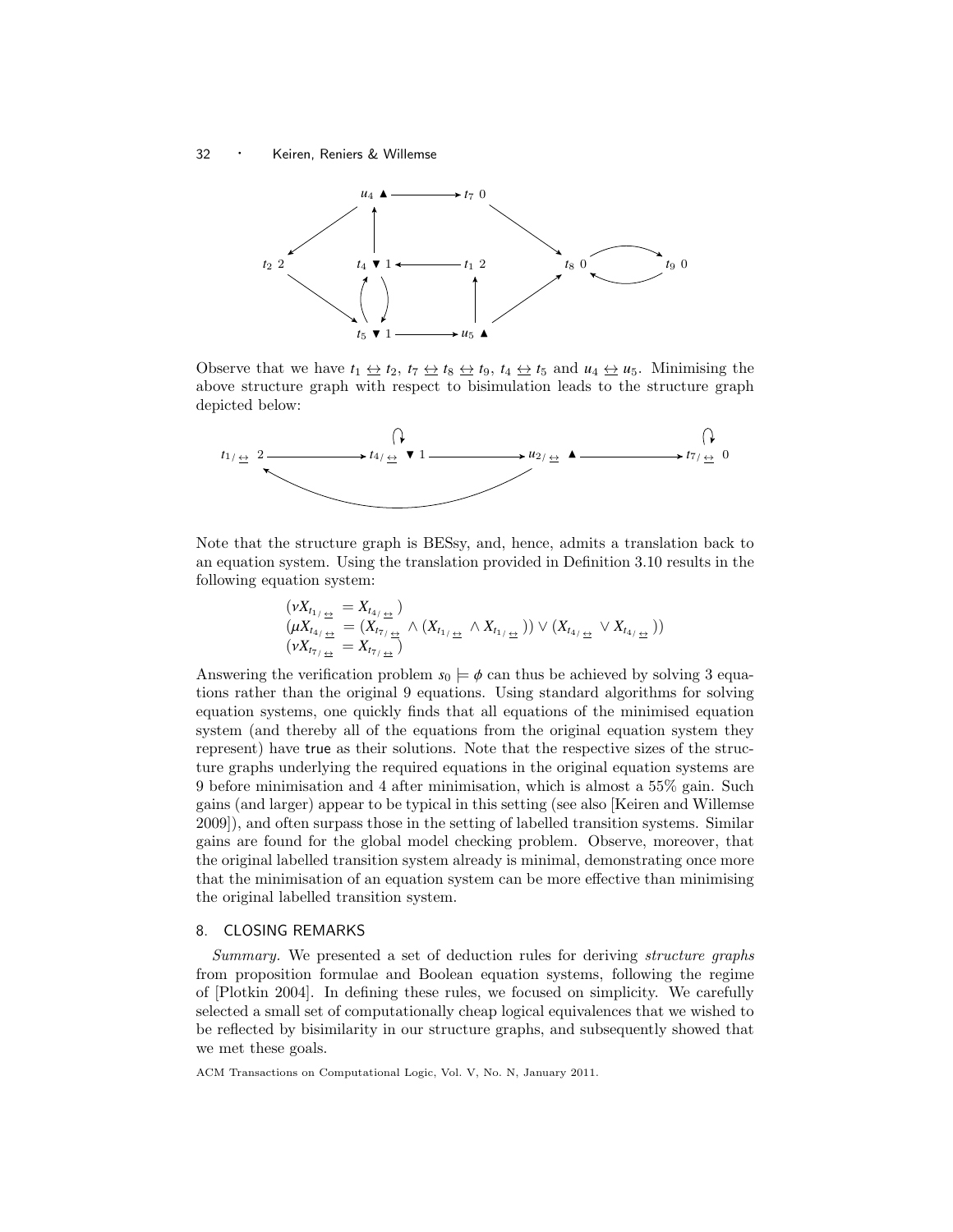Structure graphs generalise the *dependency graphs* of e.g. [Mader 1997; Keinänen] 2006]. The latter formalism is incapable of capturing all the syntactic riches of Boolean equation systems, and is only suited for a subset of closed equation systems in simple form. A question, put forward in [Keiren and Willemse 2009], is how these restrictions affect the power of reduction of strong bisimulation. In Section 4, we showed that these restrictions are in fact beneficial to the identifying power of bisimilarity. This result follows immediately from the meta-theory for structured operational rules, see e.g. [Mousavi et al. 2005]. We furthermore proved that also in our richer setting, bisimulation minimisation of a structure graph, induced by an equation system, preserves and reflects the solution to the original equation system. This generalises [Keiren and Willemse 2009, Theorem 1] for dependency graphs.

Beyond the aforementioned results, we studied the connection between bisimilarity for labelled transition systems, the  $\mu$ -calculus model checking problem and bisimilarity for structure graphs. In Section 6, we showed that bisimulation minimisation of a structure graph (associated to an equation system encoding an arbitrary model checking problem on an arbitrary labelled transition system) is at least as effective as bisimulation minimisation of the labelled transition system prior to the encoding. This relation even holds when bisimilarity is combined with safe abstractions for labelled transition systems. We moreover show that this relation is strict through an example formula  $\phi$  and a labelled transition system *L* of 2*N* ( $N \ge 1$ ) states that is already minimal (even when considering safe abstractions with respect to  $\phi$ ), whereas the structure graph induced by the equation system encoding the model checking problem can be reduced by a factor 2*N*. These results provide the theoretical underpinning for the huge reductions observed in [Keiren and Willemse 2009]. Reducing a labelled transition system (if available explicitly), prior to encoding the verification problem as a Boolean equation system, can still be useful, as the encoding is proportional in the size of the labelled transition system.

Outlook. The structure graphs that we considered in this paper are of both theoretical and practical significance. They generalise various graph-based models, including the aforementioned dependency graphs, but also Parity Games [Zielonka 1998], and there are strong links between our structure graphs and Switching Graphs [Groote and Ploeger 2009]. Given these links, a game-based characterisation of the concept of solution for equation systems, stated in terms of our choice functions and structure graphs is open for investigation. In general, we consider studying equivalences weaker than bisimilarity for structure graphs to be worthwhile. For instance, it is not immediately clear whether the *idempotence-identifying* bisimilarity of [Keiren and Willemse 2009], which weakens some of the requirements of strong bisimilarity while preserving and reflecting the solution of the equation system, carries over to structure graphs without significant modifications. Furthermore, it would be very interesting to study variations of stuttering equivalence in this context, as it is one of the few equivalence relations that allow for good compression at favourable computational complexities.

# REFERENCES

ANDERSEN, H. R. 1994. Model checking and boolean graphs. Theoretical Computer Science 126, 1, 3–30.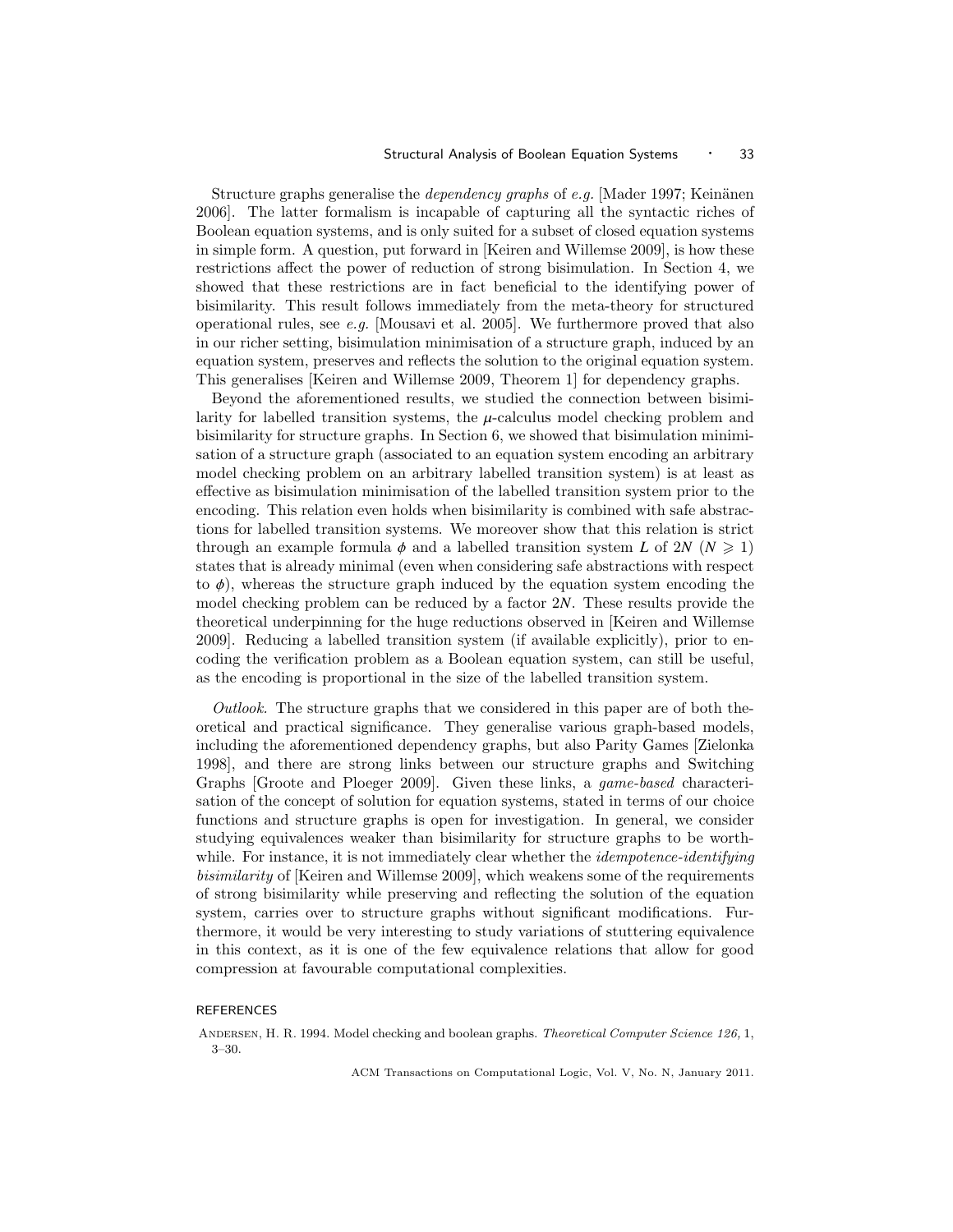- Arnold, A. and Crubille, P. 1988. A linear algorithm to solve fixed-point equations on transition systems. Information Processing Letters 29, 2, 57–66.
- Bradfield, J. C. and Stirling, C. 2001. Modal logics and mu-calculi: An introduction. In Handbook of Process Algebra, J. Bergstra, A. Ponse, and S. Smolka, Eds. Elsevier (North-Holland), Chapter 4, 293–330.
- Chen, T., Ploeger, B., van de Pol, J., and Willemse, T. A. C. 2007. Equivalence checking for infinite systems using parameterized boolean equation systems. In Proceedings of CONCUR 2007, Lisbon, Portugal, L. Caires and V. T. Vasconcelos, Eds. Lecture Notes in Computer Science, vol. 4703. Springer, 120–135.
- FRITZ, C. AND WILKE, T. 2006. Simulation relations for alternating parity automata and parity games. In Proceedings of DLT'06, Santa Barbara, CA, USA, O. H. Ibarra and Z. Dang, Eds. Lecture Notes in Computer Science, vol. 4036. Springer, 59–70.
- Garavel, H., Mateescu, R., Lang, F., and Serwe, W. 2007. CADP 2006: A toolbox for the construction and analysis of distributed processes. In Proceedings of CAV'07, Berlin, Germany, W. Damm and H. Hermanns, Eds. Lecture Notes in Computer Science, vol. 4590. Springer, 158– 163.
- Groote, J. F. 1993. Transition system specifications with negative premises. Theoretical Computer Science 118, 2, 263–299.
- Groote, J. F., Mathijssen, A. H. J., Reniers, M. A., Usenko, Y. S., and van Weerdenburg, M. J. 2009. Analysis of distributed systems with mCRL2. In Process Algebra for Parallel and Distributed Processing, M. Alexander and W. Gardner, Eds. Chapman & Hall, Chapter 4, 99–128.
- Groote, J. F. and Ploeger, B. 2009. Switching graphs. International Journal of Foundations of Computer Science 20, 5, 869–886.
- GROOTE, J. F. AND WILLEMSE, T. A. C. 2005. Model-checking processes with data. Science of Computer Programming 56, 3, 251–273.
- JURDZIŃSKI, M. 1998. Deciding the winner in parity games is in UP  $\cap$  co-UP. Information Processing Letters 68, 3, 119–124.
- KEINÄNEN, M. K. 2006. Techniques for solving boolean equation systems. Ph.D. thesis, Helsinki University of Technology.
- Keiren, J. J. A. and Willemse, T. A. C. 2009. Bisimulation minimisations for Boolean equation systems. In Proceedings HVC'09, Haifa, Israel. Lecture Notes in Computer Science. To appear.
- KOZEN, D. 1983. Results on the propositional  $\mu$ -calculus. Theoretical Computer Science 27, 333–354.
- LARSEN, K. G. 1993. Efficient local correctness checking. In Proceedings of CAV '92, Montreal, Canada, G. von Bochmann and D. K. Probst, Eds. Lecture Notes in Computer Science, vol. 663. Springer, 30–43.
- Liu, X., Ramakrishnan, C., and Smolka, S. 1998. Fully local and efficient evaluation of alternating fixed points. In Proceedings of TACAS'98, Lisbon, Portugal, B. Steffen, Ed. Lecture Notes in Computer Science, vol. 1384. Springer, 5–19.
- LIU, X. AND SMOLKA, S. 1998. Simple linear-time algorithms for minimal fixed points. In Proceedings of ICALP'98, Aalborg, Denmark, K. G. Larsen, S. Skyum, and G. Winskel, Eds. Lecture Notes in Computer Science, vol. 1443. Springer, 53–66.
- Mader, A. 1997. Verification of modal properties using boolean equation systems. Ph.D. thesis, Technische Universität München.
- Mateescu, R. 2003. A generic on-the-fly solver for alternation-free Boolean equation systems. In Proceedings of TACAS'03, Warsaw, Poland, H. Garavel and J. Hatcliff, Eds. Lecture Notes in Computer Science, vol. 2619. Springer, 81–96.
- Mateescu, R. 2006. CAESAR SOLVE: A generic library for on-the-fly resolution of alternationfree boolean equation systems. International Journal on Software Tools for Technology Transfer 8, 1, 37–56.
- Mousavi, M., Reniers, M. A., and Groote, J. F. 2005. Notions of bisimulation and congruence formats for SOS with data. Information and Computation 200, 1, 107–147.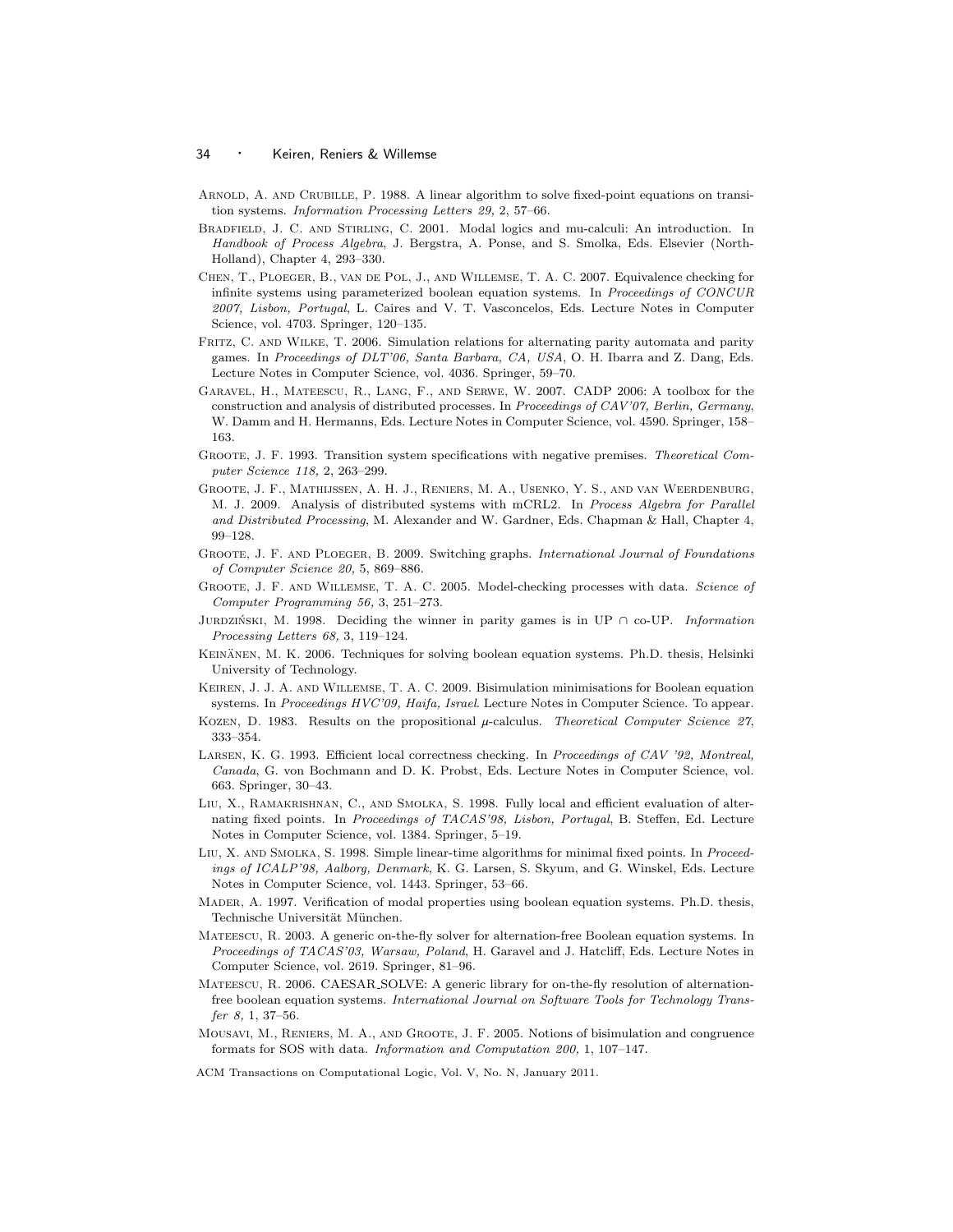- PARK, D. M. 1981. Concurrency and automata on infinite sequences. In Proceedings of the 5th GI Conference. Lecture Notes in Computer Science, vol. 104. Springer-Verlag, Berlin, Germany, 167–183.
- PLOTKIN, G. D. 2004. A structural approach to operational semantics. Journal of Logic and Algebraic Programming 60–61, 17–139.
- Reniers, M. A. and Willemse, T. A. C. 2010. Analysis of boolean equation systems through structure graphs. In Proceedings of SOS'09, Bologna, Italy, B. Klin and P. Sobociński, Eds. Electronic Notes in Theoretical Computer Science, vol. 18. 92–107.
- SCHEWE, S. 2007. Solving parity games in big steps. In Proceedings of FSTTCS'07, New Delhi, India, V. Arvind and S. Prasad, Eds. Lecture Notes in Computer Science, vol. 4855. Springer, 449–460.
- Stevens, P. and Stirling, C. 1998. Practical model checking using games. In Proceedings of TACAS'98, Lisbon, Portugal, B. Steffen, Ed. Lecture Notes in Computer Science, vol. 1384. Springer, 85–101.
- Stirling, C. 1997. Bisimulation, model checking and other games. Notes for Mathfit Instructional Meeting on Games and Computation. University of Edinburgh.
- Tarski, A. 1955. A lattice-theoretical fixpoint theorem and its applications. Pacific Journal of Mathematics 5, 2, 285–309.
- Willemse, T. A. C. 2010. Consistent correlations for parameterised boolean equation systems with applications in correctness proofs for manipulations. In Proceedings of CONCUR 2010, Paris, France, P. Gastin and F. Laroussinie, Eds. Lecture Notes in Computer Science, vol. 6269. Springer, 584–598.
- Zielonka, W. 1998. Infinite games on finitely coloured graphs with applications to automata on infinite trees. Theoretical Computer Science 200, 1-2, 135 – 183.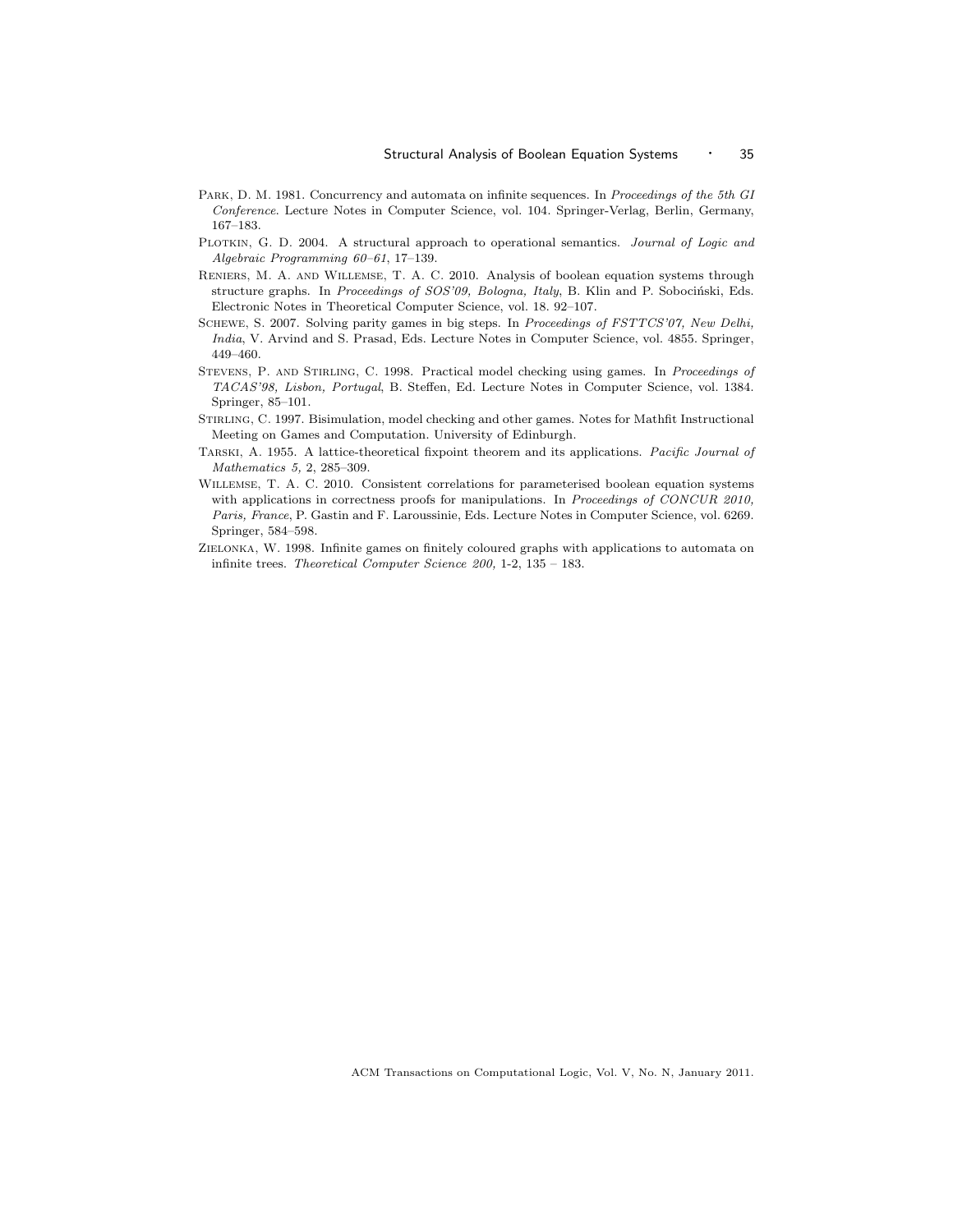## A. DETAILED PROOFS AND ADDITIONAL LEMMATA

LEMMA A.1. Let  $f, g$  be formulae,  $\mathcal E$  a BES, and  $\eta$  an arbitrary environment, then we have the following semantic equivalences:

$$
\begin{aligned}\n\llbracket \varphi(\langle f, \mathcal{E} \rangle) \wedge \varphi(\langle g, \mathcal{E} \rangle) \rrbracket \eta &= \llbracket \varphi(\langle f \wedge g, \mathcal{E} \rangle) \rrbracket \eta \\
\llbracket \varphi(\langle f, \mathcal{E} \rangle) \vee \varphi(\langle g, \mathcal{E} \rangle) \rrbracket \eta &= \llbracket \varphi(\langle f \vee g, \mathcal{E} \rangle) \rrbracket \eta\n\end{aligned}
$$

Proof. We prove the first statement. Proof of the second statement is completely symmetric.

We first prove the implication  $\llbracket \varphi(\langle f \wedge g, \mathcal{E} \rangle) \rrbracket \eta \Rightarrow \llbracket \varphi(\langle f, \mathcal{E} \rangle) \wedge \varphi(\langle g, \mathcal{E} \rangle) \rrbracket \eta$ . We use induction on the structure of  $\varphi(\langle f \wedge g, \mathcal{E} \rangle)$ :

 $-\text{case } \varphi(\langle f \wedge g, \mathcal{E} \rangle) = \prod \{ \varphi(u') \mid \langle f \wedge g, \mathcal{E} \rangle \rightarrow u' \}.$  It follows that  $d(\langle f \wedge g, \mathcal{E} \rangle) = \Delta$ <br>and  $\langle f \wedge g, \mathcal{E} \rangle \not\subset d$  dom(r)  $\Delta s$   $d(\langle f \wedge g, \mathcal{E} \rangle) = \Delta$  and  $\langle f \wedge g, \mathcal{E} \rangle$  is BESsy there must and  $\langle f \wedge g, \mathcal{E} \rangle \notin \text{dom}(r)$ . As  $d(\langle f \wedge g, \mathcal{E} \rangle) = \triangle$  and  $\langle f \wedge g, \mathcal{E} \rangle$  is BESsy, there must be at least one *u'* such that  $\langle f \wedge g, \mathcal{E} \rangle \rightarrow u'$ .<br>We need to show that for each conjunct *u'* 

We need to show that for each conjunct  $u' \in {\{\varphi(u'') \mid \langle f \land g, \mathcal{E} \rangle \rightarrow u''\}}$  either:<br> $u' \in {\{\varphi(u'') \mid \langle f, \mathcal{E} \rangle \rightarrow u''\}}$ 

$$
-u' \in \{\varphi(u'') \mid \langle f, \mathcal{E} \rangle \to u''\}, \text{ or}
$$
  

$$
-u' \in \{\varphi(u'') \mid \langle g, \mathcal{E} \rangle \to u'' \} \text{ or}
$$

$$
-u' \in {\varphi(u'') \mid \langle g, \mathcal{E} \rangle \to u'' }, \text{ or }
$$
  

$$
-u' = \varphi(\langle f, \mathcal{E} \rangle), \text{ or }
$$
  

$$
-u' = \varphi(\langle g, \mathcal{E} \rangle)
$$

$$
-u' = \varphi(\langle g, \mathcal{E} \rangle).
$$
  
Let  $v = \varphi(u')$ 

Let  $v = \varphi(u')$  be an arbitrary conjunct in  $\{\varphi(u'') \mid \langle f \wedge g, \mathcal{E} \rangle \to u''\}$ . So we know  $\langle f \wedge g, \mathcal{E} \rangle \to u'$ . We apply case distinction on the inference rules that can know  $\langle f \wedge g, \mathcal{E} \rangle \rightarrow u'$ . We apply case distinction on the inference rules that can introduce this edge introduce this edge.

- $-\langle f \wedge g, \mathcal{E} \rangle \rightarrow u'$  is introduced through rule (7). Then we may assume that  $d(f, \mathcal{E}) = \mathbf{A} / f, \mathcal{E} \preceq d \operatorname{com}(r)$  and  $\langle f, \mathcal{E} \rangle \rightarrow u'$ . According to the definition  $d(\langle f, \mathcal{E} \rangle) = \Delta$ ,  $\langle f, \mathcal{E} \rangle \notin \text{dom}(r)$  and  $\langle f, \mathcal{E} \rangle \to u'$ . According to the definition of  $\langle g, g \rangle$  and that  $\langle g(f, \mathcal{E}) \rangle = \Box f_{\mathcal{U}}(u' \rangle + \langle f, \mathcal{E} \rangle \rightarrow u''$ . Hence by induction we of  $\varphi$  we find that  $\varphi(\langle f, \mathcal{E} \rangle) = \prod \{ \varphi(u'') \mid \langle f, \mathcal{E} \rangle \to u'' \}$ . Hence by induction we find that *v* is a conjunct of  $\varphi((f, \mathcal{E}))$  As  $d((f, \mathcal{E})) = \blacktriangle$  every conjunct of this find that *v* is a conjunct of  $\varphi(\langle f, \mathcal{E} \rangle)$ . As  $d(\langle f, \mathcal{E} \rangle) = \triangle$ , every conjunct of this formula is also a conjunct of  $\varphi(\langle f \wedge g, \mathcal{E} \rangle)$ .
- $-\langle f \wedge g, \mathcal{E} \rangle \rightarrow u'$  is introduced through rule (8). This case is analogous to the previous case previous case.
- $-\langle f \wedge g, \mathcal{E} \rangle \rightarrow u'$  is introduced through rule (11). We may assume that  $\neg \langle f, \mathcal{E} \rangle \blacktriangle$ .<br>Therefore  $u' = \langle f, \mathcal{E} \rangle$  and the corresponding formula is  $\rho(\langle f, \mathcal{E} \rangle)$ . Therefore,  $u' = \langle f, \mathcal{E} \rangle$ , and the corresponding formula is  $\varphi(\langle f, \mathcal{E} \rangle)$ .<br>The cases where  $\langle f \wedge g, \mathcal{E} \rangle \rightarrow u'$  is introduced through rules (12).
- —The cases where  $\langle f \wedge g, \mathcal{E} \rangle \rightarrow u'$  is introduced through rules (12), (15) or (16) or analogous to the previous case are analogous to the previous case.
- $-\text{case } \varphi(\langle f \wedge g, \mathcal{E} \rangle) = \bigsqcup \{\varphi(u') \mid \langle f \wedge g, \mathcal{E} \rangle \to u'\}.$  According to rule (5) it must be the case that  $\langle f \wedge g, \mathcal{E} \rangle$  **A** decording to RESeyness than  $d(\langle f \wedge g, \mathcal{E} \rangle) \neq \blacktriangledown$  hance the case that  $\langle f \wedge g, \mathcal{E} \rangle$ **A**. According to BESsyness then  $d(\langle f \wedge g, \mathcal{E} \rangle) \neq \mathbf{V}$ , hence  $\varphi(\langle f \wedge g, \mathcal{E} \rangle) \neq \bigsqcup \{ \varphi(u') \mid \langle f \wedge g, \mathcal{E} \rangle \rightarrow u' \},$  hence this case cannot apply.
- —the cases where  $\varphi(\langle f \wedge g, \mathcal{E} \rangle) \in \{ \text{true}, \text{false}, X \}$  are analogous to the previous case.
- $-\text{case } \varphi(\langle f \wedge g, \mathcal{E} \rangle) = X_{\langle f \wedge g, \mathcal{E} \rangle}.$  Appealing to rule (5) it must be the case that  $\varphi(\langle f \wedge g, \mathcal{E} \rangle) = X_{\langle f \wedge g, \mathcal{E} \rangle}.$ *g*,  $\mathcal{E}$ ) **A**. Furthermore we know  $\langle f \wedge g, \mathcal{E} \rangle$  ∈ dom(*r*). According to the operational rules all ranked terms are of the form  $\langle Y, \mathcal{E} \rangle$ , for some *Y*. This contradicts the assumption that the term we are considering is  $\langle f \wedge g, \mathcal{E} \rangle$ .

The reverse case, showing that  $[\varphi(\langle f \wedge g, \mathcal{E} \rangle) ] \eta \leftarrow [\varphi(\langle f, \mathcal{E} \rangle) \wedge \varphi(\langle g, \mathcal{E} \rangle) ] \eta$  commences by induction on the structure of  $\varphi(\langle f, \mathcal{E} \rangle)$  and  $\varphi(\langle g, \mathcal{E} \rangle)$ . We show that each conjunct of  $\varphi(\langle f, \mathcal{E} \rangle)$  is also a conjunct of  $\varphi(\langle f \wedge g, \mathcal{E} \rangle)$ . The case for  $\varphi(\langle g, \mathcal{E} \rangle)$  is completely analogous.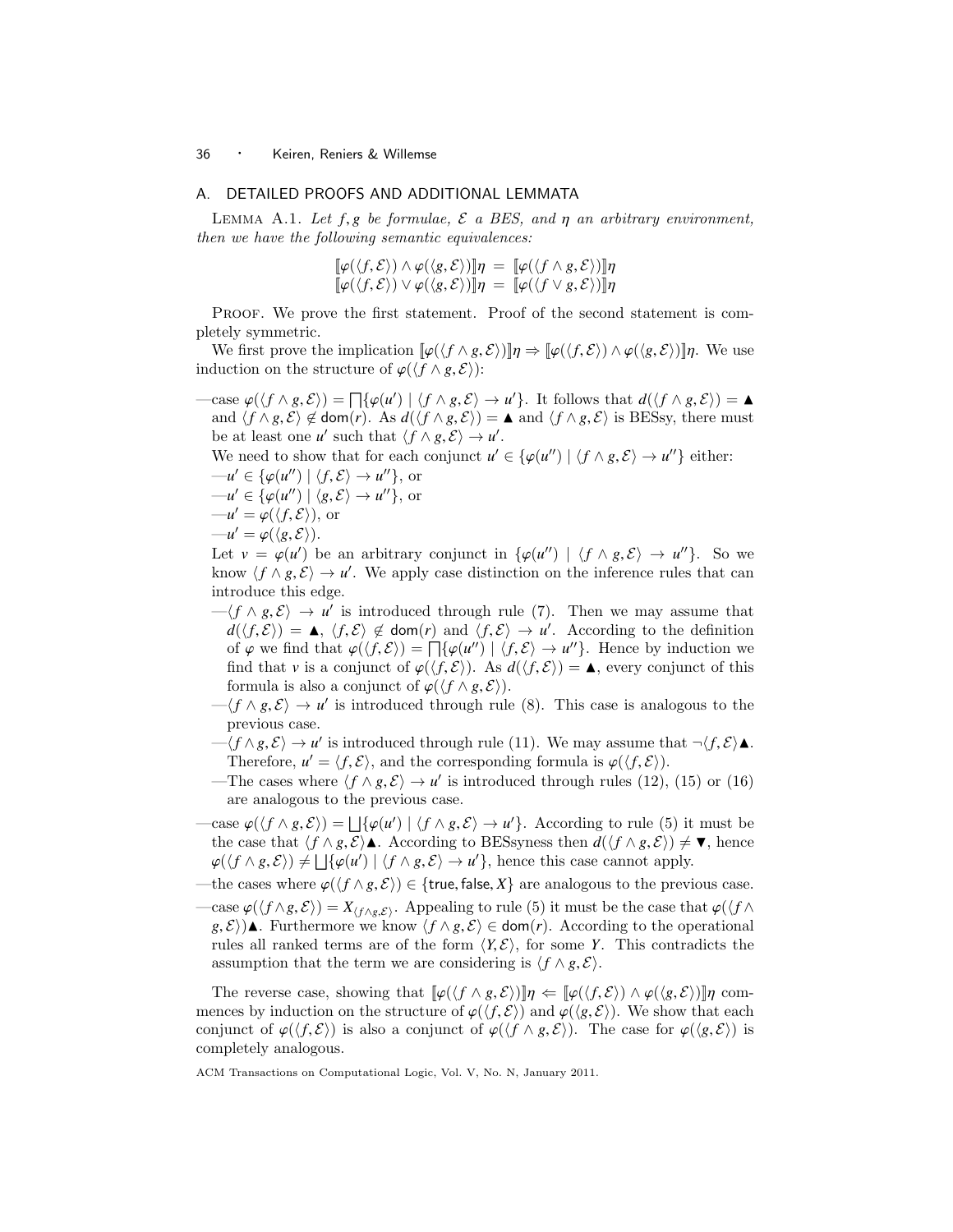- $-\text{case } \varphi(\langle f, \mathcal{E} \rangle) = \prod \{ \varphi(u') \mid \langle f, \mathcal{E} \rangle \to u' \}$ . In this case we know that  $d(\langle f, \mathcal{E} \rangle) = \Delta$ ,<br>and  $\langle f, \mathcal{E} \rangle \not\subset \text{dom}(r)$ . Let  $\langle f, \mathcal{E} \rangle \to u'$ , so  $\varphi(u')$  is a top level conjunct of  $\varphi((f, \mathcal{E}))$ . and  $\langle f, \mathcal{E} \rangle \notin \text{dom}(r)$ . Let  $\langle f, \mathcal{E} \rangle \to u'$ , so  $\varphi(u')$  is a top level conjunct of  $\varphi(\langle f, \mathcal{E} \rangle)$ .<br>From rule (7) it follows immediately that  $\langle f \wedge g, \mathcal{E} \rangle \to u'$  and  $d(\langle f \wedge g, \mathcal{E} \rangle) = \blacktriangle$ . From rule (7) it follows immediately that  $\langle f \wedge g, \mathcal{E} \rangle \rightarrow u'$ , and  $d(\langle f \wedge g, \mathcal{E} \rangle) = \Delta$ <br>according to (5) hence  $g(f \wedge g, \mathcal{E}) = \Box f(g(u') | f \wedge g, \mathcal{E}) \rightarrow u'$  and  $g(u')$  is a according to (5), hence  $\varphi(\langle f \wedge g, \mathcal{E} \rangle) = \prod \{\varphi(u') \mid \langle f \wedge g, \mathcal{E} \rangle \to u'\}$ , and  $\varphi(u')$  is a conjunct of  $\varphi((f \wedge g, \mathcal{E}))$ conjunct of  $\varphi$ ( $\langle f \wedge g, \mathcal{E} \rangle$ ).
- $-\varphi(\langle f, \mathcal{E} \rangle) = \bigsqcup \{\varphi(u') \mid \langle f, \mathcal{E} \rangle \to u'\}.$  So we know that  $d(\langle f, \mathcal{E} \rangle) = \mathbf{v}$  and  $\langle f, \mathcal{E} \rangle \notin$ <br>dom/r). Observe that the only conjunct of  $\varphi(f, \mathcal{E})$  is  $\varphi(f, \mathcal{E})$  itself. We show dom(*r*). Observe that the only conjunct of  $\varphi(\langle f,\mathcal{E}\rangle)$  is  $\varphi(\langle f,\mathcal{E}\rangle)$  itself. We show that  $\varphi(\langle f, \mathcal{E} \rangle)$  is a conjunct of  $\varphi(\langle f \wedge g, \mathcal{E} \rangle)$ . According to rule (11),  $\langle f \wedge g, \mathcal{E} \rangle \rightarrow$  $\langle f, \mathcal{E} \rangle$ . Furthermore  $d(\langle f \wedge g, \mathcal{E} \rangle) = \blacktriangle$  according to (5) and  $\langle f \wedge g, \mathcal{E} \rangle \notin \text{dom}(r)$ according to (2), hence  $\varphi(\langle f \wedge g, \mathcal{E} \rangle) = \prod \{\varphi(u') \mid \langle f \wedge g, \mathcal{E} \rangle \rightarrow u'\}$ , and  $\varphi(\langle f, \mathcal{E} \rangle)$ <br>is a conjunct of  $\varphi(\langle f \wedge g, \mathcal{E} \rangle)$ is a conjunct of  $\varphi(\langle f \wedge g, \mathcal{E} \rangle)$ .
- —cases  $\varphi(\langle f,\mathcal{E}\rangle) \in \{\text{true},\text{false},X\}$  follow a similar line of reasoning as the previous case.
- $-\varphi(\langle f,\mathcal{E}\rangle) = X_{\langle f,\mathcal{E}\rangle}$ , where  $\langle f,\mathcal{E}\rangle \in \text{dom}(r)$ . This again follows a similar line of reasoning. We use the observation that the only edge that is generated from  $\langle f \wedge g, \mathcal{E} \rangle$  induced by  $\langle f, \mathcal{E} \rangle$  is the edge  $\langle f \wedge g, \mathcal{E} \rangle \rightarrow \langle f, \mathcal{E} \rangle$  because *f* is ranked, according to (15), and in case also  $d(\langle f, \mathcal{E} \rangle) \notin {\{\blacktriangle, \blacktriangledown\}}$  the same edge is generated (according to rule (11)).

 $\Box$ 

LEMMA A.2. Let  $\mathcal E$  be a BES,  $\eta$  an environment, such that  $\eta(Y) = \eta(X_{\langle Y, \mathcal{E} \rangle})$  for all *Y* ∈ bnd( $\mathcal{E}$ ). Let *f* be a formula, such that  $occ(f) \subseteq {Y | X_{\langle Y, \mathcal{E} \rangle}}$  ∈ bnd( $\beta(\langle f, \mathcal{E} \rangle)$ )∪  ${\sf free}(\beta(\langle f, \mathcal{E} \rangle))$ . Then it holds that  $[\![ f ]\!] \eta = [\![ \varphi(\langle f, \mathcal{E} \rangle) ]\!] \eta$ 

PROOF. Let  $\mathcal{E}$  be this BES, and *f* a formula. Assume that  $\operatorname{occ}(f) \subseteq \{Y \mid X_{\langle Y,\mathcal{E} \rangle} \in$  $\text{bnd}(\beta(\langle f,\mathcal{E}\rangle)) \cup \text{free}(\beta(\langle f,\mathcal{E}\rangle))\}.$  We show that  $[[f]\eta = [[\varphi(\langle f,\mathcal{E}\rangle)]]\eta$  by induction on the structure of *f* .

 $-f$  = true. By definition of  $\varphi$ ,  $\lbrack \varphi(\langle \text{true}, \mathcal{E} \rangle) \rbrack \eta = \lbrack \text{true} \rbrack \eta$ .

 $-f$  = false. Analogous to the previous case.

 $-f = Y$ . We distinguish two cases, either *Y* is bound, or *Y* is free:

—*Y* is bound, *i.e.*  $X_{(Y,\mathcal{E})}$  ∈ bnd( $\beta(\langle f,\mathcal{E}\rangle)$ ). We derive:

$$
\begin{aligned}\n&[\varphi(\langle Y, \mathcal{E})]\n] \eta \\
&= \{X_{\langle Y, \mathcal{E}\rangle} \in \beta(\langle f, \mathcal{E} \rangle), \text{ hence } \langle Y, \mathcal{E} \rangle \in \text{dom}(r), \text{ use definition of } \varphi\} \\
&[\nX_{\langle Y, \mathcal{E} \rangle}\n] \eta \\
&= \{\text{Semantics of BES}\} \\
&\eta(X_{\langle Y, \mathcal{E} \rangle}) \\
&= \{\text{Assumption } \eta(X_{\langle Y, \mathcal{E} \rangle}) = \eta(Y)\} \\
&\eta(Y) \\
&= \{\text{Semantics of BES}\} \\
&\llbracket Y \rrbracket \eta\n\end{aligned}
$$

 $-Y \in \text{free}(\beta(\langle f, \mathcal{E} \rangle))$ . This case is easy, as  $Y \in \text{free}(\beta(\langle f, \mathcal{E} \rangle))$ , also  $\nearrow_{\langle Y, \mathcal{E} \rangle} Y$ , hence using the definition of  $\varphi$  we immediately find  $[\varphi(\langle Y, \mathcal{E} \rangle) ]\eta = [Y]\eta$ .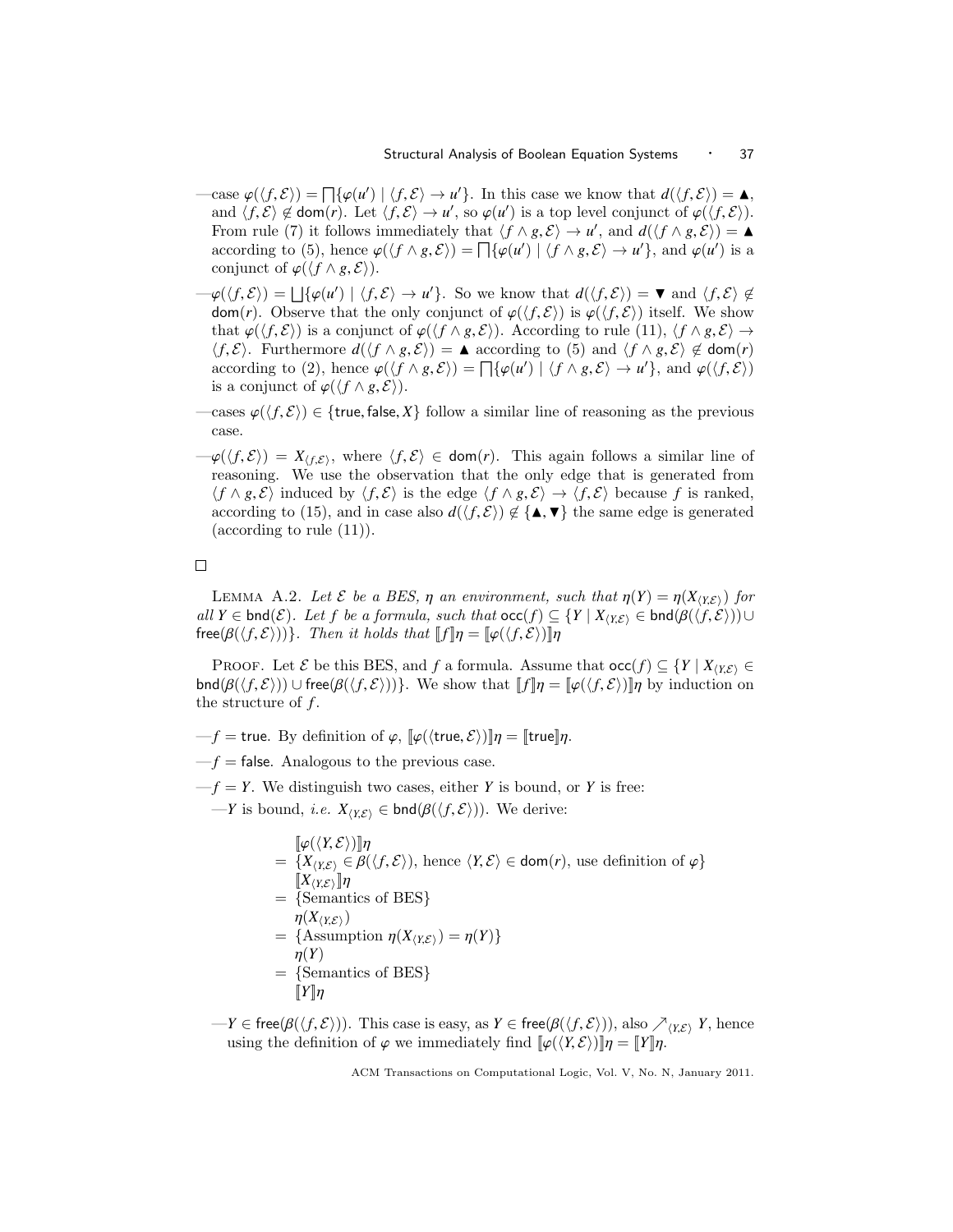$-f = g \wedge g'$ . Based on the SOS we know that  $d(\langle g \wedge g', \mathcal{E} \rangle) = \blacktriangle$ . As induction hypothesis we assume that the lemma holds for all subformulae. We derive: hypothesis we assume that the lemma holds for all subformulae. We derive:

$$
\begin{aligned}\n[\varphi(\langle g \wedge g', \mathcal{E} \rangle)]\eta \\
= {\text{Lemma A.1}} \\
[\varphi(\langle g, \mathcal{E} \rangle) \wedge \varphi(\langle g', \mathcal{E} \rangle)]\eta \\
= {\text{Semantics of BES}} \\
[\varphi(\langle g, \mathcal{E} \rangle)]\eta \wedge [\varphi(\langle g', \mathcal{E} \rangle)]\eta \, ll \\
= {\text{Induction hypothesis}} \\
[\![g]\eta \wedge [\![g']\eta]\n\end{aligned}
$$
\n
$$
= {\text{Semantics of BES}}\n[\![g \wedge g']\n]\eta
$$

 $-f = g \vee g'$ . Analogous to the previous case.

 $\Box$ 

LEMMA A.3. Let  $\mathcal E$  be a BES,  $(\sigma X = f) \in \mathcal E$ . Then it holds that  $\varphi(\langle f, \mathcal E \rangle) =$ rhs $(\langle X, \mathcal{E} \rangle)$ .

PROOF. Assume that  $(\sigma X = f) \in \mathcal{E}$ . Observe that  $\langle X, \mathcal{E} \rangle \in \text{dom}(r)$ . We show this lemma using case distinction on rules for rhs.

 $-d(\langle X,\mathcal{E}\rangle) = \triangle$ . Then according to rule (19) also  $d(\langle f,\mathcal{E}\rangle) = \triangle$ , and furthermore  $\langle f, \mathcal{E} \rangle$  ∉ dom(*r*). We derive:

$$
rhs(χ, ξ)
$$
\n= {Definition of rhs}  
\n= {Definition of rhs}  
\n
$$
\begin{aligned}\n&\prod\{\varphi(u') \mid \langle X, Ε \rangle \to u' \} \\
&= \{d(\langle f, ξ \rangle) = \blacktriangle \text{ and } \langle X, ξ \rangle \notin \text{dom}(r), \text{ hence } \langle X, Ε \rangle \to u' \text{ if and only if } \langle f, ξ \rangle \to u' \text{ according to rule (23)} \} \\
&= \{Definition of φ\} \\
&\varphi(\langle f, ξ \rangle) = \blacktriangle A \land \exists \varphi \text{ and } \exists \varphi \text{ and } \exists \varphi \text{ and } \exists \varphi \text{ and } \exists \varphi \text{ and } \exists \varphi \text{ and } \exists \varphi \text{ and } \exists \varphi \text{ and } \exists \varphi \text{ and } \exists \varphi \text{ and } \exists \varphi \text{ and } \exists \varphi \text{ and } \exists \varphi \text{ and } \exists \varphi \text{ and } \exists \varphi \text{ and } \exists \varphi \text{ and } \exists \varphi \text{ and } \exists \varphi \text{ and } \exists \varphi \text{ and } \exists \varphi \text{ and } \exists \varphi \text{ and } \exists \varphi \text{ and } \exists \varphi \text{ and } \exists \varphi \text{ and } \exists \varphi \text{ and } \exists \varphi \text{ and } \exists \varphi \text{ and } \exists \varphi \text{ and } \exists \varphi \text{ and } \exists \varphi \text{ and } \exists \varphi \text{ and } \exists \varphi \text{ and } \exists \varphi \text{ and } \exists \varphi \text{ and } \exists \varphi \text{ and } \exists \varphi \text{ and } \exists \varphi \text{ and } \exists \varphi \text{ and } \exists \varphi \text{ and } \exists \varphi \text{ and } \exists \varphi \text{ and } \exists \varphi \text{ and } \exists \varphi \text{ and } \exists \varphi \text{ and } \exists \varphi \text{ and } \exists \varphi \text{ and } \exists \varphi \text{ and } \exists \varphi \text{ and } \exists \varphi \text{ and } \exists \varphi \text{ and } \exists \varphi \text{ and } \exists \varphi \text{ and } \exists \varphi \text{ and } \exists \varphi \text{ and } \exists \varphi \text{ and } \exists \varphi \text{ and } \exists \varphi \text{
$$

 $-d(\langle X,\mathcal{E}\rangle) = \blacktriangledown$ . Analogous to the previous case.  $-d(\langle X,\mathcal{E}\rangle) \neq \blacksquare$  and  $d(\langle X,\mathcal{E}\rangle) \neq \blacksquare$ . We know that there is exactly one *u'* such that  $\langle X,\mathcal{E}\rangle \rightarrow u'$  hence using rule (21) we find  $\langle X,\mathcal{E}\rangle \rightarrow \langle f,\mathcal{E}\rangle$ . By definition of the  $\langle X, \mathcal{E} \rangle \to u'$ , hence using rule (21) we find  $\langle X, \mathcal{E} \rangle \to \langle f, \mathcal{E} \rangle$ . By definition of rhs,  $\mathsf{rhe}(\langle Y, \mathcal{E} \rangle) = \varphi(f, \mathcal{E})$  $\text{rhs}(\langle X, \mathcal{E} \rangle) = \varphi(\langle f, \mathcal{E} \rangle).$ 

 $\Box$ 

PROPOSITION A.4 (PROPOSITION 3.11 IN THE MAIN TEXT). Let  $\mathcal E$  be a BES such that  $\sigma Y = f \in \mathcal{E}$ . Then for all environments  $\eta$  for which  $\eta(Y) = \eta(X_{(X,\mathcal{E})})$ ,  $[[f]\eta = [[r\text{hs}(\langle Y, \mathcal{E}\rangle)]]\eta.$ 

PROOF. We prove this using a distinction on the cases of  $\mathsf{rhs}(\langle Y, \mathcal{E} \rangle)$ .

—case  $d(\langle Y, \mathcal{E} \rangle) = \triangle$ ). We derive:

$$
\begin{aligned} [\mathsf{rhs}(\langle \mathit{Y}, \mathcal{E} \rangle)] \eta \\ &= \{\text{Lemma A.3, } \sigma \mathit{Y} = \mathit{f} \in \mathcal{E} \} \\ [\![\varphi(\langle \mathit{f}, \mathcal{E} \rangle)] \eta \\ &= \{\text{Lemma A.2} \} \\ [\![\mathit{f}]\eta \end{aligned}
$$

 $\llbracket f \rrbracket \eta$ <br>ACM Transactions on Computational Logic, Vol. V, No. N, January 2011.